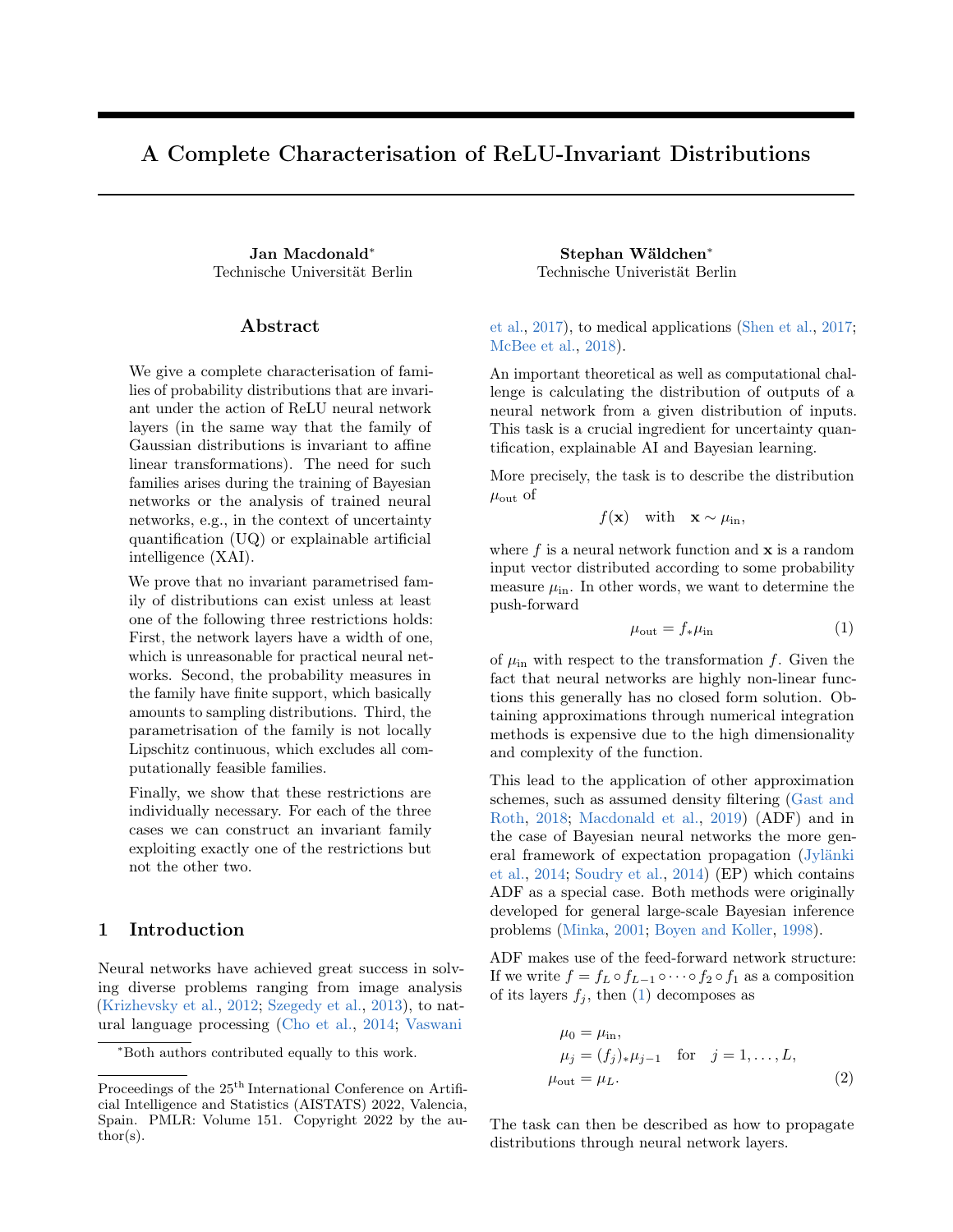If each  $\mu_i$  was in the same family of probability distributions as the original  $\mu_{\text{in}}$  then we could find efficient layer-wise propagation rules for each layer  $f_j$  to obtain  $\mu_{\text{out}}$ . Such a family, if expressable with a possibly large but finite number of parameters, would be extremely useful for applications involving uncertainty quantification or the need for explainable predictions.

ADF commonly propagates Gaussians, or more generally exponential families. While the Gaussian family is invariant under purely linear layers, this is not the case for non-linear activations. Hence the method relies on a projection step back onto the Gaussian family after each network layer. In general, for any chosen family of probability distributions, [\(2\)](#page-0-1) is replaced by

$$
\mu_0 = \text{proj}(\mu_{\text{in}}),
$$
  
\n
$$
\mu_j = \text{proj}((f_j)_*\mu_{j-1}) \text{ for } j = 1, ..., L,
$$
  
\n
$$
\mu_{\text{out}} = \mu_L,
$$

where  $proj(\cdot)$  is a suitable projection. In this case only  $\mu_{\text{out}} \approx f_* \mu_{\text{in}}$  holds and there is no guarantee how good the approximation is after multiple layers. This heuristic is justified by the implicit assumption that no invariant families exist.

Due to the flexibility and richness of the class of neural network functions, it seems intuitively clear that such an invariant family of distributions cannot be realised in a meaningful way—a fact that, to the best of our knowledge, remained unproven. In this paper we will fill this gap.

### 1.1 Contribution

We give a complete characterisation of families of probability distributions that are invariant under the action of ReLU neural network layers. In fact, we prove that all possible invariant families belong to a set of degenerate cases that are either practically irrelevant or amount to sampling. Hence, the implicit assumption made by the ADF and EP frameworks is justified. For each of the degenerate cases we give an explicit example of an invariant family of distributions.

We show that there is no need for practitioners to search for "smarter" distribution families that can be propagated exactly. Instead, the prime consideration can be numerical convenience. The next step is of course to see if our arguments can be extended to approximately invariant families.

Our novel proof technique is based on very intuitive geometric constructions and ideas from metric dimension theory. This intuitive argument is made rigorous via the Hausdorff dimension of metric spaces. As a result, we provide a theoretical underpinning for statistical inference schemes such as ADF for neural networks.

#### 1.2 Applications

Calculating output distributions of neural networks is a basic and central problem to make neural networks more applicable. Good performance on test data alone is not sufficient to ensure reliability. High-stakes applications such as, e.g., medical imaging or autonomous driving, make questions regarding uncertainty quantification (UQ), robustness, and explainability of network decisions inescapable [\(Oala et al.,](#page-9-5) [2020;](#page-9-5) [Begoli et al.,](#page-8-7) [2019;](#page-8-7) [Zhang et al.,](#page-9-6) [2018;](#page-9-6) [Holzinger et al.,](#page-8-8) [2017;](#page-8-8) [Michel](#page-9-7)[more et al.,](#page-9-7) [2018;](#page-9-7) [Kim and Canny,](#page-8-9) [2017\)](#page-8-9).

Uncertainty Quantification: Studying the propagation of input uncertainties through an already trained (deterministic) network is used to analyse the reliability of their predictions and their sensitivity to changes in the data. ADF is used towards this goal, e.g., for sigmoid networks for automatic speech recognition [\(As](#page-8-10)[tudillo and Neto,](#page-8-10) [2011;](#page-8-10) [Astudillo et al.,](#page-8-11) [2014\)](#page-8-11) and ReLU networks for image classification and optical flow [\(Gast](#page-8-3) [and Roth,](#page-8-3) [2018\)](#page-8-3).

Explainable Artificial Intelligence: So far, neural networks are mostly considered opaque "black-box" models. Recent approaches to make them humaninterpretable have focused on the crucial subtask of relevance attribution, i.e., finding the most relevant input variables for a given prediction. A probabilistic formulation of this task was recently proposed for classification networks by [Fong and Vedaldi](#page-8-12) [\(2017\)](#page-8-12); [Wäldchen et al.](#page-9-8) [\(2021\)](#page-9-8); [Macdonald et al.](#page-8-4) [\(2019\)](#page-8-4). [Mac](#page-8-4)[donald et al.](#page-8-4) [\(2019\)](#page-8-4) also considered a heuristic solution strategy for deep ReLU networks that is based on ADF with Gaussian distributions.

Bayesian Networks: Instead of point estimates, Bayesian neural networks (BNN) learn a probability distribution over the network weights through Bayesian inference. BNNs provide an inbuilt regularisation by choosing appropriate priors. They naturally lead to network compression when using sparsity-promoting priors or encoding weights of high variance with less precision. ADF with Gaussian distributions has been employed for the fast calculation of posteriors during the training of BNNs with sigmoidal [\(Opper,](#page-9-9) [1999\)](#page-9-9) and ReLU [\(Hernández-Lobato and Adams,](#page-8-13) [2015;](#page-8-13) [Sun](#page-9-10) [et al.,](#page-9-10) [2017\)](#page-9-10) activations. [Wu et al.](#page-9-11) [\(2019\)](#page-9-11) use a related moment-propagation approach for deterministic variational inference in BNNs with ReLU or Heaviside activations. Another approach was taken by [Wang and](#page-9-12) [Manning](#page-9-12) [\(2013\)](#page-9-12) which relies on layer-wise Gaussian approximations to yield a fast alternative to dropout regularised training.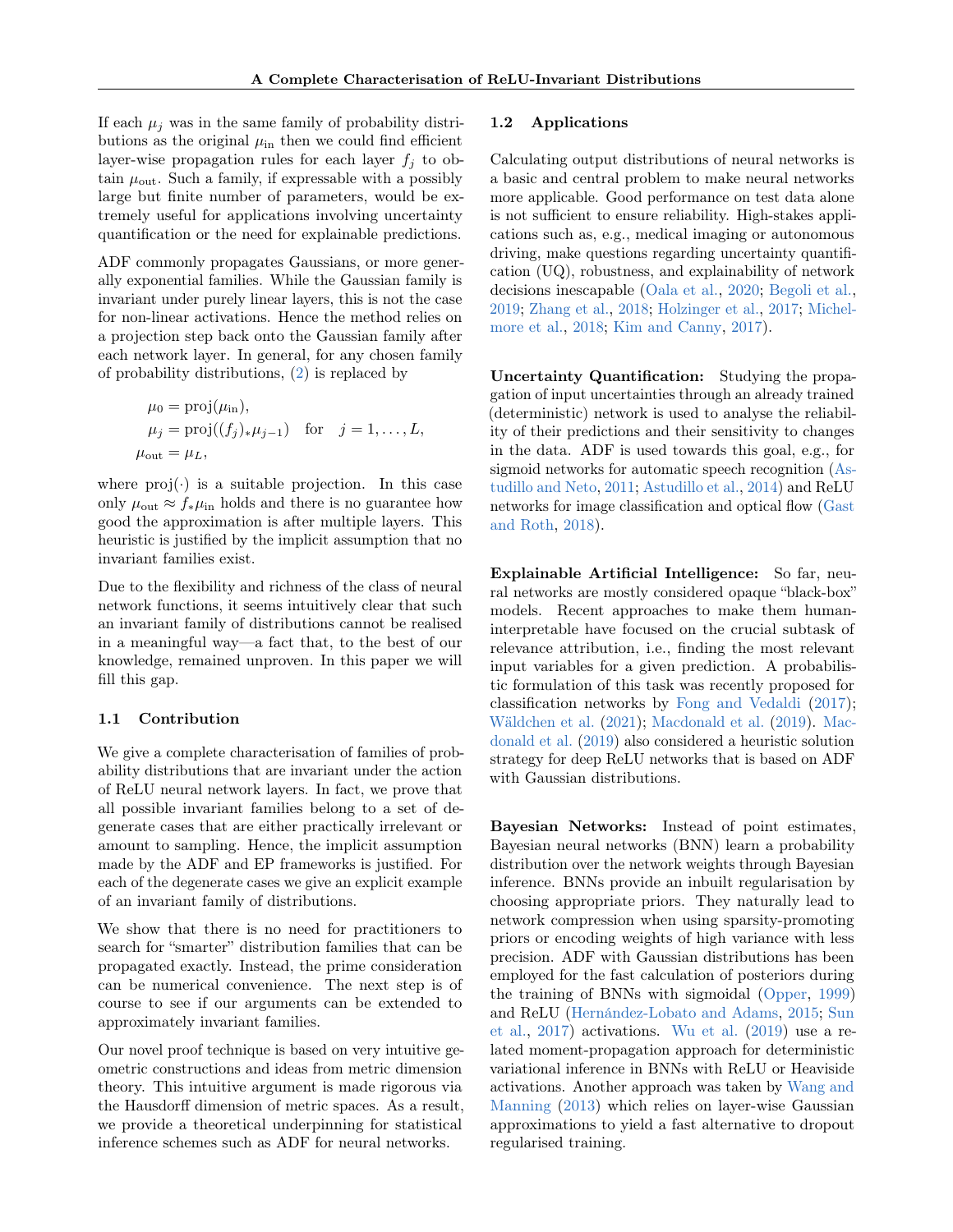### 1.3 Outline of the Paper

In [Section 2](#page-2-0) we state our two main results and provide a high-level description of the proof ideas. In [Section 3](#page-3-0) we show that no (non-degenerate) network invariant families of distributions exist. Two constructive steps of the proof are deferred to [Appendices A](#page-10-0) and [B](#page-16-0) respectively. Finally, in [Section 4](#page-5-0) we prove our second main result by constructing several degenerate invariant families. We conclude with a short discussion in [Section 5.](#page-7-0)

## <span id="page-2-0"></span>2 Characterisation of Invariant Families of Distributions

Before we rigorously state and prove our main result, we start by introducing some notation and terminology and precisely specify what we mean by parametrised families of probability distributions and by their invariance with respect to layers of neural networks.

## 2.1 Preliminaries

We denote by  $\mathcal{D}(\mathbb{R}^d)$  the set of Radon<sup>[1](#page-2-1)</sup> Borel probability measures on  $\mathbb{R}^d$ . We equip  $\mathcal{D}(\mathbb{R}^d)$  with the Prokhorov metric [\(Prokhorov,](#page-9-13) [1956\)](#page-9-13).

**Definition 2.1** (Family of Distributions). Let  $\Omega \subseteq \mathbb{R}^n$ and  $p: \Omega \to \mathcal{D}(\mathbb{R}^d)$ . We call p an n-parameter family of probability distributions. It is called a continuous family, if  $p$  is continuous.

It might seem more intuitive to refer to the set  ${p(\theta)}_{\theta \in \Omega}$  as the family of distributions. However, a set of distributions can be parametrised in multiple ways and even the number  $n$  of parameters describing such a set is not unique. Whenever we speak about a family of distributions, we never think of it as a mere set of distributions but always attach it to a fixed chosen parametrisation  $p$ . All our results are stated in terms of this parametrisation.

<span id="page-2-2"></span>Example 2.2 (2-dimensional Gaussian Family). Consider the parameter space  $\Omega = \mathbb{R}^2 \times \tilde{\Omega}$  where

$$
\widetilde{\Omega} = \left\{ (\sigma_1, \sigma_2, \sigma_3) \in \mathbb{R}^3 : \sigma_1, \sigma_2 \ge 0, \sigma_1 \sigma_2 - \sigma_3^2 \ge 0 \right\},\
$$

and  $p: \Omega \to \mathcal{D}(\mathbb{R}^2)$  with

$$
p(\mu_1, \mu_2, \sigma_1, \sigma_2, \sigma_3) = \mathcal{N}\left(\begin{bmatrix} \mu_1 \\ \mu_2 \end{bmatrix}, \begin{bmatrix} \sigma_1 & \sigma_3 \\ \sigma_3 & \sigma_2 \end{bmatrix}\right),
$$

where  $\mathcal{N}(\mu, \Sigma)$  denotes the Gaussian distribution with mean  $\mu$  and covariance matrix  $\Sigma$ . Then p is a continuous 5-parameter family of 2-dimensional Gaussian distributions.

**Definition 2.3** (Invariance). Let  $p: \Omega \to \mathcal{D}(\mathbb{R}^d)$  be a family of probability distributions and let  $f: \mathbb{R}^d \to \mathbb{R}^d$ be any measurable function. Then the family is called f-invariant, if for any  $\theta \in \Omega$  the pushforward of the measure  $p(\theta)$  under f is again in the family, i.e., there exists  $\omega \in \Omega$  such that  $p(\omega) = f_* p(\theta)$ . For a collection  $\mathcal{F} \subseteq \{f : \mathbb{R}^d \to \mathbb{R}^d : f$  measurable } of measurable functions it is called  $\mathcal{F}$ -invariant, if it is  $f$ -invariant for all  $f \in \mathcal{F}$ .

Example 2.4. (Invariance to Linear Transformations) The family  $p$  from [Example 2.2](#page-2-2) is  $\mathcal{F}\text{-invariant with}$ respect to affine linear transformations

$$
\mathcal{F} = \{ f : \mathbb{R}^2 \to \mathbb{R}^2 : f(\mathbf{x}) = \mathbf{W}\mathbf{x} + \mathbf{b},
$$

$$
\mathbf{W} \in \mathbb{R}^{2 \times 2}, \mathbf{b} \in \mathbb{R}^2 \}.
$$

We are interested in the special case of invariance with respect to ReLU layers of neural networks. The rectified linear unit (ReLU) [\(Nair and Hinton,](#page-9-14) [2010;](#page-9-14) [Glorot et al.,](#page-8-14) [2011\)](#page-8-14), defined as  $\rho(x) = \max\{0, x\}$ , has emerged as the dominant choice for activation functions as of today [\(Ramachandran et al.,](#page-9-15) [2017\)](#page-9-15).

**Definition 2.5** (ReLU-Invariance). Let  $p: \Omega \to \mathcal{D}(\mathbb{R}^d)$ be a family of distributions. The family is called ReLUinvariant, if it is  $F$ -invariant for the collection

$$
\mathcal{F} = \{ f : \mathbb{R}^d \to \mathbb{R}^d : f(\mathbf{x}) = \varrho(\mathbf{W}\mathbf{x} + \mathbf{b}),
$$

$$
\mathbf{W} \in \mathbb{R}^{d \times d}, \mathbf{b} \in \mathbb{R}^d \},
$$

where  $\rho(x) = \max\{0, x\}$  is applied componentwise.

This also includes invariance with respect to ReLUlayers with non-square matrices, since they could be made square by zero-padding. This is explained in more detail in [Appendix A.](#page-10-0)

We observe that if a family  $p$  is both  $f$ -invariant and g-invariant for two functions  $f$  and  $g$  such that the composition  $g \circ f$  is well-defined, then it is also  $(g \circ f)$ invariant. In particular, a ReLU-invariant family is invariant for all ReLU networks of any depths L.

### 2.2 The Main Results

We can now state the main theorem of this work.

<span id="page-2-3"></span>**Theorem 2.6.** Let  $\Omega \subseteq \mathbb{R}^n$  and  $p: \Omega \to \mathcal{D}(\mathbb{R}^d)$  be a continuous and ReLU-invariant n-parameter family of probability distributions. Then at least one of the following restrictions has to hold:

### R1. Restricted Dimension:  $d = 1$ ,

- **R2.** Restricted Support:  $supp(p(\theta))$  is finite for all  $\theta \in \Omega$ ,
- R3. Restricted Regularity: p is not locally Lipschitz continuous.

<span id="page-2-1"></span><sup>&</sup>lt;sup>1</sup>In fact  $\mathbb{R}^d$  is a separable complete metric space, thus every Borel probability measure is automatically Radon.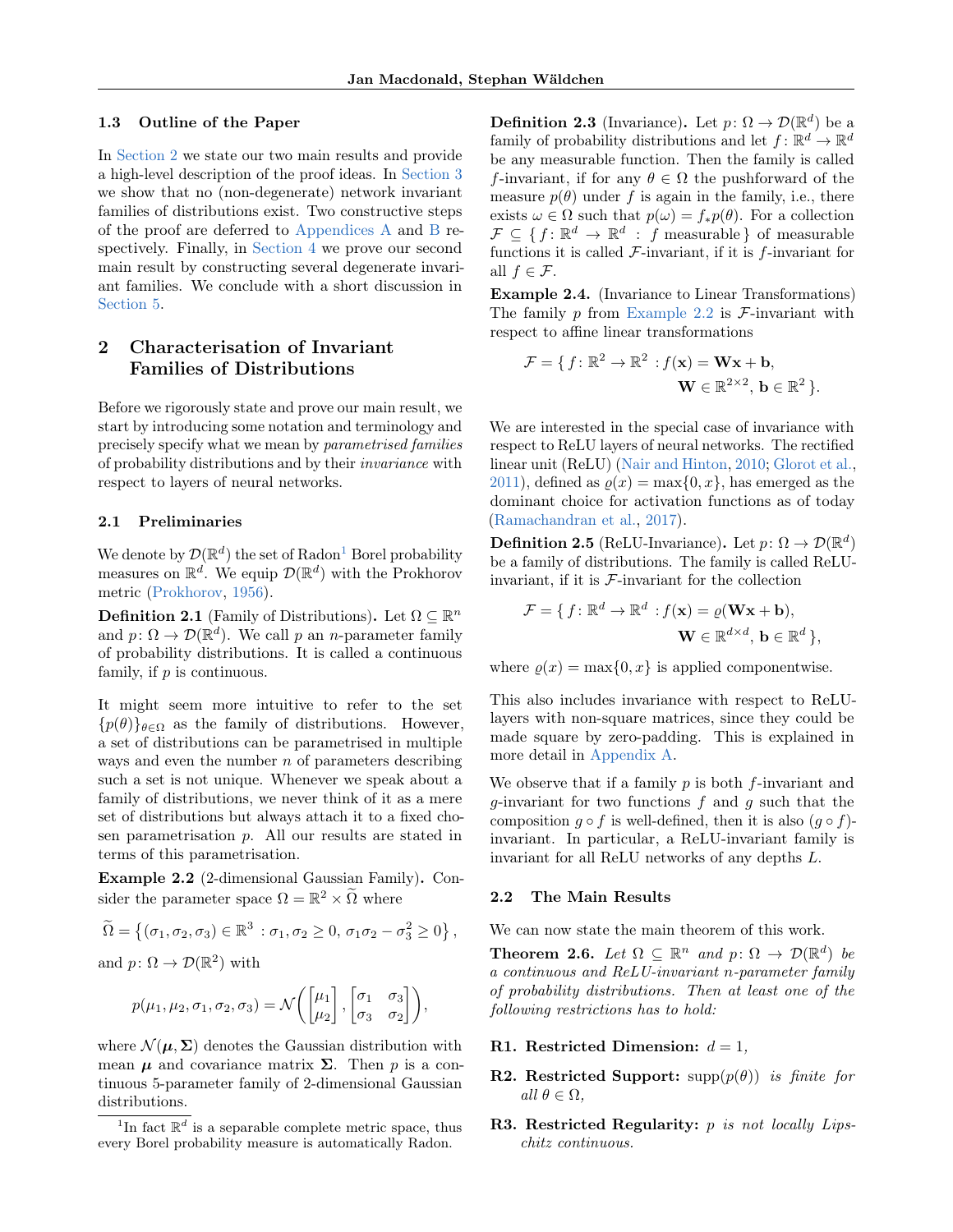

<span id="page-3-2"></span>Figure 1: Main steps of transforming a generic probability distribution to a distribution supported on a polygonal chain. The original distribution (left) is projected onto a single dimension and partitioned into intervals (centre) that each contain a sufficiently large portion of the probability mass (shown as the lightly shaded region). Finally it is "bent" into a polygonal chain (right). The number of segments of the chain and its segment lengths can be chosen arbitrarily.

This can be interpreted as follows: Besides some rather degenerate cases there cannot be any family of probability distributions that is invariant with respect to the layers of a ReLU neural network. The three restrictions characterise which kind of degenerate cases can occur.

Restriction (R1) Neural networks with only one neuron per layer are not really powerful function classes, so that the ReLU-invariance is not a strong limitation in this case. However, already two dimensions are enough to unlock the expressive power of neural networks.

Restriction (R2) Under mild regularity assumptions on the parametrisation the only ReLU-invariant distributions in dimensions  $d \geq 2$  are finite mixtures of Dirac distributions. This amounts to sampling distributions of finite size, which of course can work in many scenarios but are often too computationally expensive in high-dimensions.

Restriction (R3) Continuity alone is not a strong enough assumptions on the parametrisation. This is due to the fact that the class of continuous functions is too flexible and includes non-intuitive examples such as space-filing curves. These can be used to construct invariant distributions. However, such parametrisations have to be be rather wild and would be impractical to work with. A slightly stronger assumption like local Lipschitz continuity, fulfilled by virtually all commonly used parametrisations of distribution, is enough to exclude these degenerate examples.

We complement [Theorem 2.6](#page-2-3) by providing a kind of reverse statement showing that the three restrictions are individually necessary.

<span id="page-3-1"></span>**Theorem 2.7.** For each of the restrictions  $(R1)$ ,  $(R2)$ , and  $(R3)$  there exists a continuous ReLU-invariant nparameter family of probability distributions that is subject to that restriction but avoids the other two.

The proof for [Theorem 2.6](#page-2-3) will be given in [Section 3](#page-3-0) and the proof for the reverse result [Theorem 2.7](#page-3-1) in [Section 4.](#page-5-0)

# <span id="page-3-0"></span>3 Proof of the Main Result [\(Theorem 2.6\)](#page-2-3)

The main idea for proving [Theorem 2.6](#page-2-3) is to use the layers of a neural network to transform simple, more or less arbitrary probability distributions to complicated distributions that need an arbitrarily high number of parameters to be described. But a family of parametrised distributions necessarily has a finite number of parameters leading to a contradiction if the family is assumed to be invariant under neural network layers. We present a high-level construction before going into detail.

More precisely, ReLU neural network layers can be used to transform arbitrary probability distributions to distributions that are supported on certain polygonal chains, which we call arcs. This is visualised in [Figure 1.](#page-3-2) These arcs can be described by the lengths of their line segments. However, the number of segments can be made larger than the number of parameters describing the family of distributions as long as the support of the initial distribution is large enough. From this a contradiction can be derived. There are only three ways to circumvent this, corresponding to the three restrictions in [Theorem 2.6.](#page-2-3) Firstly, restricting the allowed neural network layers so that transformations to the arcs are not possible. Secondly, restricting the support of the distributions so that the number of line segments they can be transformed to is limited. Thirdly, using a wild parametrisation that leverages ideas similar to space-filling curves in order to use only few parameters to describe a set that effectively would require more parameters.

The idea of mapping (a subset of) the parametrisation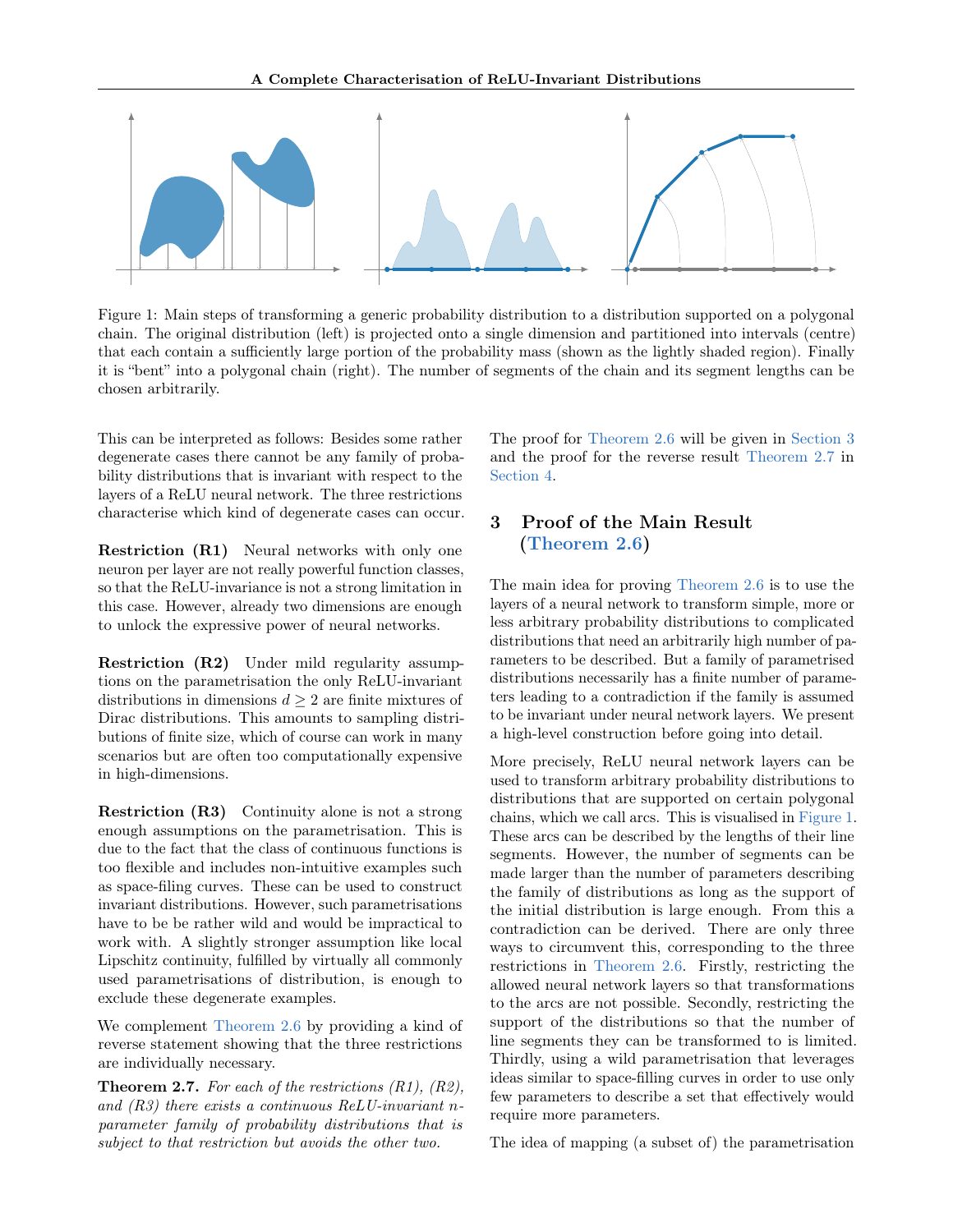

<span id="page-4-0"></span>Figure 2: Schematic overview of the spaces and functions involved in our proof.

domain to distributions supported on polygonal arcs, then to the respective arcs, and finally to segment lengths is schematically shown in [Figure 2.](#page-4-0) We will give exact definitions of all involved spaces and mappings below.

### 3.1 Details of the Proof

We will now present the main steps of the proof of [Theorem 2.6.](#page-2-3) The proofs of the individual steps will be deferred in order to not distract from the main idea. We will assume towards a contradiction that all three restrictions in [Theorem 2.6](#page-2-3) are not satisfied.

<span id="page-4-3"></span>**Assumption 3.1.** Let  $d \geq 2$ ,  $\Omega \subseteq \mathbb{R}^n$ , and  $p: \Omega \to$  $\mathcal{D}(\mathbb{R}^d)$  be a locally Lipschitz continuous and ReLUinvariant n-parameter family of probability distributions such that there exists a  $\theta \in \Omega$  for which supp $(p(\theta))$ is not finite.

From this we will derive a contradiction. The proof is based on the idea of transforming arbitrary probability distributions to distributions supported on certain polygonal chains, which we call arcs. We denote the convex hull operator as  $conv(\cdot)$ .

**Definition 3.2** (Arcs). An *m*-arc is a subset  $A \subseteq \mathbb{R}^2$ defined as a polygonal chain, i.e., a connected piecewise linear curve,

$$
A = \bigcup_{i=1}^{m} \text{conv}(\{\mathbf{v}_{i-1}, \mathbf{v}_{i}\}),
$$

determined by  $m + 1$  vertices  $\{v_0, \ldots, v_m\}$ , that for some length scales  $r_1, \ldots, r_m > 0$  and a fixed angle  $\phi_m = \frac{\pi}{2m}$  satisfy

$$
\mathbf{v}_{i} = \mathbf{v}_{i-1} + r_{i} \begin{bmatrix} \sin(i\phi_{m}) \\ \cos(i\phi_{m}) \end{bmatrix}, \quad i = 1, \dots, m.
$$

We denote the set of vertices of an  $m$ -arc A as vert $(A)$  =  $\{v_0, \ldots, v_m\}$ , the set of its line segments as segm $(A)$  =  $\{\ell_1, \ldots, \ell_m\}$ , where  $\ell_i = \text{conv}(\{\mathbf{v}_{i-1}, \mathbf{v}_i\})$ , and the set of its scaling factors as  $\text{scal}(A) = \{r_1, \ldots, r_m\}.$ 



<span id="page-4-1"></span>Figure 3: Examples of several standard m-arcs for varying  $m$  (top). Standardised arcs are always contained within the non-negative orthant and end on a horizontal line segment. The distance between two  $m$ -arcs is the maximal Euclidean distance of corresponding vertices (bottom).

It will turn out to be useful to remove some ambiguity from the set of m-arcs by standardising their behaviour at the start and end vertices. Some examples can be seen in [Figure 3.](#page-4-1)

Definition 3.3 (Standard Arcs). An m-arc A with vertices  $\{v_0, \ldots, v_m\}$  and length scales  $\{r_1, \ldots, r_m\}$  is called standardised (or a standard  $m$ -arc), if it starts at the origin and has a normalised last line segment, i.e., if  $\mathbf{v}_0 = \mathbf{0}$  and  $r_m = 1$ . The set of all standard  $m$ -arcs is denoted  $\mathcal{A}_m$  and equipped with the metric

$$
d_{\mathcal{A}}(A_1, A_2) = \max_{i=1,\dots,m} || \text{vert}(A_1)_i - \text{vert}(A_2)_i ||_2.
$$

The metric  $d_A$  is induced by a mixed  $(\ell_2, \ell_\infty)$ -norm and thus indeed a proper metric. There is a one-to-one correspondence between  $\mathcal{A}_m$  and  $\mathbb{R}^{m-1}_+ \times \{1\} \cong \mathbb{R}^{m-1}_+$ via the scaling factors.

Definition 3.4 (Arc-Supported Measures). For any  $\delta > 0$ , a probability measure  $\mu \in \mathcal{D}(\mathbb{R}^2)$  is said to be δ-distributed on a standard m-arc  $A \in \mathcal{A}_m$  if it satisfies  $\text{supp}(\mu) \subseteq A$  and for each line segment  $\ell \in \text{segm}(A)$ we have  $\mu(\ell) \geq \delta$ .

Accordingly, for  $d > 2$  we say that a probability measure  $\mu \in \mathcal{D}(\mathbb{R}^d)$  is  $\delta$ -distributed on a standard *m*-arc  $A \in \mathcal{A}_m$  if supp $(\mu) \subseteq \text{span}\{\mathbf{e}_1, \mathbf{e}_2\}$  and by identifying span $\{e_1, e_2\}$  with  $\mathbb{R}^2$  it is  $\delta$ -distributed on a standard  $m$ -arc in the above sense.<sup>[2](#page-4-2)</sup>

<span id="page-4-2"></span> $\overline{\text{P}}$ There is no particular significance to choosing  $span{e_1, e_2}$  here. This is done for ease of notation, but any two-dimensional subspace would work as well.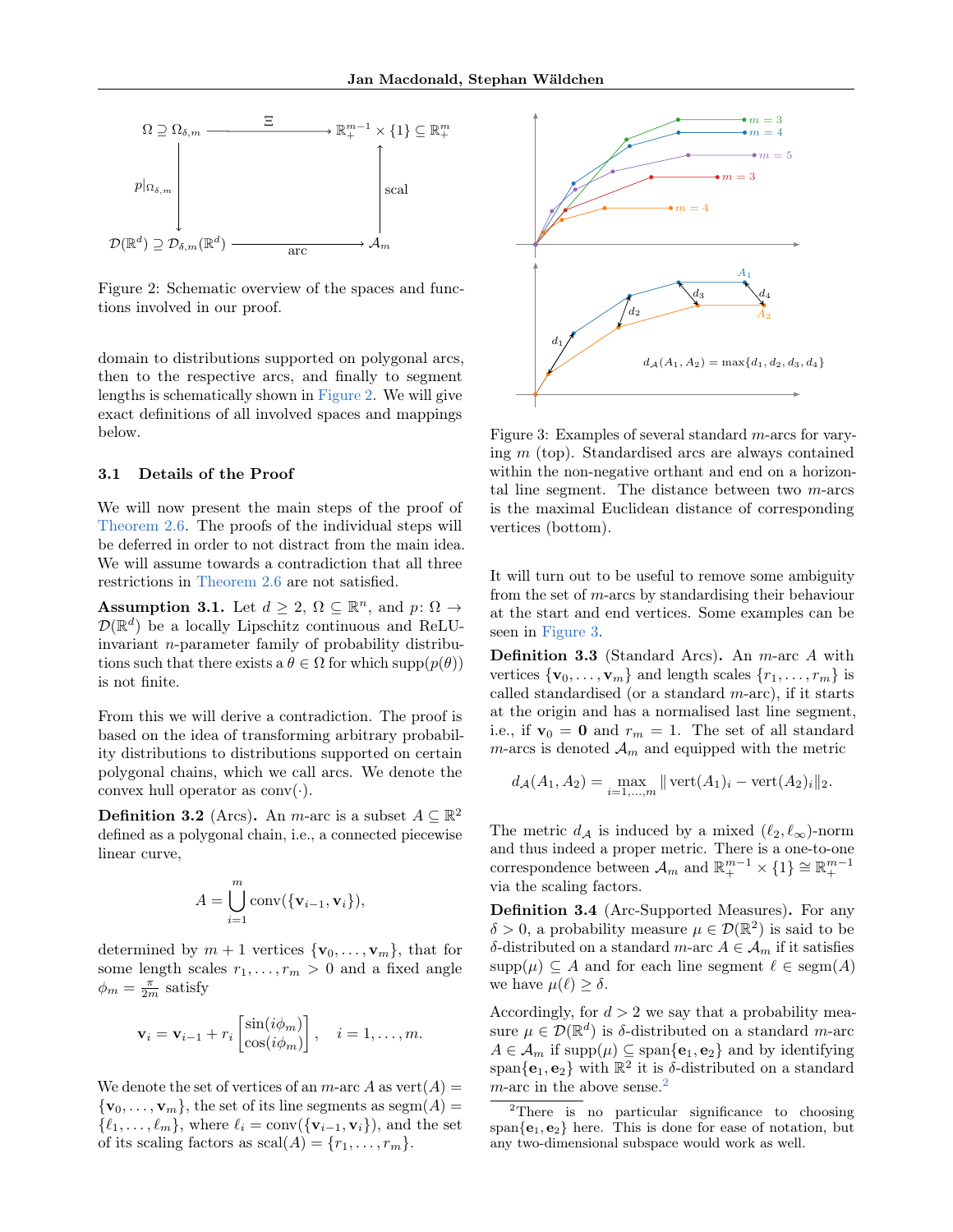We denote the set of all probability measures that are  $\delta$ distributed on standard *m*-arcs by  $\mathcal{D}_{\delta,m}(\mathbb{R}^d) \subseteq \mathcal{D}(\mathbb{R}^d)$ .

<span id="page-5-1"></span>**Lemma 3.5.** Let  $\mu \in \mathcal{D}_{\delta,m}(\mathbb{R}^d)$  be  $\delta$ -distributed on a standard m-arc, then this arc is unique.

*Proof.* Towards a contradiction assume that  $\mu$  is  $\delta$ distributed on  $A_1, A_2 \in \mathcal{A}_m$  and  $A_1 \neq A_2$ . Let  $\{\ell_1^j, \ldots, \ell_m^j\} = \text{segm}(A_j) \text{ and } \{r_1^j, \ldots, r_m^j\} = \text{scal}(A_j)$ denote the line segments and scaling factors of  $A_1$  and  $A_2$  respectively. Since  $A_1 \neq A_2$  and  $r_m^1 = r_m^2 = 1$  there is a smallest index  $1 \leq i \leq m-1$  such that  $r_i^1 \neq r_i^2$ . Without loss of generality assume  $r_i^1 < r_i^2$ . Then  $\ell_{i+1}^2$ lies outside of the convex hull of  $A_1$  and in particular

$$
\ell_{i+1}^2 \cap A_1 = \emptyset.
$$

But this contradicts the fact that both  $\mu(\ell_{i+1}^2) \ge \delta$  and  $\text{supp}(\mu) \subseteq A_1$  must hold.  $\Box$ 

[Lemma 3.5](#page-5-1) shows that arc-supported measures induce unique standard  $m$ -arcs. We denote the corresponding function mapping a measure  $\mu \in \mathcal{D}_{\delta,m}(\mathbb{R}^d)$  to its induced arc  $A_{\mu} \in \mathcal{A}_m$  by arc:  $\mathcal{D}_{\delta,m}(\mathbb{R}^d) \to \mathcal{A}_m: \mu \mapsto A_{\mu}$ . For an *n*-parameter family of distributions,  $p: \Omega \rightarrow$  $\mathcal{D}(\mathbb{R}^d)$ , we denote by

$$
\Omega_{\delta,m} = \left\{ \theta \in \Omega : p(\theta) \in \mathcal{D}_{\delta,m}(\mathbb{R}^d) \right\} \subseteq \Omega
$$

the set of parameters mapping to arc-supported measures. Without further assumptions on  $p$  this set might well be empty. We will see however, that this cannot happen for ReLU-invariant families as long as they contain at least one measure with a support of cardinality at least m.

We are now ready to start discussing the main steps of the proof of [Theorem 2.6.](#page-2-3) It relies on the following three results.

<span id="page-5-2"></span>Lemma 3.6 (Surjectivity). Under [Assumption 3.1](#page-4-3) and for any  $m \in \mathbb{N}$  there exists a  $\delta > 0$  such that the map  $\Xi \colon \Omega_{\delta,m} \subseteq \mathbb{R}^n \to \mathbb{R}^{m-1}_+ \times \{1\}$  given by

$$
\Xi = \operatorname{scal} \circ \operatorname{arc} \circ p|_{\Omega_{\delta,m}}
$$

is surjective. In particular, in this case the domain  $\Omega_{\delta,m}$  is non-empty.

<span id="page-5-3"></span>The proof for this is given in [Appendix A.](#page-10-0) In short, we show that any measure with non finite support can be transformed by ReLU layers into a measure supported on an arbitrary standard arc. This can be done in four constructive steps: (i) projecting the measure onto a one-dimensional subspace; (ii) partitioning its support along that line into segments; (iii) appropriately scaling the line segments; (iv) bending the line into arc shape by repeated rotations and projections onto the nonnegative orthant. Finally, using the arc scaling factors to identify the set of arcs with  $\mathbb{R}^{m-1}_+ \times \{1\}$  yields the claim.

**Lemma 3.7** (Local Lipschitz continuity). Under  $As$ [sumption 3.1](#page-4-3) and for any  $m \in \mathbb{N}$  let  $\delta > 0$  and  $\Xi: \Omega_{\delta,m} \subseteq \mathbb{R}^n \to \mathbb{R}^{m-1}_+ \times \{1\}$  be as in [Lemma 3.6.](#page-5-2) Then  $E$  is locally Lipschitz continuous.

The proof for this is given in [Appendix B.](#page-16-0) In short, we show that all three partial functions scal, arc, and p are locally Lipschitz continuous, hence also their composition Ξ is.

As a final piece before the main theorem we need a rather general result on maps between Euclidean spaces.

<span id="page-5-4"></span>**Lemma 3.8.** Let  $B \subseteq \mathbb{R}^n$  and  $f : B \to \mathbb{R}^m$  be locally Lipschitz continuous. If the image  $f(B)$  is a Borel set with non-empty interior in  $\mathbb{R}^m$ , then  $m \leq n$ . In particular, if f maps surjectively onto  $\mathbb{R}^m$  or  $\mathbb{R}^m_+$ , then  $m\leq n.$ 

The full proof of this is given in [Appendix E.](#page-23-0) It essentially uses the fact that locally Lipschitz continuous maps cannot increase the Hausdorff dimension. Since the Hausdorff dimension of  $B$  is at most  $n$  and the Hausdorff dimension of  $f(B)$  is m, the claim follows.

We now have all the ingredients to prove the main theorem.

Proof of [Theorem 2.6.](#page-2-3) Towards a contradiction let [As](#page-4-3)[sumption 3.1](#page-4-3) hold. Let  $m > n + 1$  be arbitrary. By [Lemma 3.6](#page-5-2) there exists a  $\delta > 0$  so that  $\Omega_{\delta,m}$  is nonempty and  $\Xi \colon \Omega_{\delta,m} \to \mathbb{R}^{m-1}_+ \times \{1\}$  is surjective. By [Lemma 3.7](#page-5-3) it is also locally Lipschitz continuous. Since  $\mathbb{R}^{m-1}$  × {1} is isometric to  $\mathbb{R}^{m-1}$  and  $m-1 > n$  this contradicts [Lemma 3.8.](#page-5-4) Hence, one of the assumptions in [Assumption 3.1](#page-4-3) cannot hold, which proves [Theorem 2.6.](#page-2-3)  $\Box$ 

## <span id="page-5-0"></span>4 Proof of the Reverse Result [\(Theorem 2.7\)](#page-3-1)

We will now come to the proof of [Theorem 2.7](#page-3-1) and show that exploiting any of the three restrictions in [Theorem 2.6](#page-2-3) indeed allows us to find ReLU-invariant families of distributions. We split the proof into three parts and construct examples for each of the three cases. Here, we briefly provide the main proof ideas and refer to [Appendices C](#page-19-0) and [D](#page-21-0) for the detailed and formal proofs.

### <span id="page-5-5"></span>4.1 Families of Distributions in One Dimension

The first part of [Theorem 2.7](#page-3-1) corresponds to restriction (R1). We explicitly construct a family of ReLU-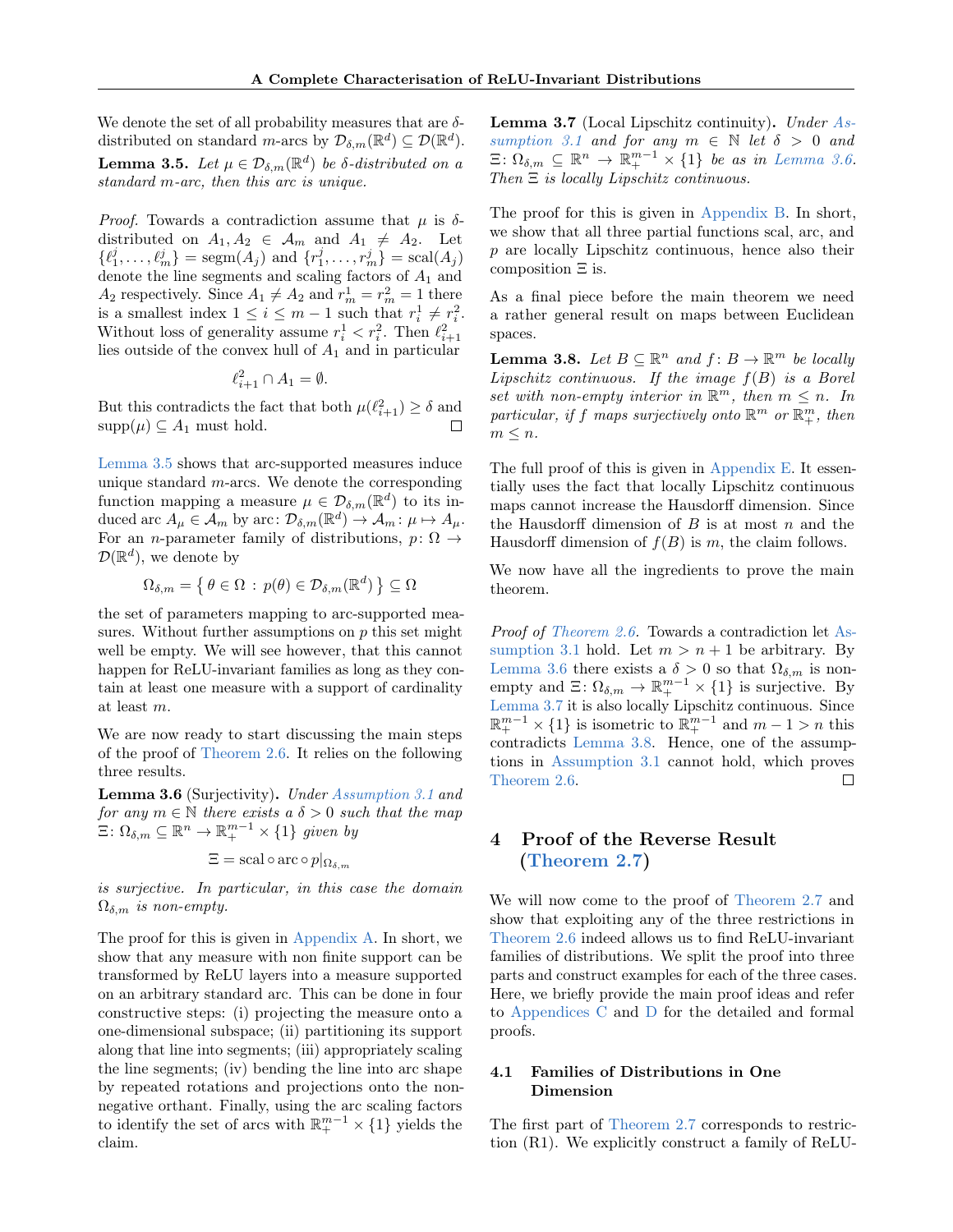

<span id="page-6-0"></span>Figure 4: ReLU networks in dimension  $d = 1$  can only take one of five distinct forms. We show the four non-constant cases. This includes two unbounded cases (left) and two bounded cases (right).

invariant probability distributions on R with a locally Lipschitz continuous parametrisation map.

The key observation is that ReLU neural networks in one dimension are a rather restricted class of functions unlike networks in higher dimensions. In fact, every onedimensional ReLU neural network of arbitrary depth is either constant or takes one of four forms, illustrated in [Figure 4,](#page-6-0) and can therefore be rewritten as a three layer network. Thus, we only require a constant number of parameters to describe the set of all one-dimensional ReLU networks. It is then straightforward to obtain a ReLU-invariant family of probability distributions by explicitly making these parameters part of the family's parametrisation.

In fact, we can use a *prototype* measure  $\mu_0 \in \mathcal{D}(\mathbb{R})$ with non-finite support to obtain a parametrisation map

$$
p \colon \mathbb{R}^6 \to \mathcal{D}(\mathbb{R}) \colon \theta \mapsto (f_{\theta})_* \mu_0,
$$

where  $f_{\theta}$  denotes a ReLU network with weights and biases  $\theta = (w_1, b_1, w_2, b_2, w_3, b_3) \in \mathbb{R}^6$ . This parametrisation is shown to be locally Lipschitz continuous and ReLU-invariant in [Appendix C.](#page-19-0)

### 4.2 Families of Distributions with Finite Support

The second part of [Theorem 2.7](#page-3-1) corresponds to (R2). We show that ReLU-invariant families of probability distributions exist in which all distributions are finitely supported. A finitely supported Radon probability measure  $\mu \in \mathcal{D}(\mathbb{R}^d)$  can be expressed as a mixture of finitely many Dirac measures,

$$
\mu = \sum_{i=1}^{N} c_i \delta_{\mathbf{a}_i},
$$

for some  $N \in \mathbb{N}$ ,  $a_i \in \mathbb{R}^d$  $\sum$ some  $N \in \mathbb{N}$ ,  $\mathbf{a}_i \in \mathbb{R}^d$ , and  $0 \le c_i \le 1$  with  $\sum_{i=0}^N c_i = 1$ . For any ReLU neural network layer  $\overline{f}: \mathbb{R}^d \to \mathbb{R}^d \colon \mathbf{x} \mapsto \varrho(\mathbf{W}\mathbf{x} + \mathbf{b})$  we get

$$
f_*(\mu) = \sum_{i=1}^N c_i \delta_{\varrho(\mathbf{W}\mathbf{a}_i + \mathbf{b})},
$$

which is again a mixture of not more than N Dirac measures. Hence, for any  $N \in \mathbb{N}$  the set  $\mathcal{D}_N =$  $\{\mu \in \mathcal{D}(\mathbb{R}^d) : |\text{supp}(\mu)| \leq N \}$  is ReLU-invariant. It can be described with  $n = N(d+1)$  parameters by

$$
p_N: \underbrace{\mathbb{R}^d \times \cdots \times \mathbb{R}^d}_{N \text{ times}} \times \Delta_N \to \mathcal{D}(\mathbb{R}^d),
$$

$$
(\mathbf{a}_1, \dots, \mathbf{a}_N, \mathbf{c}) \mapsto \sum_{i=1}^N c_i \delta_{\mathbf{a}_i}
$$

with  $\Delta_N = \{ \mathbf{c} \in [0,1]^N : \sum_i c_i = 1 \}.$  It is clear by the defintion of the Prokhorov metric that  $p_N$  is also Lipschitz continuous.

## <span id="page-6-1"></span>4.3 Families of Distributions Without Local Lipschitz Continuity

The third part of [Theorem 2.7](#page-3-1) corresponds to (R3). If we omit the local Lipschitz continuity of the parametrisation we can construct a ReLU-invariant one-parameter family of distributions in  $\mathbb{R}^d$  for any dimension  $d \in \mathbb{N}$ . We proceed similar to the ideas in [Section 4.1,](#page-5-5) however we need to take care of the fact that the set of all ReLU networks cannot easily be described by a constant number of parameters, unlike in the one-dimensional case.

Instead, each ReLU network can be represented by a finite but arbitrarily large number of parameters. This corresponds to a vector in  $\mathbb{R}^{\infty}$  (the space of all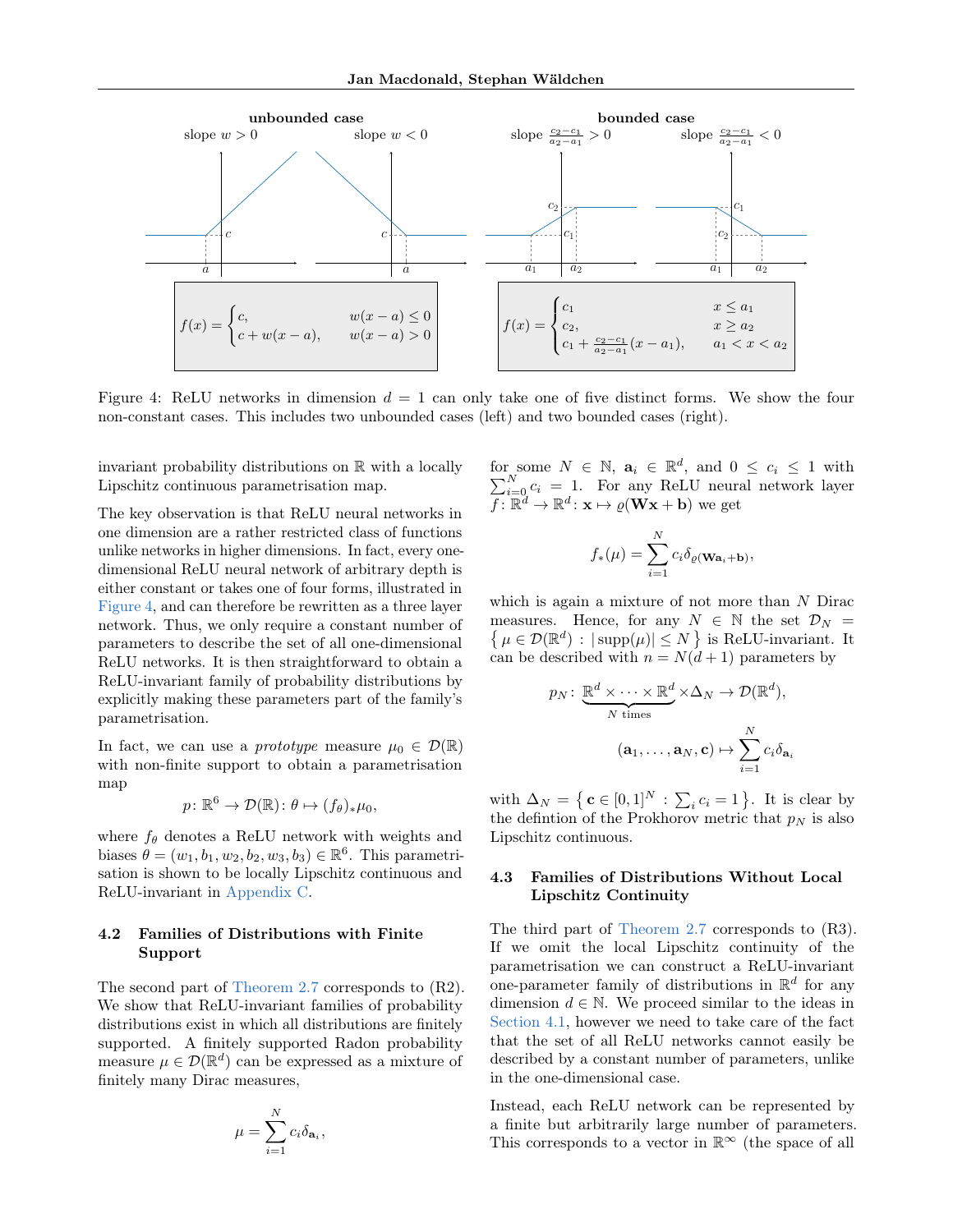real-valued and eventually vanishing sequences). Additionally, we can encode these parameters by a single parameter with the help of space filling curves. More precisely, there exists a continuous map  $\Gamma: \mathbb{R} \to \mathbb{R}^{\infty}$ , a fact that is guaranteed by the Hahn-Mazurkiewicz theorem, see for example [\(Sagan,](#page-9-16) [1994,](#page-9-16) Chapter 6.8).

Putting both ideas together, we map a single parameter  $\theta \in \mathbb{R}$  to  $\Gamma(\theta) \in \mathbb{R}^{\infty}$ , which represents the weights and biases of the neural network  $f_{\Gamma(\theta)}$ . Including this in the parametrisation  $p$ , analogously to [Section 4.1,](#page-5-5) results in

$$
p \colon \mathbb{R} \to \mathcal{D}(\mathbb{R}^d) \colon \theta \mapsto (f_{\Gamma(\theta)})_* \mu_0,
$$

where  $\mu_0 \in \mathcal{D}(\mathbb{R}^d)$  is some prototype measure. Since  $d \in \mathbb{N}$  and  $\mu_0 \in \mathcal{D}(\mathbb{R}^d)$  can be chosen arbitrarily, we can easily evade the other two restrictions (R1) and  $(R2)$ . The detailed construction of p and proof of its ReLU-invariance can be found in [Appendix D.](#page-21-0)

### <span id="page-7-0"></span>5 Discussion

Our work represents a comprehensive characterisation of distribution families that are invariant under transformations by layers of ReLU neural networks. The only invariant distributions are either sampling distributions (i.e. distributions of finite support) or rather degenerate and elaborately constructed distributions that are infeasible for practical applications. This justifies the use of approximation schemes such as assumed density filtering.

To conclude, we want to quickly comment on some different possible modifications to our question.

Different Activations: We have limited our analysis to the class of functions defined as layers of ReLU neural networks. In particular, the constructive steps for the proof of [Lemma 3.6](#page-5-2) (surjectivity of  $\Xi$ ) in [Ap](#page-10-0)[pendix A](#page-10-0) make explicit use of the fact that the ReLU is a continuous, piecewise-linear function. Alternative continuous, piece-wise linear activations, for example the leaky ReLU [\(Maas et al.,](#page-8-15) [2013\)](#page-8-15) with a nonzero leftside slope, should allow for an analogous construction.

Different commonly used activation functions are the tanh, the logistic function, or the Heaviside function. Since the Heaviside function is not continuous and has a discrete and finite range, it transforms any distribution into a distribution with finite support. Clearly, the only invariant distributions can be sampling distributions. For smooth activation functions, such as tanh and the logistic function, we are not aware of any characterisation of invariant distributions. Extending our proof strategy to this scenario is not straightforward as it relies on specific properties of the ReLU. We leave this question open for future research.

Restricted Weights and Biases: A second variation on the class of functions would be to put restrictions on the weight matrices or bias vectors. This could be either general constraints, for example nonnegativity or positive-definiteness, or more specific restrictions by allowing the weight matrices only to be chosen from a small set of allowed matrices. Both kinds of constraints arise in the context of iterative reconstruction methods for solving inverse and sparse coding problems [\(Hoyer,](#page-8-16) [2002\)](#page-8-16) or in corresponding unrolled and learnable iterative algorithms [\(Gregor and LeCun,](#page-8-17) [2010;](#page-8-17) [Kobler et al.,](#page-8-18) [2017\)](#page-8-18). Here, the restrictions on the weight matrices often stem from physical constraints of the model describing the inverse problem.

We comment on both aspects of this variation in detail in [Appendix G.](#page-24-0) Interestingly, allowing only a finite or even countable set of weights and biases results in a possible parametrisation of invariant distributions that circumvent the three restrictions  $(R1)$ – $(R3)$  in [Theorem 2.6.](#page-2-3) This is because the resulting function collection  $\mathcal F$  is then countable as well, in contrast to the continuum of functions we considered until now. To construct an invariant family in this case, we start with a prototype measure, analogously to [Section 4.1](#page-5-5) and [Section 4.3.](#page-6-1) This gets mapped to a countable set of push-forward measures by functions in  $\mathcal{F}$ . We show that these can be locally Lipschitz-continuously parametrised making use of interpolation functions based on tree-like graphs, see [Figure 9](#page-26-0) in [Appendix G.](#page-24-0) These parametrisations, however, are purely of theoretical interest, since they rely on calculating and interpolating infinitely many distributions and are thus not of practical relevance.

Approximate Invariance: Finally, we want to comment that exact invariance might not be necessary for numerical application. Instead a notion of approximate invariance can be sufficient if the resulting error can be reasonably bounded for every layer. So far, to the best of our knowledge, no distribution families are known where meaningful bounds exist. Whether this can indeed be realised is left for further investigation.

### Acknowledgements

We thank Peter Jung for providing helpful feedback during the process of writing the first draft of this manuscript, as well as Mones Raslan and John Sullivan for fruitful discussions during the earlier stages of preparing this work.

J. M. and S. W. acknowledge partial support by the Deutsche Forschungsgemeinschaft (DFG) through DFG-GRK-2260 (BIOQIC).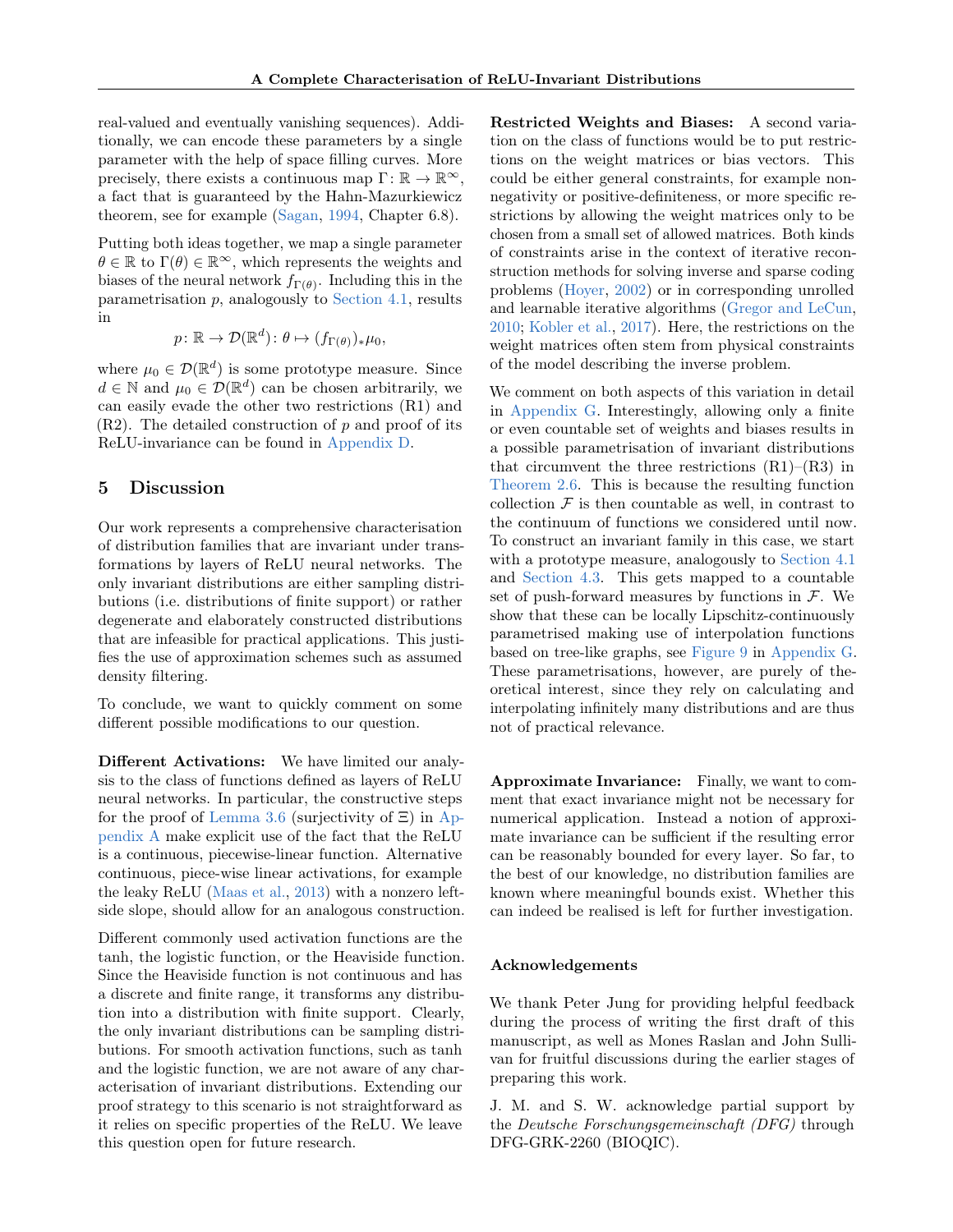# References

- <span id="page-8-10"></span>R. F. Astudillo and J. Neto. Propagation of uncertainty through multilayer perceptrons for robust automatic speech recognition. In Twelfth Annual Conference of the International Speech Communication Association, pages 461–464, 01 2011.
- <span id="page-8-11"></span>R. F. Astudillo, A. Abad, and I. Trancoso. Accounting for the residual uncertainty of multi-layer perceptron based features. IEEE International Conference on Acoustics, Speech and Signal Processing (ICASSP), pages 6859–6863, 2014.
- <span id="page-8-7"></span>E. Begoli, T. Bhattacharya, and D. Kusnezov. The need for uncertainty quantification in machine-assisted medical decision making. Nature Machine Intelligence, 1(1):20–23, 2019.
- <span id="page-8-6"></span>X. Boyen and D. Koller. Tractable inference for complex stochastic processes. In Proceedings of the Fourteenth Conference on Uncertainty in Artificial Intelligence, pages 33–42, San Francisco, CA, USA, 1998. Morgan Kaufmann Publishers Inc. URL [http://dl](http://dl.acm.org/citation.cfm?id=2074094.2074099).acm.org/ citation.[cfm?id=2074094](http://dl.acm.org/citation.cfm?id=2074094.2074099).2074099.
- <span id="page-8-1"></span>K. Cho, B. van Merriënboer, C. Gulcehre, D. Bahdanau, F. Bougares, H. Schwenk, and Y. Bengio. Learning phrase representations using rnn encoder-decoder for statistical machine translation. In Proceedings of the 2014 Conference on Empirical Methods in Natural Language Processing (EMNLP), pages 1724–1734, Doha, Qatar, 10 2014. Association for Computational Linguistics. doi: 10.3115/v1/D14-1179.
- <span id="page-8-20"></span>J. Dugundji. Topology. Allyn and Bacon, Inc, 1966.
- <span id="page-8-19"></span>G. Edgar. Measure, Topology, and Fractal Geometry. Spinger-Verlag New York, 2nd edition, 2008. doi: 10.1007/978-0-387-74749-1.
- <span id="page-8-12"></span>R. C. Fong and A. Vedaldi. Interpretable explanations of black boxes by meaningful perturbation. In Proceedings of the IEEE International Conference on Computer Vision, pages 3429–3437, 2017.
- <span id="page-8-3"></span>J. Gast and S. Roth. Lightweight probabilistic deep networks. In Proceedings of the IEEE Conference on Computer Vision and Pattern Recognition  $(CVPR)$ , pages 3369-3378, 6 2018. doi: 10.1109/ CVPR.2018.00355.
- <span id="page-8-14"></span>X. Glorot, A. Bordes, and Y. Bengio. Deep sparse rectifier neural networks. In G. Gordon, D. Dunson, and M. Dudík, editors, Proceedings of the Fourteenth International Conference on Artificial Intelligence and Statistics, volume 15, pages 315–323, Fort Lauderdale, FL, USA, 4 2011. PMLR. URL [http:](http://proceedings.mlr.press/v15/glorot11a.html) //proceedings.mlr.[press/v15/glorot11a](http://proceedings.mlr.press/v15/glorot11a.html).html.
- <span id="page-8-17"></span>K. Gregor and Y. LeCun. Learning Fast Approximations of Sparse Coding. In J. Fürnkranz and

T. Joachims, editors, Proceedings of the 27th International Conference on Machine Learning (ICML), pages 399–406, Haifa, Israel, 6 2010. Omnipress. URL http://www.icml2010.[org/papers/449](http://www.icml2010.org/papers/449.pdf).pdf.

- <span id="page-8-13"></span>J. M. Hernández-Lobato and R. P. Adams. Probabilistic backpropagation for scalable learning of bayesian neural networks. In Proceedings of the 32nd International Conference on Machine Learning (ICML), volume 37 of Proceedings of Machine Learning Research, page 1861–1869, Lille, France, 2015. JMLR.
- <span id="page-8-8"></span>A. Holzinger, C. Biemann, C. S. Pattichis, and D. B. Kell. What do we need to build explainable ai systems for the medical domain? 2017.
- <span id="page-8-16"></span>P. O. Hoyer. Non-negative sparse coding. In Proceedings of the 12th IEEE Workshop on Neural Networks for Signal Processing, pages 557–565, 2002. doi: 10.1109/ NNSP.2002.1030067.
- <span id="page-8-5"></span>P. Jylänki, A. Nummenmaa, and A. Vehtari. Expectation propagation for neural networks with sparsitypromoting priors. The Journal of Machine Learning Research, 15(1):1849–1901, 2014.
- <span id="page-8-9"></span>J. Kim and J. Canny. Interpretable learning for selfdriving cars by visualizing causal attention. In Proceedings of the IEEE International Conference on Computer Vision, pages 2942–2950, 2017.
- <span id="page-8-18"></span>E. Kobler, T. Klatzer, K. Hammernik, and T. Pock. Variational Networks: Connecting Variational Methods and Deep Learning. In V. Roth and T. Vetter, editors, Pattern Recognition, pages 281–293. Springer International Publishing, 2017. ISBN 978-3-319- 66709-6.
- <span id="page-8-0"></span>A. Krizhevsky, I. Sutskever, and G. E. Hinton. Imagenet classification with deep convolutional neural networks. In F. Pereira, C. J. C. Burges, L. Bottou, and K. Q. Weinberger, editors, Advances in Neural Information Processing Systems 25, pages 1097–1105. Curran Associates, Inc., 2012. URL http://papers.nips.[cc/paper/4824-imagenet](http://papers.nips.cc/paper/4824-imagenet-classification-with-deep-convolutional-neural-networks.pdf)[classification-with-deep-convolutional](http://papers.nips.cc/paper/4824-imagenet-classification-with-deep-convolutional-neural-networks.pdf)[neural-networks](http://papers.nips.cc/paper/4824-imagenet-classification-with-deep-convolutional-neural-networks.pdf).pdf.
- <span id="page-8-15"></span>A. L. Maas, A. Y. Hannun, A. Y. Ng, et al. Rectifier Nonlinearities Improve Neural Network Acoustic Models. In ICML Workshop on Deep Learning for Audio, Speech and Language Processing, 2013.
- <span id="page-8-4"></span>J. Macdonald, S. Wäldchen, S. Hauch, and G. Kutyniok. A rate-distortion framework for explaining neural network decisions. Preprint, arXiv:1905.11092, 2019.
- <span id="page-8-2"></span>M. P. McBee, O. A. Awan, A. T. Colucci, C. W. Ghobadi, N. Kadom, A. P. Kansagra, S. Tridandapani, and W. F. Auffermann. Deep learning in radiology. Academic Radiology, 25(11):1472–1480, 2018. doi: 10.1016/j.acra.2018.02.018.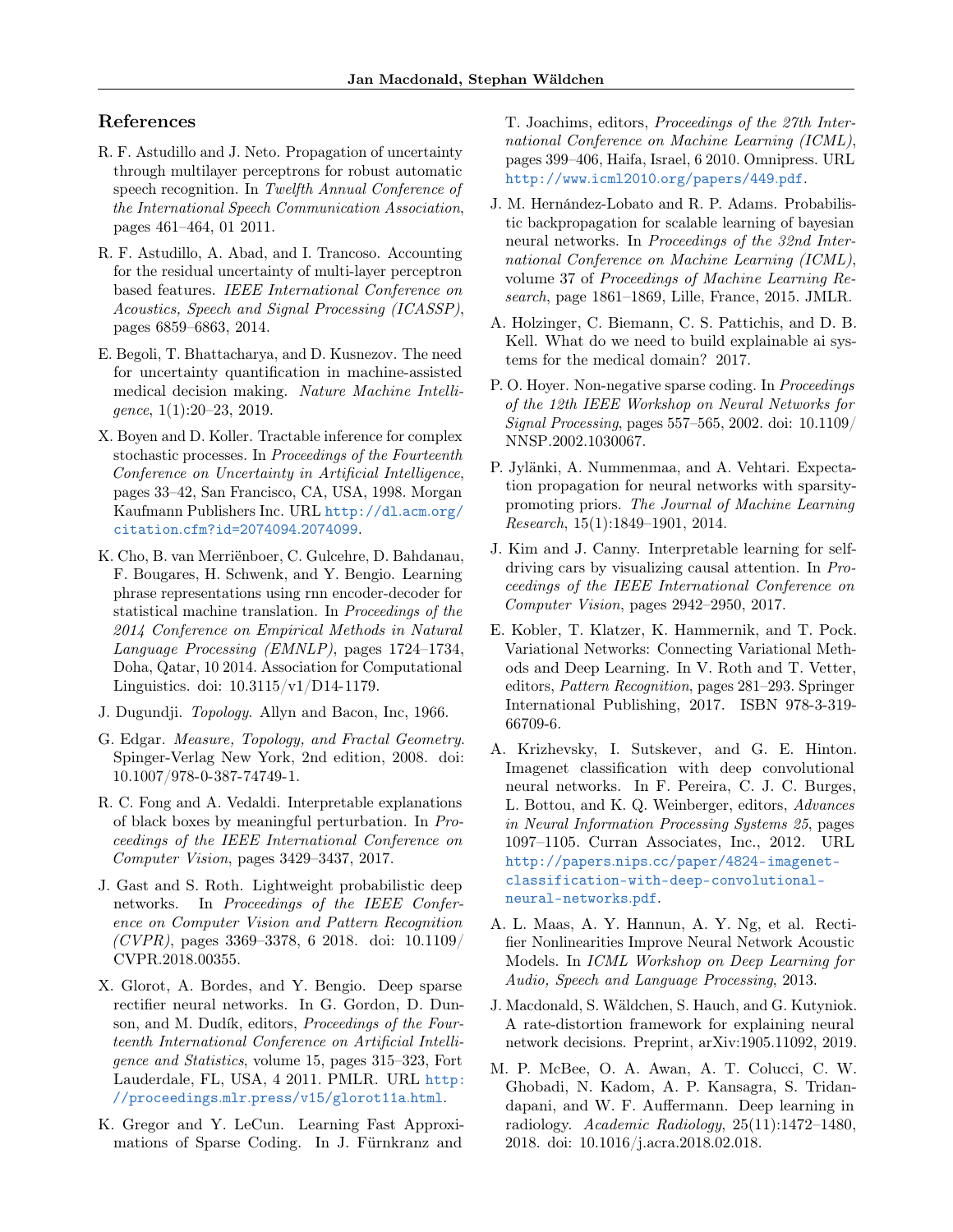- <span id="page-9-7"></span>R. Michelmore, M. Kwiatkowska, and Y. Gal. Evaluating uncertainty quantification in end-toend autonomous driving control. Preprint, arXiv:1811.06817, 2018.
- <span id="page-9-4"></span>T. P. Minka. A Family of Algorithms for Approximate Bayesian Inference. PhD thesis, Massachusetts Institute of Technology, Cambridge, MA, USA, 2001. AAI0803033.
- <span id="page-9-14"></span>V. Nair and G. E. Hinton. Rectified linear units improve restricted boltzmann machines. In Proceedings of the 27th International Conference on Machine Learning (ICML), page 807–814, Madison, WI, USA, 2010. Omnipress.
- <span id="page-9-5"></span>L. Oala, J. Fehr, L. Gilli, P. Balachandran, A. W. Leite, S. Calderon-Ramirez, D. X. Li, G. Nobis, E. A. M. n. Alvarado, G. Jaramillo-Gutierrez, C. Matek, A. Shroff, F. Kherif, B. Sanguinetti, and T. Wiegand. ML4H Auditing: From Paper to Practice. In Proceedings of the Machine Learning for Health NeurIPS Workshop, volume 136, pages 280–317. PMLR, 12 2020. URL [http://proceedings](http://proceedings.mlr.press/v136/oala20a.html).mlr.press/v136/ [oala20a](http://proceedings.mlr.press/v136/oala20a.html).html.
- <span id="page-9-9"></span>M. Opper. A Bayesian Approach to On-line Learning, page 363–378. Publications of the Newton Institute. Cambridge University Press, 1999. doi: 10.1017/ CBO9780511569920.017.
- <span id="page-9-17"></span>P. Petersen and F. Voigtlaender. Optimal approximation of piecewise smooth functions using deep ReLU neural networks. Neural Networks, 108: 296 – 330, 2018. doi: https://doi.org/10.1016/ j.neunet.2018.08.019.
- <span id="page-9-18"></span>P. Petersen, M. Raslan, and F. Voigtlaender. Topological properties of the set of functions generated by neural networks of fixed size. Preprint, arXiv:1806.08459, 2018.
- <span id="page-9-13"></span>Y. V. Prokhorov. Convergence of random processes and limit theorems in probability theory. Theory of Probability & Its Applications,  $1(2):157-214$ , 1956. doi: 10.1137/1101016.
- <span id="page-9-15"></span>P. Ramachandran, B. Zoph, and Q. V. Le. Searching for activation functions. Preprint, arXiv:1710.05941, 2017.
- <span id="page-9-16"></span>H. Sagan. Space-Filling Curves. Spinger-Verlag New York, 1994. doi: 10.1007/978-1-4612-0871-6.
- <span id="page-9-2"></span>D. Shen, G. Wu, and H.-I. Suk. Deep learning in medical image analysis. Annual Review of Biomedical Engineering,  $19(1):221-248$ ,  $2017$ . doi:  $10.1146/$ annurev-bioeng-071516-044442.
- <span id="page-9-3"></span>D. Soudry, I. Hubara, and R. Meir. Expectation backpropagation: Parameter-free training of multilayer neural networks with continuous or discrete weights. In Z. Ghahramani, M. Welling, C. Cortes,

N. Lawrence, and K. Q. Weinberger, editors, Advances in Neural Information Processing Systems, volume 27. Curran Associates, Inc., 2014.

- <span id="page-9-10"></span>S. Sun, C. Chen, and L. Carin. Learning Structured Weight Uncertainty in Bayesian Neural Networks. In A. Singh and J. Zhu, editors, Proceedings of the 20th International Conference on Artificial Intelligence and Statistics, volume 54 of Proceedings of Machine Learning Research, pages 1283–1292. PMLR, 4 2017. URL [https://proceedings](https://proceedings.mlr.press/v54/sun17b.html).mlr.press/v54/ [sun17b](https://proceedings.mlr.press/v54/sun17b.html).html.
- <span id="page-9-0"></span>C. Szegedy, A. Toshev, and D. Erhan. Deep neural networks for object detection. In C. J. C. Burges, L. Bottou, M. Welling, Z. Ghahramani, and K. Q. Weinberger, editors, Advances in Neural Information Processing Systems 26, pages 2553–2561. Curran Associates, Inc., 2013. URL http://papers.nips.[cc/paper/5207-deep](http://papers.nips.cc/paper/5207-deep-neural-networks-for-object-detection.pdf)[neural-networks-for-object-detection](http://papers.nips.cc/paper/5207-deep-neural-networks-for-object-detection.pdf).pdf.
- <span id="page-9-1"></span>A. Vaswani, N. Shazeer, N. Parmar, J. Uszkoreit, L. Jones, A. N. Gomez, L. u. Kaiser, and I. Polosukhin. Attention is all you need. In I. Guyon, U. V. Luxburg, S. Bengio, H. Wallach, R. Fergus, S. Vishwanathan, and R. Garnett, editors, Advances in Neural Information Processing Systems, volume 30, pages 5998–6008. Curran Associates, Inc., 2017.
- <span id="page-9-8"></span>S. Wäldchen, J. Macdonald, S. Hauch, and G. Kutyniok. The computational complexity of understanding binary classifier decisions. Journal of Arti $ficial Intelligence Research, 70:351—387, 1 2021. doi:$ 10.1613/jair.1.12359.
- <span id="page-9-12"></span>S. Wang and C. Manning. Fast dropout training. In S. Dasgupta and D. McAllester, editors, Proceedings of the 30th International Conference on Machine Learning (ICML), volume 28 of Proceedings of Machine Learning Research, pages 118–126, Atlanta, Georgia, USA, 6 2013. PMLR. URL [http:](http://proceedings.mlr.press/v28/wang13a.html) //proceedings.mlr.[press/v28/wang13a](http://proceedings.mlr.press/v28/wang13a.html).html.
- <span id="page-9-11"></span>A. Wu, S. Nowozin, E. Meeds, R. E. Turner, J. M. Hernandez-Lobato, and A. L. Gaunt. Deterministic Variational Inference for Robust Bayesian Neural Networks. In International Conference on Learning Representations (ICLR), 2019. URL [https:](https://openreview.net/forum?id=B1l08oAct7) //openreview.[net/forum?id=B1l08oAct7](https://openreview.net/forum?id=B1l08oAct7).
- <span id="page-9-6"></span>Z. Zhang, M. W. Beck, D. A. Winkler, B. Huang, W. Sibanda, H. Goyal, et al. Opening the black box of neural networks: methods for interpreting neural network models in clinical applications. Annals of translational medicine, 6(11), 2018.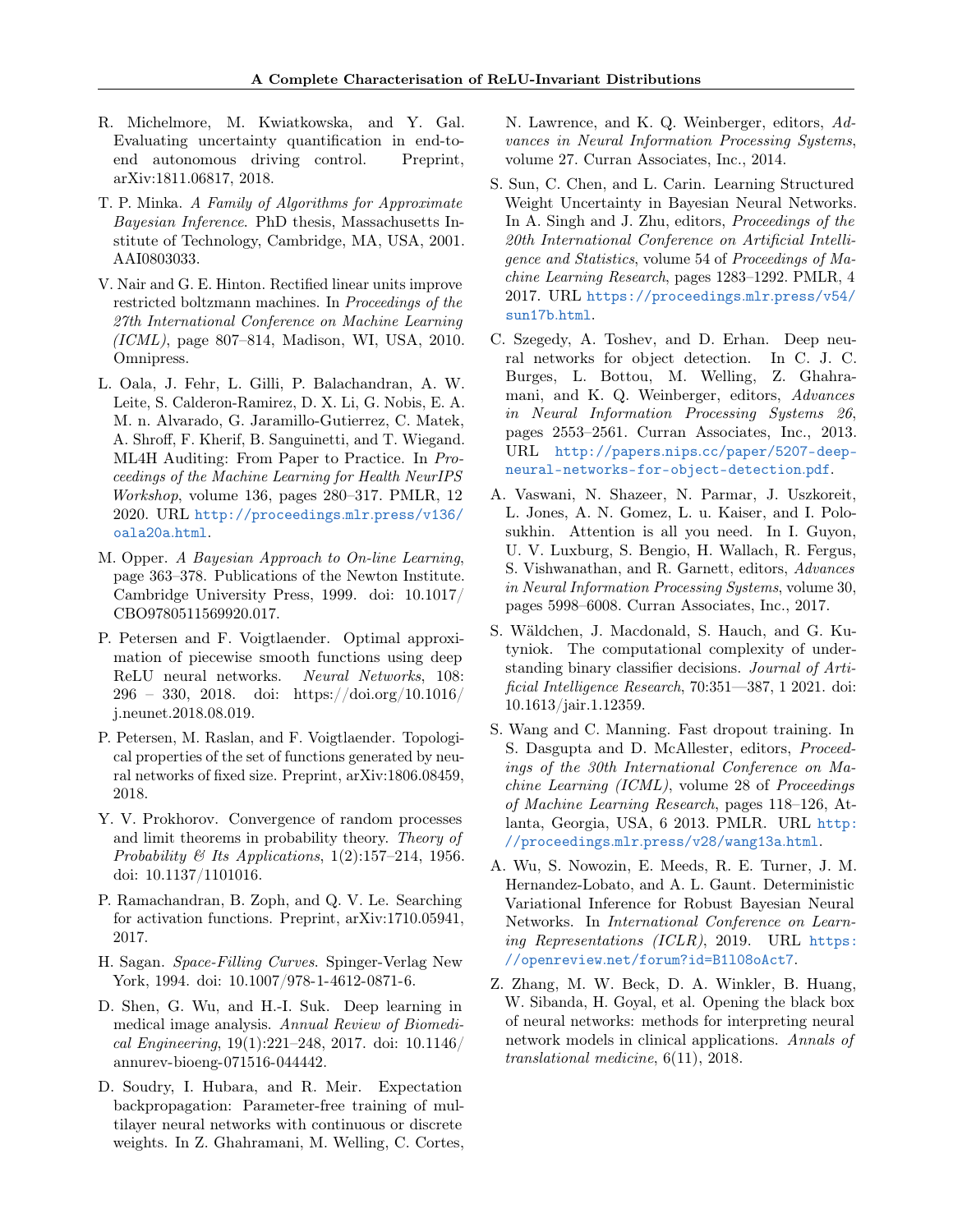# Supplementary Material: A Complete Characterisation of ReLU-Invariant Distributions

## <span id="page-10-0"></span>A Proof of [Lemma 3.6:](#page-5-2) Surjectivity of Ξ

For the remainder of the section let [Assumption 3.1](#page-4-3) hold. We will prove [Lemma 3.6](#page-5-2) and show that for any  $m \in \mathbb{N}$ there exists a  $\delta > 0$  so that the map  $\Xi \colon \Omega_{\delta,m} \to \mathbb{R}^{m-1}_+ \times \{1\}$  is surjective. We will do this by transforming (through a series of ReLU layers) any measure with infinite support into a measure that is supported on an arbitrary standard m-arc. Such an infinitely supported measure exists within the *n*-parameter family  $p$  by assumption. Due to the ReLU-invariance, the transformed measure is then also included in the family. As a consequence  $\Omega_{\delta,m}$ must be non-empty and in fact we show that  $\text{arc} \circ p|_{\Omega_{\delta,m}}: \Omega_{\delta,m} \to \mathcal{A}_m$  is surjective. The choice of  $\delta$  will depend on how "evenly spread" the support of the original, untransformed, measure is. Finally,  $A_m$  can be identified with  $\mathbb{R}^{m-1}_+ \times \{1\}$  via the scaling factors.

As a first step we observe how transforming measures by continuous functions affects their support. The support  $\text{supp}(\mu)$  of a Radon measure  $\mu$  is defined as the complement of the largest open  $\mu$ -null set. A point x belongs to supp $(\mu)$  if and only if every open neighbourhood of x has positive measure. A Borel set contained in the complement of supp $(\mu)$  is a  $\mu$ -null set. The converse holds for open sets, i.e. an open set intersecting supp $(\mu)$  has positive measure (in fact it suffices if the intersection is relatively open in  $supp(\mu)$ ).

<span id="page-10-1"></span>**Lemma A.1.** For any  $q, r \in \mathbb{N}$  let  $\mu \in \mathcal{D}(\mathbb{R}^q)$  and let  $f: \mathbb{R}^q \to \mathbb{R}^r$  be continuous. Then

$$
supp(f_*(\mu)) = \overline{f(supp(\mu))},
$$

where  $f_*(\mu) \in \mathcal{D}(\mathbb{R}^r)$  is the pushforward of  $\mu$  under f.

*Proof.* We begin by showing  $f(\text{supp}(\mu)) \subseteq \text{supp}(f_*(\mu))$ . Let  $\mathbf{t} \in f(\text{supp}(\mu))$  and  $U \subseteq \mathbb{R}^r$  be any open neighbourhood of **t**. There exists  $\mathbf{x} \in \text{supp}(\mu)$  so that  $\mathbf{t} = f(\mathbf{x})$ . Since  $\mathbf{t} \in U$ , we get  $\mathbf{x} \in f^{-1}(U)$ . Thus  $f^{-1}(U)$  is an open neighbourhood of **x** and since  $\mathbf{x} \in \text{supp}(f)$  we get  $f_*(\mu)(U) = \mu(f^{-1}(U)) > 0$ . Since U was an arbitrary neighbourhood of t this shows  $\mathbf{t} \in \text{supp}(f_*(\mu))$ . This implies  $f(\text{supp}(\mu)) \subseteq \text{supp}(f_*(\mu))$ . But  $\text{supp}(f_*(\mu))$  is closed, so we can even conclude  $f(\text{supp}(\mu)) \subseteq \text{supp}(f_*(\mu)).$ 

We will show the converse inclusion by showing  $\overline{f(\text{supp}(\mu))}^c \subseteq \text{supp}(f_*(\mu))^c$ . For this let  $\mathbf{t} \in \overline{f(\text{supp}(\mu))}^c$ . Then there exists an open neighbourhood U of t such that  $U \cap \overline{f(\text{supp}(\mu))} = \emptyset$ , which implies  $f^{-1}(U) \cap \text{supp}(\mu) = \emptyset$ . But this is only possible if  $f_*(\mu)(U) = \mu(f^{-1}(U)) = 0$  and therefore  $\mathbf{t} \in \text{supp}(f_*(\mu))^c$ .  $\Box$ 

To simplify notations in the following, we begin the transformation by establishing a standardised situation that takes places exclusively in the two-dimensional subspace span $\{e_1, e_2\}$  of  $\mathbb{R}^d$ . In fact, all *m*-arcs are essentially one-dimensional objects embedded in a two-dimensional space. Therefore, we start by transforming the infinitely supported measure to the non-negative part of the one-dimensional space span $\{e_1\}$ , which will then subsequently be "bent" into the correct arc living in span $\{e_1, e_2\}$ .

### <span id="page-10-2"></span>A.1 Projection to a One-Dimensional Subspace

<span id="page-10-3"></span>**Lemma A.2.** Let  $\mu \in \mathcal{D}(\mathbb{R}^d)$  such that  $\text{supp}(\mu)$  is not finite. Then there exists  $\mathbf{W} \in \mathbb{R}^{d \times d}$  and  $\mathbf{b} \in \mathbb{R}^d$  such that the image of  $f: \mathbb{R}^d \to \mathbb{R}^d$ :  $\mathbf{x} \mapsto \varrho(\mathbf{W}\mathbf{x} + \mathbf{b})$  is contained in span $\{\mathbf{e}_1\}$  and supp $(f_*(\mu))$  is infinite.

*Proof.* Consider the coordinate projections  $\text{proj}_i : \mathbb{R}^d \to \mathbb{R} : \mathbf{x} \mapsto \mathbf{e}_i^{\top} \mathbf{x}$ . Clearly we have

$$
supp(\mu) \subseteq proj_1(supp(\mu)) \times \cdots \times proj_d(supp(\mu)).
$$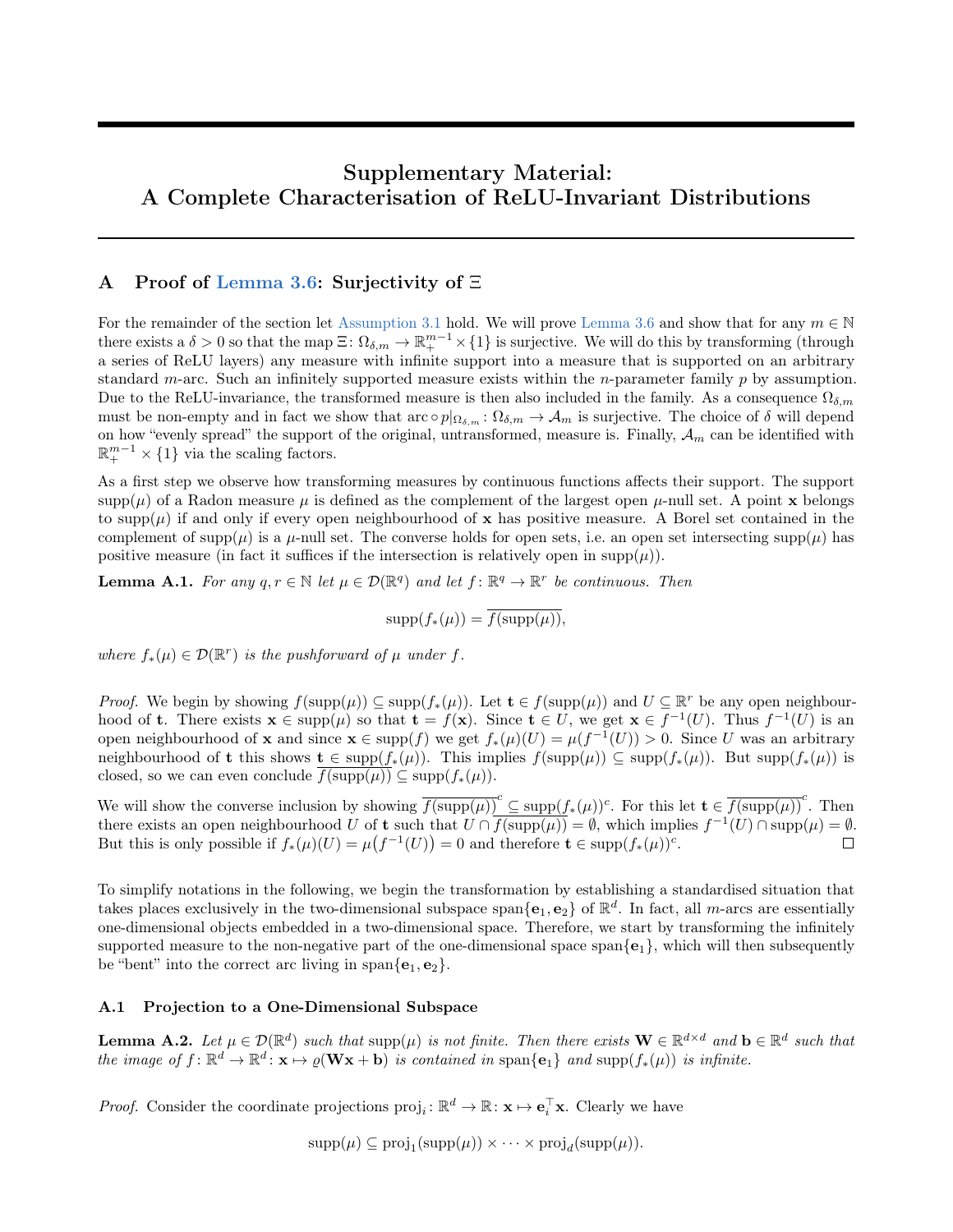By assumption supp $(\mu)$  is infinite and the product can only be infinite if at least one of its factors is infinite, for example  $\text{proj}_j(\text{supp}(\mu))$ . If  $\text{proj}_j(\text{supp}(\mu)) \cap \mathbb{R}_+$  is infinite, we set  $\sigma = +1$ , otherwise  $\text{proj}_j(\text{supp}(\mu)) \cap \mathbb{R}_-$  must be infinite and we set  $\sigma = -1$ . Now choosing

$$
\mathbf{W} = \begin{bmatrix} \sigma \mathbf{e}_j & \mathbf{0} & \dots & \mathbf{0} \end{bmatrix}^\top \quad \text{and} \quad \mathbf{b} = \mathbf{0},
$$

clearly yields  $f(\mathbb{R}^d) \subseteq \text{span}\{\mathbf{e}_1\}$ . Further, by [Lemma A.1](#page-10-1) we have

$$
\text{supp}(f_*(\mu)) = \frac{f(\text{supp}(\mu))}{\varrho(\sigma \text{proj}_j(\text{supp}(\mu)))} \times \{0\} \times \cdots \times \{0\}
$$

$$
= \begin{cases} \frac{\text{proj}_j(\text{supp}(\mu)) \cap \mathbb{R}_+ \times \{0\} \times \cdots \times \{0\}, & \text{if } \sigma = +1 \\ -\text{proj}_j(\text{supp}(\mu)) \cap \mathbb{R}_+ \times \{0\} \times \cdots \times \{0\}, & \text{if } \sigma = -1 \end{cases},
$$

which by the choice of  $\sigma$  is infinite.

Thus, for the next step we only need to consider measures with infinite support within the non-negative part of span $\{e_1\}$ . Two dimensions will be enough for our construction to "bend" the measures into arc shape. Any two-dimensional ReLU layer  $\mathbb{R}^2 \to \mathbb{R}^2$ :  $\mathbf{x} \mapsto \varrho(\mathbf{W}\mathbf{x} + \mathbf{b})$  can easily be extended to a *d*-dimensional ReLU layer

$$
\mathbb{R}^d \to \mathbb{R}^d \colon \mathbf{x} \mapsto \varrho\bigg( \begin{bmatrix} \mathbf{W} & \mathbf{0}_{2 \times (d-2)} \\ \mathbf{0}_{(d-2) \times 2} & \mathbf{0}_{(d-2) \times (d-2)} \end{bmatrix} \mathbf{x} + \begin{bmatrix} \mathbf{b} \\ \mathbf{0}_{(d-2) \times 1} \end{bmatrix} \bigg),
$$

only operating on span $\{e_1, e_2\} \subseteq \mathbb{R}^d$  by appropriately padding with zeros. To simplify the notation, we leave out these zero paddings and just assume without loss of generality  $d = 2$  from now on.

#### A.2 Partitioning into Line Segments

Now we show how the infinite support on the non-negative real line can be partitioned into an arbitrary number of intervals, which in the end will correspond to the arc line segments. We can write  $\text{supp}(\mu) = S \times \{0\} \subseteq \mathbb{R}^2$  for some set  $S \subseteq \mathbb{R}_{\geq 0}$ .

<span id="page-11-0"></span>**Lemma A.3.** Let  $S \subseteq \mathbb{R}_{\geq 0}$  be infinite. For any  $m \in \mathbb{N}$  there exist  $m+1$  distinct points  $0 = b_0 < \cdots < b_m < \infty$ such that  $S \cap (b_{j-1}, b_j) \neq \emptyset$  for all  $j = 1, ..., m$ .

*Proof.* Since S is infinite there exist m distinct points  $s_1, \ldots, s_m \in S$  with  $0 < s_1 < \cdots < s_m$  for any  $m \in \mathbb{N}$ . Setting  $b_0 = 0$ ,

$$
b_j = \frac{s_j + s_{j+1}}{2}
$$
 for  $j = 1, ..., m - 1$ ,

and  $b_m = s_m + 1$  we get  $s_j \in (b_{j-1}, b_j)$  for  $j = 1, ..., m$ .

Further, we can restrict the support of the measure to a compact subset by clipping the set  $S$  to the range  $[b_0, b_m] = [0, b_m]$ . This can be achieved using the two layer ReLU network

$$
\mathbb{R}^2 \to \mathbb{R}^2 \colon \mathbf{x} \mapsto \varrho \bigg( -\varrho \bigg( -\mathbf{x} + \begin{bmatrix} b_m \\ 0 \end{bmatrix} \bigg) + \begin{bmatrix} b_m \\ 0 \end{bmatrix} \bigg)
$$

with  $b_m$  as in [Lemma A.3.](#page-11-0) Altogether, without loss of generality we can from now on assume that  $\mu$  is supported on  $[b_0, b_m] \times \{0\} \subseteq \mathbb{R}^2$  and the support intersects each subset  $(b_{j-1}, b_j) \times \{0\}$  for  $j = 1, ..., m$ .

### A.3 Resizing the Line Segments

<span id="page-11-1"></span>After partitioning the support of a distribution into intervals that each contain a certain amount of the probability mass we now want to bend it into arc shape. Each interval in the partition will correspond to a line segment. However, the bending will distort the segment lengths, so in order to obtain an arc with specified segment lengths we first have to resize the intervals. This is also possible with ReLU layers.

 $\Box$ 

 $\Box$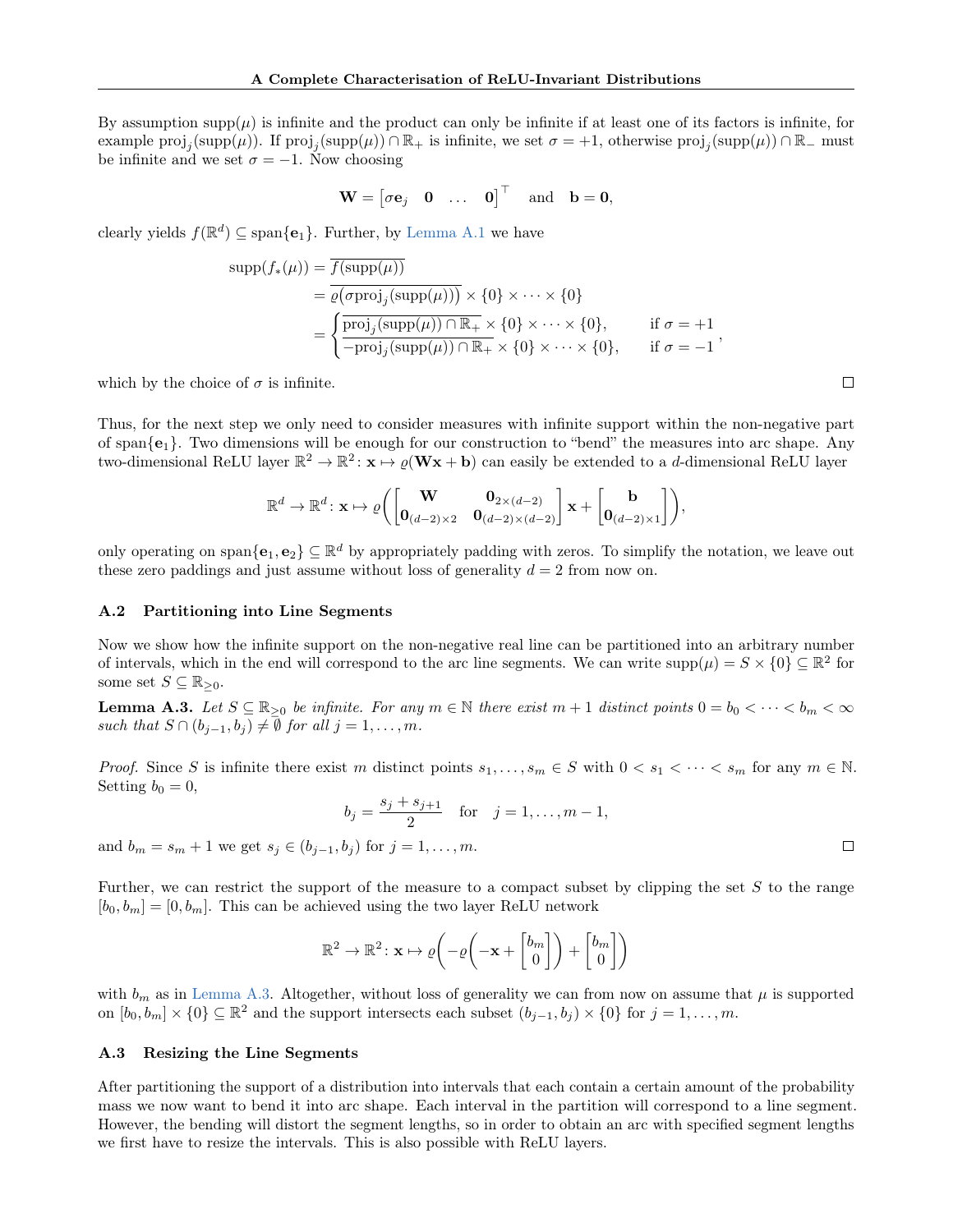**Lemma A.4.** For  $m \geq 2$  let  $0 = a_0 < a_1 < \cdots < a_m < \infty$  and  $0 = b_0 < b_1 < \cdots < b_m < \infty$ . Then there exists a collection of ReLU layer transformations  $\{F_j: \mathbb{R}^2 \to \mathbb{R}^2\}_{j=0,\dots,m}$  such that their composition  $F = F_m \circ F_{m-1} \circ \cdots \circ F_1 \circ F_0$  satisfies

$$
F\left(\begin{bmatrix}b_i\\0\end{bmatrix}\right)=\begin{bmatrix}a_i\\0\end{bmatrix}\quad \text{for all} \quad i=0,\ldots,m,
$$

and restricted to  $\mathbb{R}_{\geq 0} \times \{0\}$  it is a piecewise linear map with breakpoints (possibly) at  $b_0, \ldots, b_m$ .

Proof. The proof consists of two parts. First, we iteratively construct a collection of piecewise linear and strictly increasing functions  $\{f_j: \mathbb{R} \to \mathbb{R}\}_{j=0,\dots,m}$  such that

<span id="page-12-0"></span>
$$
(f_j \circ \cdots \circ f_0)(b_i) = a_i \quad \text{for all} \quad i = 0, \dots, j,
$$
 (3)

for any  $j = 0, \ldots, m$ . In particular for  $j = m$  and  $f = f_m \circ f_{m-1} \circ \cdots \circ f_0$  we obtain  $f(b_i) = a_i$  for all  $i = 0, \ldots, m$ . Afterwards we show how to construct  $\{F_j\}_j$  from  $\{f_j\}_j$ .

Since  $b_0 = a_0 = 0$ , we can start with

$$
f_0(x) = x
$$

and see that [\(3\)](#page-12-0) is satisfied for  $j = 0$ . Now, assuming we have already constructed strictly increasing and piecewise linear functions  $f_0, \ldots, f_j$  satisfying [\(3\)](#page-12-0), we now want to construct  $f_{j+1}$ . The idea is to choose it in such a way that it leaves the points already correctly mapped by  $f_j \circ \cdots \circ f_0$  unchanged but linearly transforms the remaining points so that  $b_{j+1}$  is mapped to  $a_{j+1}$ . For brevity we denote  $b_i^j = (f_j \circ \cdots \circ f_0)(b_i)$  for  $i = 0, \ldots, m$ . By assumption  $b_i^j = a_i$  for  $i = 0, \ldots, j$  and by strict monotonicity  $b_{j+1}^j > b_j^j = a_j$ . We set

$$
f_{j+1}(x) = \begin{cases} x, & x \le a_j, \\ x + \frac{a_{j+1} - b_{j+1}^j}{b_{j+1}^j - a_j}(x - a_j), & x > a_j. \end{cases}
$$

It is easy to see that this function leaves all points  $a_1 < a_2 \cdots < a_j$  unchanged, maps  $b_{j+1}^j$  to  $a_{j+1}$  and is continuous, monotonously increasing and piecewise linear. We can also express  $f_{j+1}$  using  $\varrho$ , i.e.

<span id="page-12-1"></span>
$$
f_{j+1}(x) = x + \frac{a_{j+1} - b_{j+1}^j}{b_{j+1}^j - a_j} \varrho(x - a_j).
$$
\n<sup>(4)</sup>

Then  $f_{j+1}$  maps  $b_{j+1}^j$  to  $a_{j+1}$  and acts as the identity map on the region  $x \le a_j$  where points are already correctly mapped, as illustrated in [5.](#page-13-0) Hence clearly [\(3\)](#page-12-0) is also satisfied for  $j + 1$ . To see that  $f_{j+1}$  is strictly increasing we observe that its slope is 1 on the region  $x \leq a_j$  and

$$
1 + \frac{a_{j+1} - b_{j+1}^j}{b_{j+1}^j - a_j} = \frac{a_{j+1} - a_j}{b_{j+1}^j - a_j} > 0
$$

on the region  $x \ge a_j$ . This adds at most one new breakpoint at  $b_j$  to the composition  $f_{j+1} \circ \cdots \circ f_0$ . Continuing this process until  $j = m$  finishes the first part.

Next we derive the ReLU layers  ${F_j}_j$  from the functions  ${f_j}_j$ . For  $j = 0, \ldots, m-1$  we denote

$$
w_{j+1} = \frac{a_{j+1} - b_{j+1}^j}{b_{j+1}^j - a_j}
$$

and rewrite [\(4\)](#page-12-1) as

$$
f_{j+1}(x) = \begin{bmatrix} 1 & w_{j+1} \end{bmatrix} \varrho \begin{bmatrix} 1 \\ 1 \end{bmatrix} x + \begin{bmatrix} 0 \\ -a_j \end{bmatrix} \quad \text{for} \quad x \ge 0.
$$

Two consecutive maps can be combined as

$$
f_{j+1}(f_j(x)) = \begin{bmatrix} 1 & w_{j+1} \end{bmatrix} \varrho \left( \begin{bmatrix} 1 & w_j \\ 1 & w_j \end{bmatrix} \varrho \left( \begin{bmatrix} 1 \\ 1 \end{bmatrix} x + \begin{bmatrix} 0 \\ -a_{j-1} \end{bmatrix} \right) + \begin{bmatrix} 0 \\ -a_j \end{bmatrix} \right)
$$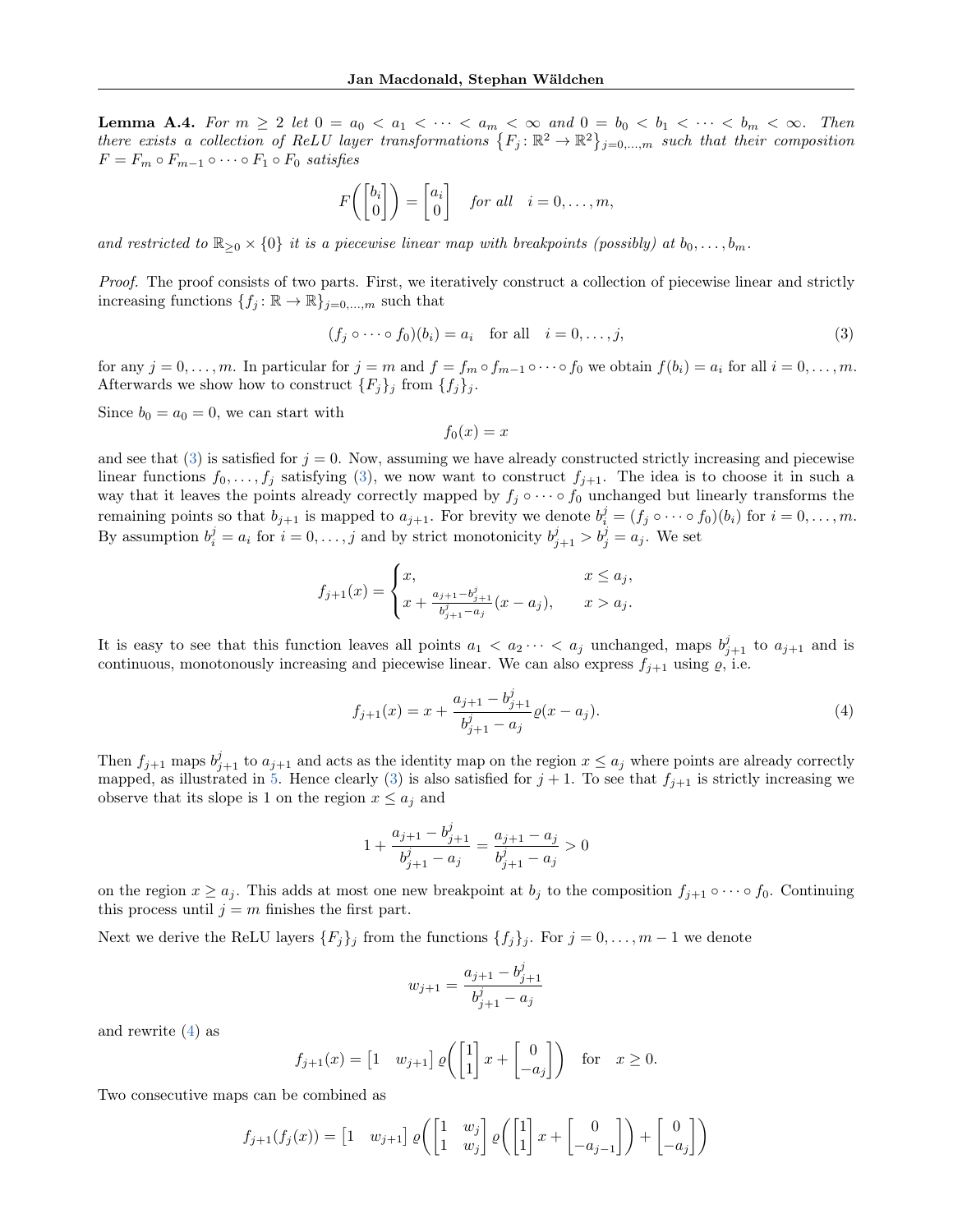

<span id="page-13-0"></span>Figure 5: The function  $f_{j+1}(x)$  transforms the points  $0 = a_0 = b_0^j, a_1 = b_1^j, \ldots, a_j = b_j^j$  and  $b_{j+1}^j, \ldots, b_m^j$  (left). The region  $x \le a_j$  is left unchanged and the region  $x \ge a_j$  is linearly rescaled so that  $f_{j+1}(b_{j+1}^j) = a_{j+1}$ . The piecewise-linear function  $f = f_m \circ \cdots \circ f_0$  maps  $b_i$  to  $a_j$  (right).

for  $x \geq 0$ , hence we set

$$
F_j: \mathbb{R}^2 \to \mathbb{R}^2: \mathbf{x} \mapsto \varrho\bigg(\begin{bmatrix} 1 & w_j \\ 1 & w_j \end{bmatrix} \mathbf{x} + \begin{bmatrix} 0 \\ -a_j \end{bmatrix}\bigg)
$$

for  $j = 1, ..., m - 1$ . It is now easy to check that with

$$
F_0(\mathbf{x}) = \varrho\left(\begin{bmatrix} 1 & 0 \\ 1 & 0 \end{bmatrix} \mathbf{x}\right)
$$

$$
F_m(\mathbf{x}) \mapsto \varrho\left(\begin{bmatrix} 1 & w_m \\ 0 & 0 \end{bmatrix} \mathbf{x}\right)
$$

and

we finally get

$$
F\left(\begin{bmatrix} x \\ 0 \end{bmatrix}\right) = \begin{bmatrix} f(x) \\ 0 \end{bmatrix} \quad \text{for} \quad x \ge 0
$$

for  $F = F_m \circ F_{m-1} \circ \cdots \circ F_1 \circ F_0$ .

### A.4 Bending the Arc

Let us next consider how to "bend" a one dimensional subspace into an  $m$ -arc. This iterative procedure is illustrated in [Figure 6.](#page-14-0) It starts with all vertices in a straight line on the  $x_2$ -axis. First the polygonal chain is rotated by  $-\phi_m$  ("to the right") and translated in negative  $x_1$  direction ("to the left") such that the second to last vertex lies on the  $x_2$ -axis. Then a ReLU is applied, which projects all vertices up until the second to last onto the  $x_2$ -axis. The last last arc segment now has the correct angle and the process is repeated until all segments are correctly "bent". Note that each projection shrinks the unbent line segments by a factor of  $cos(\phi_m)$ . To describe this transformation formally, we denote rotation matrices in  $\mathbb{R}^2$  by

$$
R_{\alpha} = \begin{bmatrix} \cos(\alpha) & -\sin(\alpha) \\ \sin(\alpha) & \cos(\alpha) \end{bmatrix}.
$$

Furthermore, for  $m \ge 2$  and  $0 = a_0 < a_1 < \cdots < a_m < \infty$  we define

$$
\mathbf{d}_j = \begin{bmatrix} \sin(\phi_m) \cos(\phi_m)^j a_{m-j} \\ 0 \end{bmatrix}, \text{ for } j = 1, \dots, m,
$$

as well as

$$
G_0\colon \mathbb{R}^2\to\mathbb{R}^2\colon \mathbf{x}\mapsto \varrho\big(R_{\frac{\pi}{2}}\mathbf{x}\big)
$$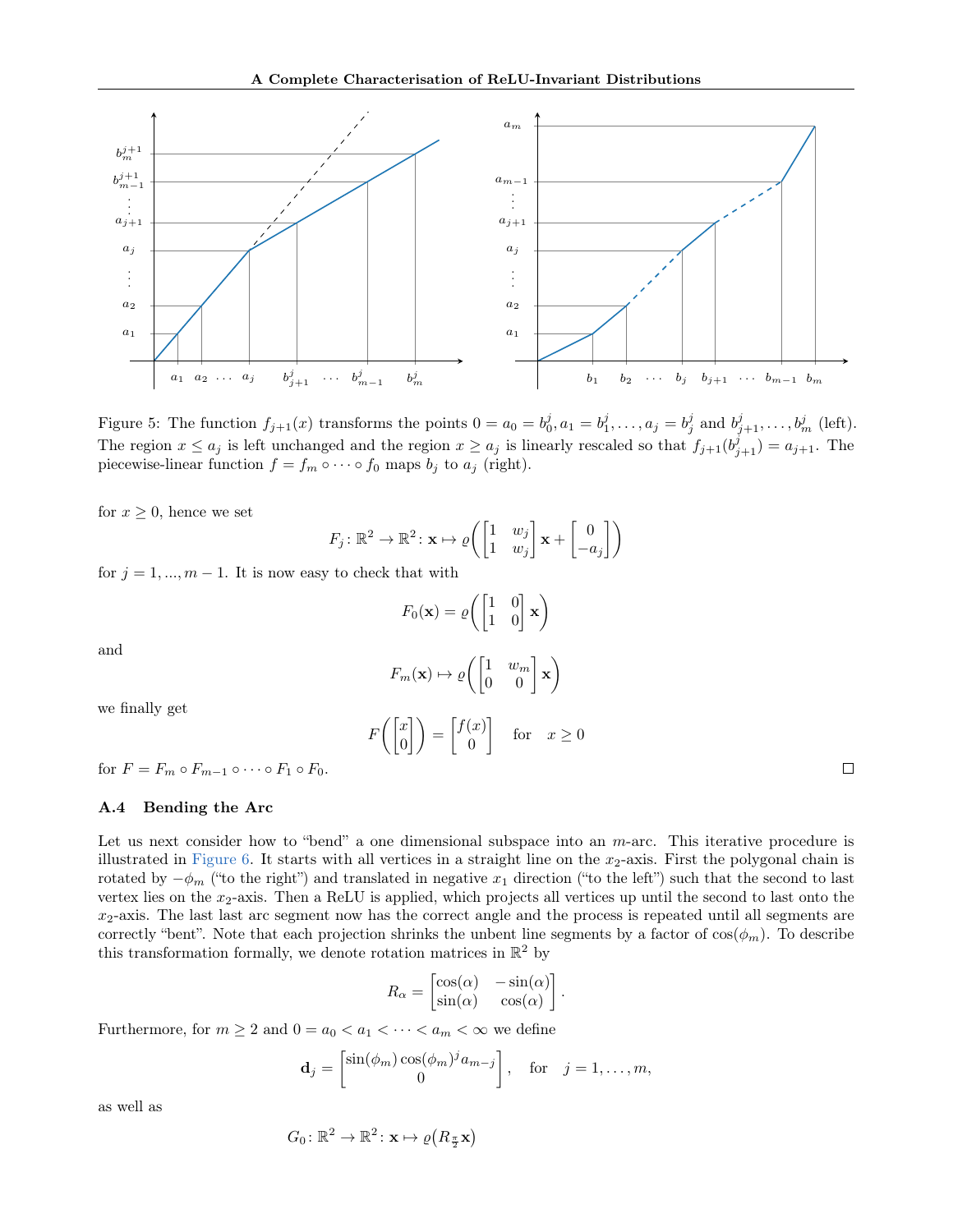

<span id="page-14-0"></span>Figure 6: Illustration of the 'bending' of a 3-arc in 4 steps. Step (i) shows  $G_0$  (90° rotation) applied to  $[a_m, a_0] \times \{0\}$ . Steps (ii) and (iii) show the image of  $G_1 \circ G_0$  and  $G_2 \circ G_1 \circ G_0$  respectively (blue) as well as the corresponding transform just before the last ReLU activation (gray). Step (iv) shows the final arc arising as the image of  $G = G_3 \circ G_2 \circ G_1 \circ G_0.$ 

and

$$
G_j: \mathbb{R}^2 \to \mathbb{R}^2: \mathbf{x} \mapsto \varrho(R_{-\phi_m}\mathbf{x}-\mathbf{d}_j)
$$
 for  $j = 1, ..., m$ ,

which clearly are ReLU transformations.

<span id="page-14-3"></span>**Lemma A.5.** Let  $m \geq 2$  and  $0 = a_0 < a_1 < \cdots < a_m < \infty$  and  $G_i$  as above. Then

$$
G\colon [a_0,a_m]\times\{0\}\subseteq\mathbb{R}^2\to\mathbb{R}^2\colon\mathbf{x}\mapsto(G_m\circ G_{m-1}\circ\cdots\circ G_1\circ G_0)(\mathbf{x})
$$

parametrises an m-arc with vertices  $\mathbf{v}_i = G \begin{pmatrix} a_i \\ a_i \end{pmatrix}$  $\begin{pmatrix} a_i \ 0 \end{pmatrix}$  , line segments  $\ell_i = G([a_{i-1}, a_i] \times \{0\})$  , and scaling factors  $r_i = \cos^{m-i}(\phi_m)(a_i - a_{i-1})$  for  $i = 1, ..., m$ .

*Proof.* We need to show that G is (in its first component) a piecewise-linear function with breakpoints  $a_i$ , and that  $\mathbf{v}_0 = \mathbf{0}$  as well as

<span id="page-14-1"></span>
$$
\mathbf{v}_{i} = \mathbf{v}_{i-1} + \cos^{m-i}(\phi_{m})(a_{i} - a_{i-1}) \begin{bmatrix} \sin(i\phi_{m}) \\ \cos(i\phi_{m}) \end{bmatrix}, \text{ for } i = 1, ..., m.
$$
 (5)

For this we denote

$$
\mathbf{v}_i^j = (G_j \circ \cdots \circ G_0) \begin{pmatrix} a_i \\ 0 \end{pmatrix} \quad \text{for} \quad i, j = 0, ..., m.
$$

By the choice of  $\phi_m$  we know  $\sin(\phi_m) > 0$  and  $\cos(\phi_m) > 0$ . Hence, the first component of the bias vectors  $\mathbf{d}_j$ satisfy  $\sin(\phi_m)\cos(\phi_m)^j a_{m-j} \ge 0$  for  $j = 1, ..., m$ . Therefore,  $\mathbf{v}_0^j = \mathbf{0}$  for all j and in particular  $\mathbf{v}_0 = \mathbf{v}_0^m = \mathbf{0}$ . Further, we will show inductively over  $j$  that for any  $i, j$  we have

<span id="page-14-2"></span>
$$
\mathbf{v}_{i}^{j} - \mathbf{v}_{i-1}^{j} = \begin{cases} \cos(\phi_{m})^{j} (a_{i} - a_{i-1}) \begin{bmatrix} 0 \\ 1 \end{bmatrix}, & i \leq m - j, \\ \cos(\phi_{m})^{m-i} (a_{i} - a_{i-1}) \begin{bmatrix} \sin((i+j-m)\phi_{m}) \\ \cos((i+j-m)\phi_{m}) \end{bmatrix}, & i > m - j. \end{cases}
$$
(6)

Then [\(5\)](#page-14-1) follows from [\(6\)](#page-14-2) with  $j = m$ .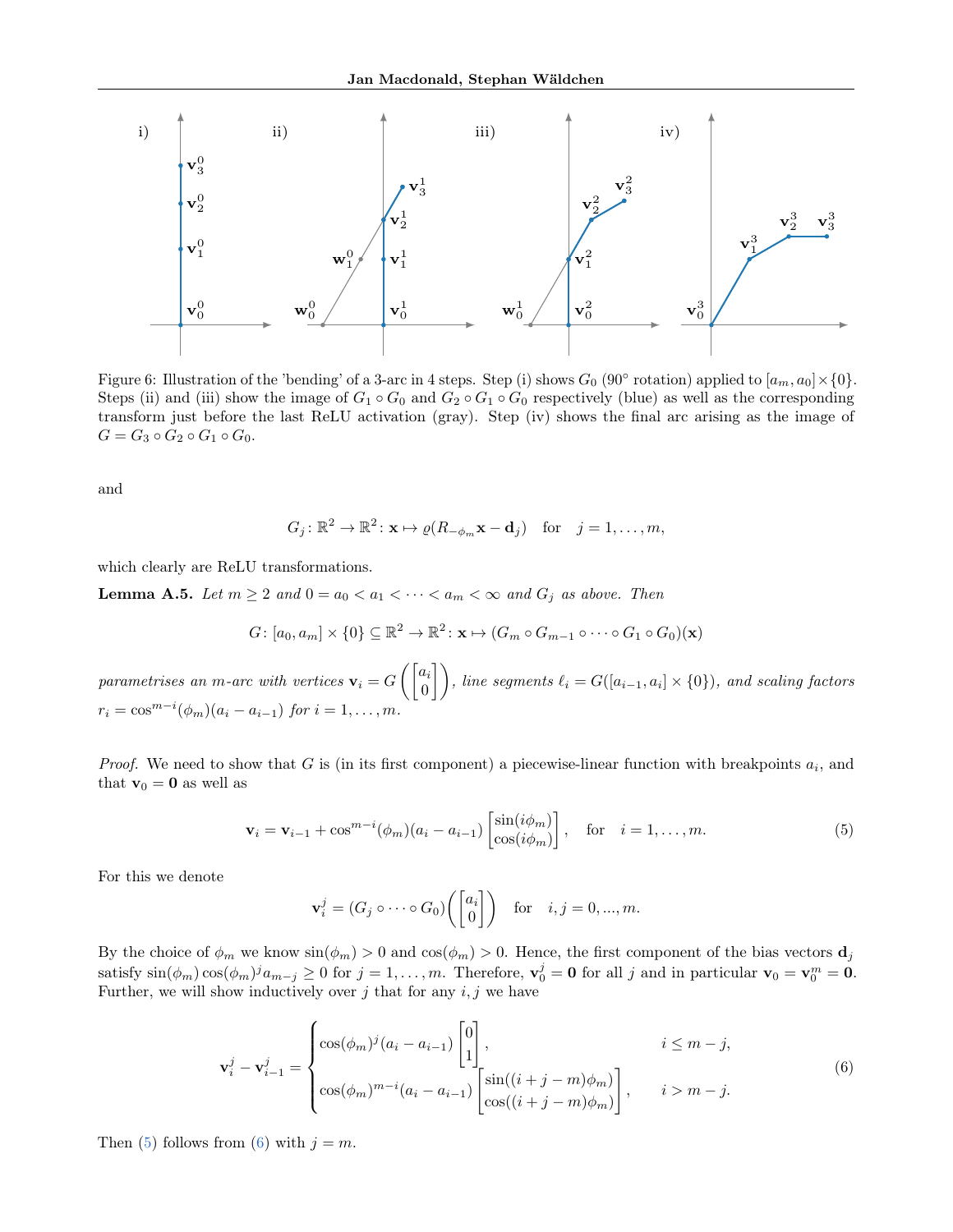To start the inductive proof we observe that for  $j = 0$  and  $i = 1, \ldots, m$  we have

$$
\mathbf{v}_i^0 - \mathbf{v}_{i-1}^0 = G_0 \begin{pmatrix} a_i \\ 0 \end{pmatrix} - G_0 \begin{pmatrix} a_{i-1} \\ 0 \end{pmatrix}
$$

$$
= R_{\frac{\pi}{2}} \begin{bmatrix} a_i \\ 0 \end{bmatrix} - R_{\frac{\pi}{2}} \begin{bmatrix} a_{i-1} \\ 0 \end{bmatrix}
$$

$$
= (a_i - a_{i-1}) \begin{bmatrix} 0 \\ 1 \end{bmatrix},
$$

satisfying [\(6\)](#page-14-2).

Next, let us assume that [\(6\)](#page-14-2) holds for some  $j < m$ . For any i we denote  $\mathbf{w}_i^j = R_{-\phi_m} \mathbf{v}_i^j - \mathbf{d}_j$  and therefore  $\mathbf{v}_{i}^{j+1} = G_{j+1}(\mathbf{v}_{i}^{j}) = \varrho(\mathbf{w}_{i}^{j})$  and

$$
\mathbf{w}_{i}^{j} - \mathbf{w}_{i-1}^{j} = \begin{cases} \cos(\phi_{m})^{j} (a_{i} - a_{i-1}) \begin{bmatrix} \sin(\phi_{m}) \\ \cos(\phi_{m}) \end{bmatrix}, & i \leq m - j, \\ \cos(\phi_{m})^{m-i} (a_{i} - a_{i-1}) \begin{bmatrix} \sin((i + j + 1 - m)\phi_{m}) \\ \cos((i + j + 1 - m)\phi_{m}) \end{bmatrix}, & i > m - j. \end{cases}
$$

We also have  $sin((i + j + 1 - m)\phi_m) > 0$  and  $cos((i + j + 1 - m)\phi_m) \ge 0$  for  $i > m - j$  by the choice of  $\phi_m$  and therefore  $\mathbf{w}_m^j \geq \mathbf{w}_{m-1}^j \geq \cdots \geq \mathbf{w}_1^j \geq \mathbf{w}_0^j = -\mathbf{d}_j$  component-wise, where even all inequalities are strict in the first component. We immediatley see that all  $\mathbf{w}_i^j$  lie in the upper half-plane. Further,

$$
\mathbf{w}_{m-j}^{j} = \mathbf{w}_{0}^{j} + \sum_{i=1}^{m-j} (\mathbf{w}_{i}^{j} - \mathbf{w}_{i-1}^{j})
$$
  
=  $-\mathbf{d}_{j} + \sum_{i=1}^{m-j} \cos(\phi_{m})^{j} (a_{i} - a_{i-1}) \begin{bmatrix} \sin(\phi_{m}) \\ \cos(\phi_{m}) \end{bmatrix}$   
=  $- \begin{bmatrix} \sin(\phi_{m}) \cos(\phi_{m})^{j} a_{m-j} \\ 0 \end{bmatrix} + \cos(\phi_{m})^{j} a_{m-j} \begin{bmatrix} \sin(\phi_{m}) \\ \cos(\phi_{m}) \end{bmatrix}$   
=  $\cos(\phi_{m})^{j+1} a_{m-j} \begin{bmatrix} 0 \\ 1 \end{bmatrix}$ ,

from which we can conclude that

<span id="page-15-0"></span>
$$
(\mathbf{w}_i^j)_1 \ge 0, \quad \text{for} \quad i = 1, \dots, m \tag{7}
$$

$$
(\mathbf{w}_i^j)_2 < 0, \quad \text{for} \quad i = 1, \dots, m - j - 1,\tag{8}
$$

<span id="page-15-1"></span>
$$
(\mathbf{w}_i^j)_2 \ge 0, \quad \text{for} \quad i = m - j, ..., m. \tag{9}
$$

Now  $\mathbf{v}_i^{j+1} = \varrho(\mathbf{w}_i^j)$  together with [\(7\)](#page-15-0) to [\(9\)](#page-15-1) implies  $\frac{1}{1+x}$ 

$$
(\mathbf{v}_i^{j+1})_1 = (\mathbf{w}_i^j)_1, \text{ for } i = 1, ..., m,
$$
  
\n
$$
(\mathbf{v}_i^{j+1})_2 = 0, \text{ for } i = 1, ..., m - j - 1,
$$
  
\n
$$
(\mathbf{v}_i^{j+1})_2 = (\mathbf{w}_i^j)_2, \text{ for } i = m - j, ..., m,
$$

and therefore

$$
\mathbf{v}_{i}^{j+1} - \mathbf{v}_{i-1}^{j+1} = \begin{cases} \cos(\phi_{m})^{j+1} (a_{i} - a_{i-1}) \begin{bmatrix} 0 \\ 1 \end{bmatrix}, & i \leq m - (j+1), \\ \cos(\phi_{m})^{m-i} (a_{i} - a_{i-1}) \begin{bmatrix} \sin((i+j+1-m)\phi_{m}) \\ \cos((i+j+1-m)\phi_{m}) \end{bmatrix}, & i > m - (j+1), \end{cases}
$$

which shows that [\(6\)](#page-14-2) holds for  $j + 1$  and concludes the inductive step.

Each  $G_{j+1}$  adds only one new breakpoint at to the overall function, corresponding to point  $\mathbf{w}_{m-j}^j$  where the second component of  $(G_j \circ \cdots \circ G_0)(\mathbf{x})$  switches sign. This corresponds to the breakpoint  $a_{m-j}$  of  $\tilde{G}$ .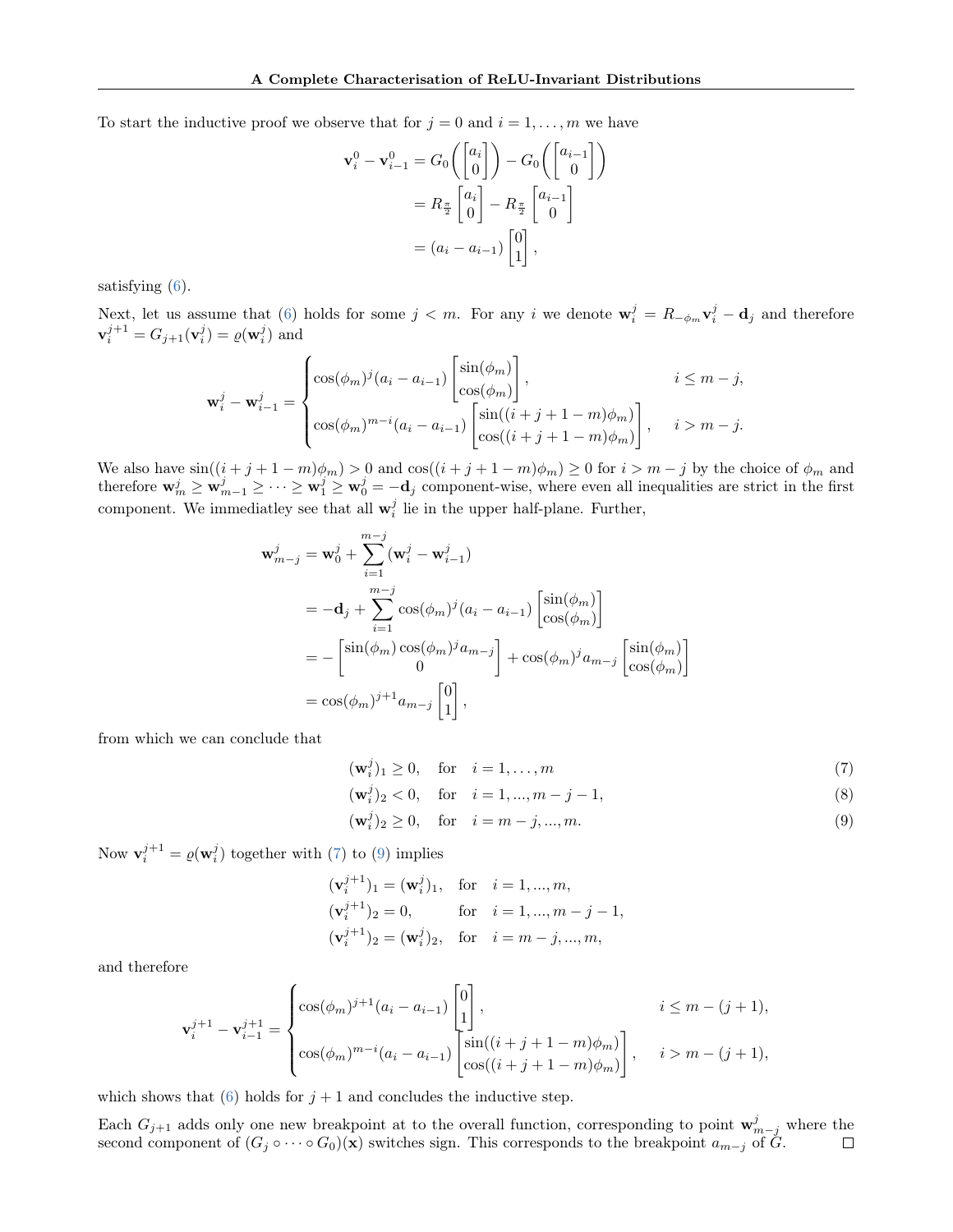We are now ready to give the main proof of this section.

Proof of [Lemma 3.6.](#page-5-2) Let  $m \in \mathbb{N}$  be arbitrary. By assumption there exists a measure  $\mu \in \{p(\theta)\}_{\theta \in \Omega}$  with infinite support. As discussed in [Appendix A.1](#page-10-2) and in particular by using [Lemma A.2](#page-10-3) we can without loss of generality assume  $d = 2$  and supp $(\mu)$  is compact and contained in the non-negative part of span $\{e_1\}$ . In other words we can rewrite  $\text{supp}(\mu) = S \times \{0\} \subseteq [0, b] \times \{0\}$  for an infinite set  $S \subseteq \mathbb{R}_{\geq 0}$  and some  $b > 0$ . By [Lemma A.3](#page-11-0) we can choose points  $0 = b_0 < b_1 < \cdots < b_m = b$  so that S intersects each  $(b_{i-1}, b_i)$ . By the choice of S and since  $(b_{i-1}, b_i) \times \{0\}$ is relatively open in  $S \times \{0\}$  we have  $\mu((b_{j-1}, b_j) \times \{0\}) > 0$  for all j. Set  $0 < \delta \le \min_j \mu((b_{j-1}, b_j) \times \{0\})$ .

Now let  $A \in \mathcal{A}_m$  be an arbitrary standard m-arc and denote its set of vertices by  $(\mathbf{v}_0, \dots, \mathbf{v}_m) = \text{vert}(A)$ , its line segments by  $(\ell_1, \ldots, \ell_m) = \text{segm}(A)$ , and its scaling factors by  $(r_1, \ldots, r_m) = \text{scal}(A)$ . We set  $a_0 = 0$  and iteratively  $a_j = a_{j-1} + r_j \cos^{j-m}(\phi_m)$  for  $j = 1, ..., m$ . By [Lemma A.4](#page-11-1) there is a ReLU neural network F satisfying

$$
F\left(\begin{bmatrix} b_j \\ 0 \end{bmatrix}\right) = \begin{bmatrix} a_j \\ 0 \end{bmatrix} \quad \text{for} \quad j = 1, \dots, m,
$$

and then by [Lemma A.5](#page-14-3) another ReLU neural network G satisfying

$$
G\left(\begin{bmatrix} a_i \\ 0 \end{bmatrix}\right) = \mathbf{v}_j \quad \text{for} \quad j = 1, \dots, m.
$$

Altogether  $G \circ F$  is a ReLU neural network transforming  $\mathbf{b}_j = \begin{bmatrix} b_i & 0 \end{bmatrix}^\top$  to the vertex  $\mathbf{v}_j$  and  $[b_{j-1}, b_j] \times \{0\}$  to the line segment  $\ell_j$ . By [Lemma A.1](#page-10-1) we have

$$
\mathrm{supp}((G\circ F)_*\mu)=(\overline{G\circ F})(\mathrm{supp}(\mu))\subseteq \overline{(G\circ F)([b_0,b_m]\times\{0\})}\subseteq A.
$$

Also, for each  $j$  we get

$$
((G \circ F)_*\mu)(\ell_j) = \mu((G \circ F)^{-1}(\ell_j)) \ge \mu((b_{j-1}, b_j) \times \{0\}) \ge \delta
$$

and therefore  $(G \circ F)_*\mu \in \mathcal{D}_{\delta,m}(\mathbb{R}^2)$  and  $\mathrm{arc}((G \circ F)_*\mu) = A$ . Using the ReLU-invariance, we know that  $(G \circ F)_*\mu \in \{p(\theta)\}_{\theta \in \Omega_{\delta,m}} \subseteq \{p(\theta)\}_{\theta \in \Omega}$ . Altogether, since  $A \in \mathcal{A}_m$  was arbitrary we conclude that arc  $\circ p|_{\Omega_{\delta,m}}$ is surjective onto  $\mathcal{A}_m$ . Clearly, scal:  $\mathcal{A}_m \to \mathbb{R}^{m-1}_+ \times \{1\}$  is a bijection, hence also  $\Xi \colon \Omega_{\delta,m} \to \mathbb{R}^{m-1}_+ \times \{1\}$  is surjective.

## <span id="page-16-0"></span>B Proof of [Lemma 3.7:](#page-5-3) Local Lipschitz Continuity of Ξ

We will now show that the map  $\Xi \colon \Omega_{\delta,m} \to \mathbb{R}^m_+$  is locally Lipschitz continuous by showing this for each of its three composite parts  $p|_{\Omega_{\delta,m}} \to \mathcal{D}_{\delta,m}(\mathbb{R}^d)$ , arc:  $\mathcal{D}_{\delta,m}(\mathbb{R}^d) \to \mathcal{A}_m$ , and scal:  $\mathcal{A}_m \to \mathbb{R}^m_+$ .

Firstly,  $p|_{\Omega_{\delta,m}} \colon \Omega_{\delta,m} \to \mathcal{D}_{\delta,m}(\mathbb{R}^d)$  is locally Lipschitz continuous by [Assumption 3.1,](#page-4-3) so there is nothing to show. Secondly, the local Lipschitz continuity of arc:  $\mathcal{D}_{\delta,m}(\mathbb{R}^d) \to \mathcal{A}_m$  can be derived from geometric observations. Let us recall the definition of the Prokhorov metric [\(Prokhorov,](#page-9-13) [1956\)](#page-9-13):

$$
d_P(\mu,\nu)=\inf\{\epsilon>0\,:\,\mu(B)\leq\nu(B^{\epsilon})+\epsilon\,\,\text{and}\,\,\nu(B)\leq\mu(B^{\epsilon})+\epsilon\,\,\text{for any}\,\,B\in\mathcal{B}(\mathbb{R}^d)\},
$$

where  $\mathcal{B}(\mathbb{R}^d)$  denotes the Borel  $\sigma$ -Algebra on  $\mathbb{R}^d$  and  $B^{\epsilon} = \{x \in \mathbb{R}^d : \exists y \in B \text{ with } ||x - y|| < \epsilon \}$  is the open  $\epsilon$ -neighbourhood of a Borel set  $B \in \mathcal{B}(\mathbb{R}^d)$ .<sup>[3](#page-16-1)</sup>

<span id="page-16-2"></span>**Lemma B.1.** The map arc:  $(\mathcal{D}_{\delta,m}(\mathbb{R}^d), d_P) \to (\mathcal{A}_m, d_A)$ :  $\mu \mapsto A_\mu$ , is locally Lipschitz continuous with Lipschitz constant  $\frac{2\sqrt{2}}{\sin(\phi_m)}$ .

Proof. Let  $\mu_0 \in \mathcal{D}_{\delta,m}(\mathbb{R}^d)$  be arbitrary. We will show Lipschitz continuity on the open ball of radius  $\frac{\delta}{2}$  around  $\mu_0$ . For this let  $\mu_1, \mu_2 \in B_{\frac{\delta}{2}}(\mu_0) \cap \mathcal{D}_{\delta,m}(\mathbb{R}^d)$  and therefore  $d_P(\mu_1, \mu_2) \leq \delta$ . We know that  $\mu_1$  and  $\mu_2$  are  $\delta$ -supported on two unique standard m-arcs  $A_1 = \text{arc}(\mu_1) = A_{\mu_1} \in \mathcal{A}_m$  and  $A_2 = \text{arc}(\mu_2) = A_{\mu_2} \in \mathcal{A}_m$  and by definition

<span id="page-16-1"></span> $3$ The original definition by Prokhorov only considers closed sets  $B$ , however this results in the same metric.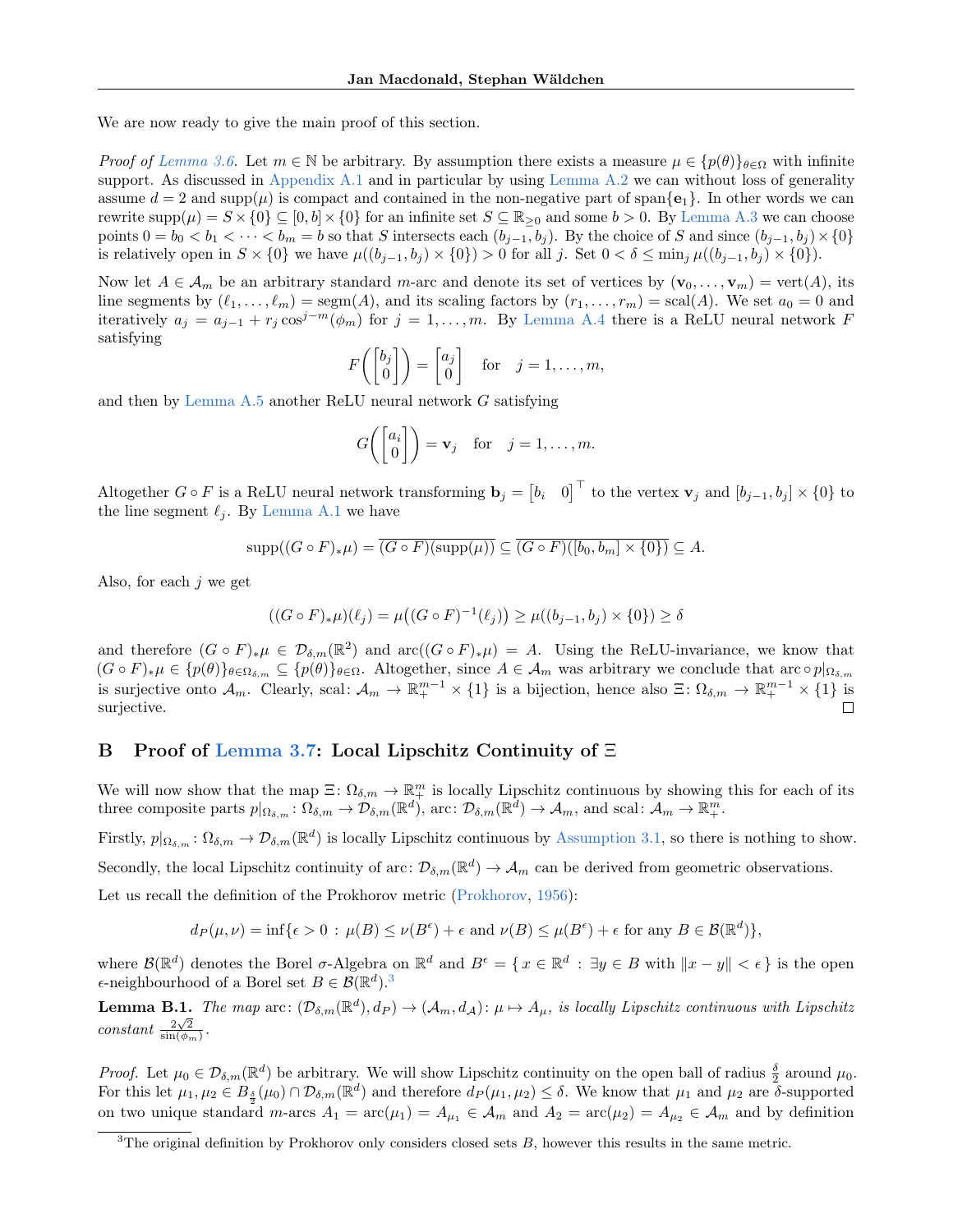these lie in the same two-dimensional subspace span $\{e_1, e_2\}$  of  $\mathbb{R}^d$ . So without loss of generality we carry out the remaining proof in  $\mathbb{R}^2$ . Let  $(\ell_1^1, \ldots, \ell_m^1) = \text{segm}(A_1)$  and  $(\ell_1^2, \ldots, \ell_m^2) = \text{segm}(A_2)$  denote the line segments of  $A_1$ and  $A_2$  respectively. We denote the affine hulls of individual line segments as  $h_i^j = \text{aff}(\ell_i^j)$  and further denote the Euclidean distance of two corresponding affine hulls by  $d_i = \text{dist}(h_i^1, h_i^2)$ . An example for this can be seen in [Figure 7.](#page-18-0)

We want to upper bound the Euclidean distances  $\|\mathbf{v}_i^1 - \mathbf{v}_i^2\|_2$  of all corresponding vertices of the two arcs. For any *i* one of four cases can occur, as visualised in [Figure 8.](#page-18-1) Firstly, if  $v_i^1 = v_i^2$  (cf. [Figure 8,](#page-18-1) top left) we trivially get  $\|\mathbf{v}_i^1 - \mathbf{v}_i^2\|_2 = 0$ . Secondly, if  $\mathbf{v}_i^1 \neq \mathbf{v}_i^2$  but  $h_i^1 = h_i^2$  (cf. [Figure 8,](#page-18-1) top right) it is not hard to see that

$$
\|\mathbf{v}_i^1 - \mathbf{v}_i^2\|_2 \le \frac{d_{i+1}}{\sin(\phi_m)}.
$$

Thirdly, if  $\mathbf{v}_i^1 \neq \mathbf{v}_i^2$  but  $h_{i+1}^1 = h_{i+1}^2$  (cf. [Figure 8,](#page-18-1) bottom left) we similarly get

$$
\|\mathbf{v}_i^1 - \mathbf{v}_i^2\|_2 \le \frac{d_i}{\sin(\phi_m)}.
$$

In the fourth case, where  $\mathbf{v}_i^1 \neq \mathbf{v}_i^2$ ,  $h_i^1 \neq h_i^2$ , and  $h_{i+1}^1 \neq h_{i+1}^2$  the four intersections of the affine spaces form a parallelogram (cf. [Figure 8,](#page-18-1) bottom right). We obtain

$$
\|\mathbf{v}_i^1 - \mathbf{v}_i^2\|_2 \le \frac{\sqrt{2}(d_i + d_{i+1})}{\sin(\phi_m)},
$$

using the parallelogram identity. Thus, it remains to bound all the distances  $d_i$ .

For this, assume that for some i we have  $d_i > 0$ . We say that  $\ell_i^1$  is the *outer* line segment and  $\ell_i^2$  is the *inner* line segment if  $dist(0, h_i^1) > dist(0, h_i^2)$  and vice versa if  $dist(0, h_i^1) < dist(0, h_i^2)$ . Without loss of generality assume that  $\ell_i^1$  is the outer line segment. Then for any point  $\mathbf{p} \in A_2$  we have  $\text{dist}(\mathbf{p}, \ell_i^1) \geq d_i$ . Thus  $\mu_2((\ell_i^1)^{\epsilon}) = 0$  for any  $\epsilon < d_i$ . But  $\mu_1(\ell_i^1) \ge \delta$  and therefore by definition of the Prokhorov metric

$$
d_i \leq d_P(\mu_1, \mu_2).
$$

Altogether, we obtain

$$
d_{\mathcal{A}}(A_1, A_2) = \max_{i} \|\mathbf{v}_i^1 - \mathbf{v}_i^2\|_2 \le \frac{2\sqrt{2}}{\sin(\phi_m)} d_P(\mu_1, \mu_2).
$$

Thirdly, the local Lipschitz continuity of scal:  $\mathcal{A}_m \to \mathbb{R}^m_+$  is a straight-forward calculation if  $\mathbb{R}^m_+$  is equipped with the metric induced by the  $\ell_{\infty}$ -norm. By norm equivalence the same also holds for  $\mathbb{R}^m_+$  viewed as a subspace of Euclidean  $\mathbb{R}^m$ .

<span id="page-17-0"></span>**Lemma B.2.** The map scal:  $(A_m, d_A) \to (\mathbb{R}^m_+, \|\cdot\|_{\infty})$ :  $A \mapsto (r_1, \ldots, r_m)$ , is Lipschitz continuous with Lipschitz constant 2.

*Proof.* Let  $A_1, A_2 \in \mathcal{A}_m$  be arcs with vertices  $(\mathbf{v}_1^1, \dots, \mathbf{v}_m^1) = \text{vert}(A_1)$  and  $(\mathbf{v}_1^2, \dots, \mathbf{v}_m^2) = \text{vert}(A_2)$  and scaling factors  $(r_1^1, \ldots, r_m^1) = \text{scal}(A_1)$  as well as  $(r_1^2, \ldots, r_m^2) = \text{scal}(A_2)$  respectively. Since for all  $i = 1, \ldots, m$  we have

$$
r_i^1 \leq r_i^2 + \text{dist}(\mathbf{v}_{i-1}^1, \mathbf{v}_{i-1}^2) + \text{dist}(\mathbf{v}_i^1, \mathbf{v}_i^2)
$$

and vice versa

$$
r_i^2 \le r_i^1 + \text{dist}(\mathbf{v}_{i-1}^1, \mathbf{v}_{i-1}^2) + \text{dist}(\mathbf{v}_i^1, \mathbf{v}_i^2),
$$

we obtain

$$
\|\text{scal}(A_1) - \text{scal}(A_2)\|_{\infty} = \max_{i=1,\dots,m} |r_i^1 - r_i^2| \le 2d_{\mathcal{A}}(A_1, A_2).
$$

Altogether we can conclude this section by combining all pieces and proving the local Lipschitz continuity of  $\Xi\colon \Omega_{\delta,m}\to\mathbb{R}^m_+.$ 

Proof of [Lemma 3.7.](#page-5-3) The claim follows directly from [Assumption 3.1](#page-4-3) and [Lemmas B.1](#page-16-2) and [B.2](#page-17-0) since the composition of locally Lipschitz continuous functions is again locally Lipschitz continuous. $\Box$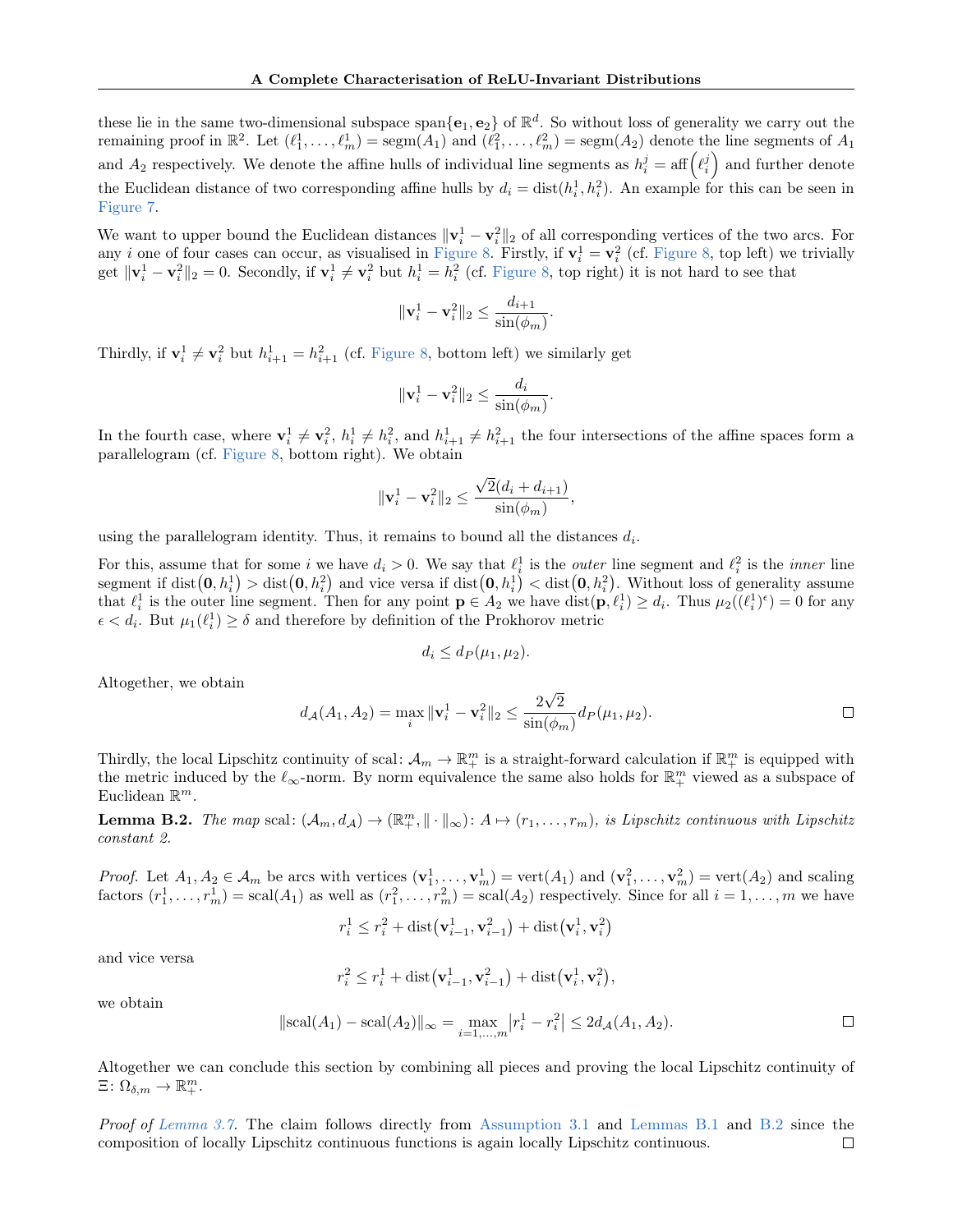

<span id="page-18-0"></span>Figure 7: Example of two standard m-arcs  $A_1$  (blue) and  $A_2$  (orange) for  $m = 5$ . Supporting affine subspaces  $h_4^1$ and  $h_4^2$  and their distance  $d_4$  are shown exemplarily for the fourth line segments. At this segment  $A_2$  is the outer arc and  $A_1$  is the inner arc.



<span id="page-18-1"></span>Figure 8: Four possible arrangements of corresponding vertices  $\mathbf{v}_i^1$  and  $\mathbf{v}_i^2$  of two arcs. In case one both vertices are equal (top left). In cases two and three the vertices are different but either the affine subspaces  $h_i^1$  and  $h_i^2$ or  $h_{i+1}^1$  and  $h_{i+1}^2$  coincide (top right and bottom left). In the fourth case all affine subspaces differ and their intersections form a parallelogram with  $\mathbf{v}_i^1$  and  $\mathbf{v}_i^2$  at opposite corners (bottom right).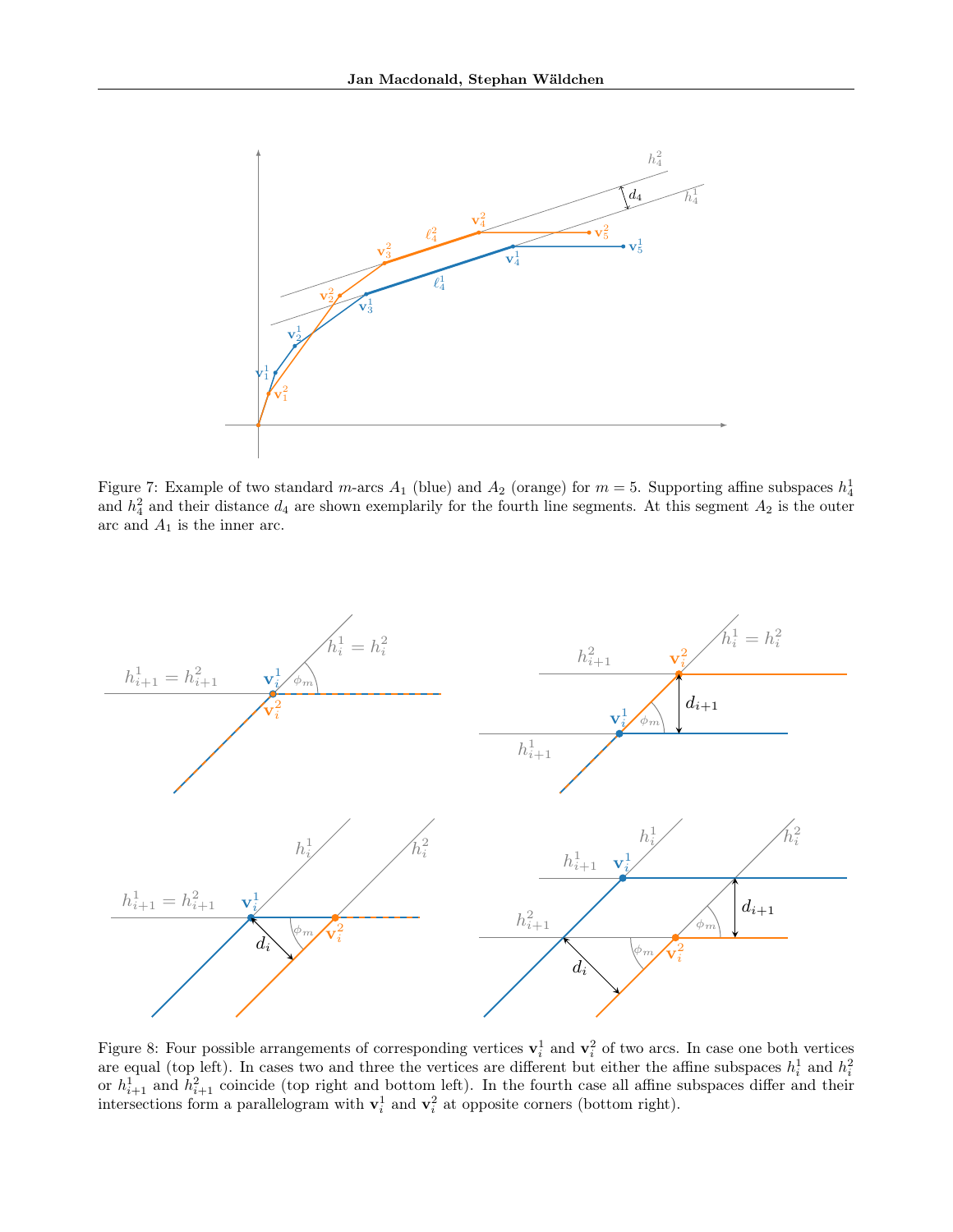## <span id="page-19-0"></span>C Families of Distributions in One Dimension

In this section we will give a prove of the first part of [Theorem 2.7](#page-3-1) corresponding to (R1). For this we explicitly construct a family of ReLU-invariant probability distributions on R with a locally Lipschitz continuous parametrisation map.

We proceed in three steps. We first analyse the set of one-dimensional ReLU networks and show that it can be completely described by only six parameters. We then use these to parametrise all ReLU neural networks as functions in  $C(K, \mathbb{R})$  on some compact domain  $K \subseteq \mathbb{R}$  via a so called *realisation* map  $R: \mathbb{R}^6 \to C(K, \mathbb{R})$ . Finally, we use a pushforward map  $Q: C(K, \mathbb{R}) \to \mathcal{D}(\mathbb{R})$  mapping neural network functions  $f \in C(K, \mathbb{R})$  to the pushforward of a fixed *prototype* measure  $\mu_0 \in \mathcal{D}(\mathbb{R})$  under f to generate the family of probability distribution. The prototype measure is assumed to be supported within K. The one-parameter family  $p: \mathbb{R}^6 \to \mathcal{D}(\mathbb{R})$  is then simply given as  $p = Q \circ R$ .

We will follow a similar idea to obtain ReLU-invariant families in higher dimension when proving the third part of [Theorem 2.7](#page-3-1) corresponding to (R3) in [Appendix D.](#page-21-0) However in this case the number of parameters to describe the neural networks grows with their depth leading to the need for an arbitrary large number of parameters to describe the distributions in the family. Although it is possible to generalise our construction to higher dimensions this comes at the cost of losing the local Lipschitz continuity of the parametrisation map.

One-dimensional ReLU networks: Let us first show that any one dimensional ReLU network can be rewritten as a three layer network. For this let  $L \in \mathbb{N}$  and  $f: \mathbb{R} \to \mathbb{R}$  be an L-layer ReLU network given as

$$
f = f_L \circ f_{L-1} \circ \cdots \circ f_2 \circ f_1
$$

with layers

$$
f_i: \mathbb{R} \to \mathbb{R}: x \mapsto \varrho(w_i x + b_i) \quad \text{for} \quad i = 1, \dots, L.
$$

We observe that  $f$  is constant as soon as any weight  $w_i$  is zero and a constant function can easily be rewritten as a three layer network. So from now on we assume  $w_i \neq 0$  for all layers. We denote by

$$
A_i = \{x \in \mathbb{R} : w_i x + b_i \ge 0\}
$$
 for  $i = 1, ..., L$ 

the domain on which the *i*-th layer is affine linear with slope  $w_i$ . It is constant on the complement  $A_i^c$ . Further we denote

$$
B_i = (f_{i-1} \circ \cdots \circ f_1)^{-1}(A_i)
$$
 for  $i = 2, ..., L$ 

and  $B_1 = A_1$ . Each  $A_i$  is a convex and closed subset of R and  $f_{i-1} \circ \cdots \circ f_1$  is continuous and monotone as a composition of continuous and monotone functions. Hence, also all  $B_i$  are closed and convex. In R these are exactly the (possibly unbounded) closed intervals.

<span id="page-19-1"></span>**Lemma C.1.** Let  $U \subseteq \mathbb{R} \setminus \bigcap_{i=1}^{L} B_i$  be connected. Then  $f|_{U}$  is constant.

fi

*Proof.* We have  $\mathbb{R} \setminus \bigcap_{i=1}^L B_i = \bigcup_{i=1}^L B_i^c$  and therefore  $U = \bigcup_{i=1}^L U \cap B_i^c$ . Since  $B_i$  is closed  $B_i^c$  is open and thus  $U \cap B_i^c$  is relatively open in U. But by the choice of  $B_i$  we know  $(f_i \circ \cdots \circ f_1)(U \cap B_i^c) \equiv 0$ , hence  $f|_{U \cap B_i^c}$  is constant. But since f is continuous and U is connected this already implies that  $f|_U$  is constant.

The one-dimensional ReLU network f is piecewise constant except for the (possibly empty) region  $\bigcap_{i=1}^L B_i$  where all layers are non constant and act affine linearly. On this region f is affine linear with slope  $\prod_{i=1}^{L} w_i$ . As discussed above each  $B_i$  is convex and closed, hence the same holds for their intersection. Two different cases can occur, which determine the overall shape of the function  $f$ . This is also visualised in [Figure 4](#page-6-0) of the main paper.

Firstly, if  $\bigcap_{i=1}^L B_i$  is bounded it must be empty, a single point, or a bounded and closed interval. Then f is bounded. In fact it is constant or a piecewise linear step function with one step and two constant regions. These functions can be represented by three layer networks.

Secondly, if  $\bigcap_{i=1}^{L} B_i$  is an unbounded closed interval, then f looks like a shifted and scaled ReLU function and can again be represented by a three layer ReLU network.

<span id="page-19-2"></span>**Lemma C.2.** The ReLU network  $f$  has one of the following forms.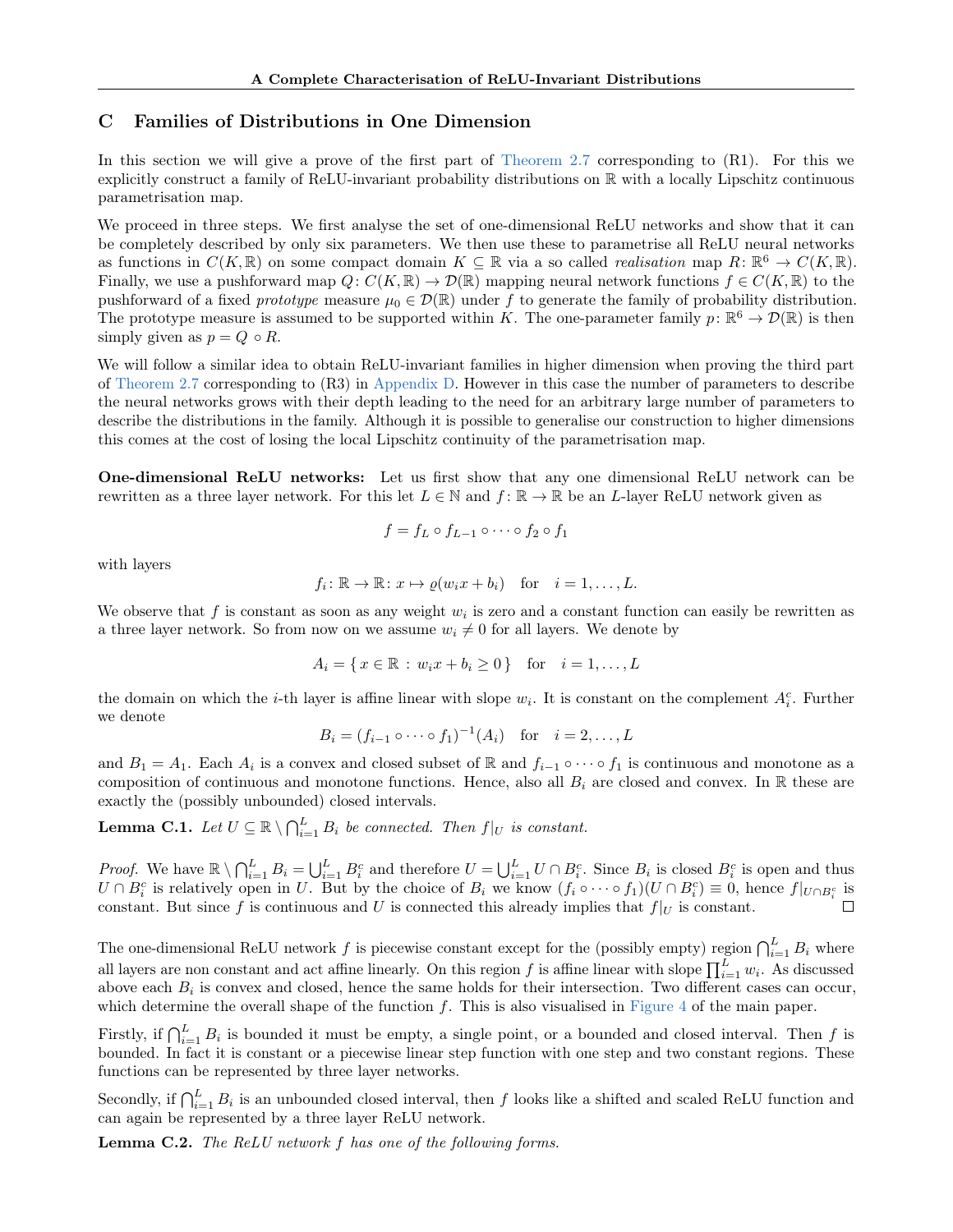$\blacksquare$  f is bounded and has two constant and one affine linear region:

$$
f(x) = \begin{cases} c_1, & x \le a_1 \\ c_2, & x \ge a_2 \\ c_1 + \frac{c_2 - c_1}{a_2 - a_1}(x - a_1), & a_1 < x < a_2 \end{cases}
$$

for some  $c_1, c_2 \geq 0$  and  $a_1 < a_2$ . This includes the degenerate case where f is constant by choosing  $c_1 = c_2$ .

 $\blacksquare$  f is unbounded and has one constant and one affine linear region:

$$
f(x) = \begin{cases} c, & w(x - a) \le 0\\ c + w(x - a), & w(x - a) > 0 \end{cases}
$$

for some  $c \geq 0$ ,  $a \in \mathbb{R}$ , and  $w \neq 0$ .

*Proof.* This directly follows from [Lemma C.1,](#page-19-1) the continuity and monotonicity of the ReLU network f and the fact that  $f$  is lower bounded by zero. П

**Lemma C.3.** The two types of piecewise linear functions from [Lemma C.2](#page-19-2) can both be written as one dimensional ReLU networks with three layers.

*Proof.* We give explicit formulas for choosing the weights  $w_1, w_2, w_3$  and biases  $b_1, b_2, b_3$  of the three layer network. In the first case of a bounded function we choose

$$
w_1 = 1,
$$
  
\n
$$
b_1 = -a_1,
$$
  
\n
$$
w_2 = -\frac{|c_2 - c_1|}{a_2 - a_1},
$$
  
\n
$$
b_2 = |c_2 - c_1|,
$$
  
\n
$$
b_3 = c_2,
$$

and in the second case of an unbounded function we choose

$$
w_1 = sign(w),
$$
  $b_1 = -sign(w)a,$   
\n $w_2 = |w|,$   $b_2 = c,$   
\n $w_3 = 1,$   $b_3 = 0.$ 

The claim now follows by straightforward calculations.

Neural Network Parametrisation: Neural networks can be viewed algebraically (as collections of weights and biases) or analytically (as functions in some function space). This distinction was made by [Petersen and](#page-9-17) [Voigtlaender](#page-9-17) [\(2018\)](#page-9-17) and used by [Petersen et al.](#page-9-18) [\(2018\)](#page-9-18) to study the dependence of neural network functions on their weights and biases. The mapping from weights and biases to the corresponding neural network function is referred to as the realisation map. [Petersen et al.](#page-9-18) [\(2018\)](#page-9-18) show the continuity of the realisation map for neural networks of fixed size with continuous activation function (in particular this includes the ReLU activation), when they are viewed as functions in  $C(K, \mathbb{R}^d)$  on a compact domain K. If the activation function is Lipschitz continuous (which again is the case for the ReLU activation) also the realisation map is Lipschitz continuous.

As we have seen all ReLU neural networks in one dimension can be rewritten into a three layer network and can thus be parametrised by three weight and three bias parameters. Let  $K \subseteq \mathbb{R}$  be any compact non-empty domain. For any collection of weights and biases  $\theta = (w_1, b_1, w_2, b_2, w_3, b_3) \in \mathbb{R}^6$  we denote the function that is the ReLU neural network realisation of these weights and biases as  $f_{\theta} : K \to \mathbb{R}$ . Then the realisation map is

$$
R \colon \mathbb{R}^6 \to C(K, \mathbb{R}^d) \colon \theta \mapsto f_\theta.
$$

[Petersen et al.](#page-9-18) [\(2018,](#page-9-18) Proposition 5.1) show the following result.

**Lemma C.4.** The realisation map  $R: \mathbb{R}^6 \to C(K, \mathbb{R}^d)$  is Lipschitz continuous.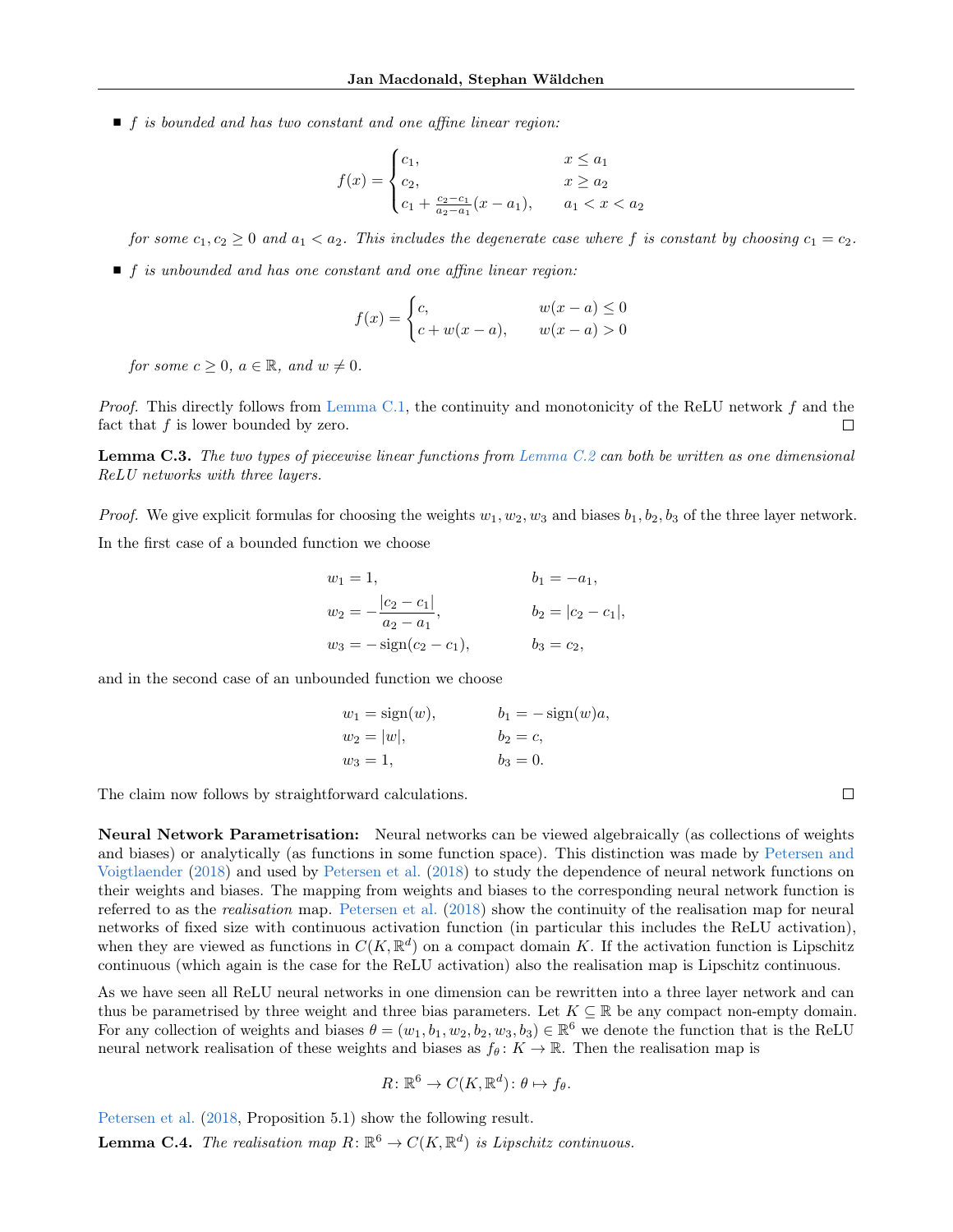**Pushforward Mapping:** We want to connect neural network functions with the effect they have on probability measures and obtain an invariant family of distributions. For this let  $\mu_0 \in \mathcal{D}(\mathbb{R})$  be any probability measure on R with supp $(\mu_0) \subseteq K$ . We call this the *prototype* measure and will derive all other measures in the family as pushforwards of  $\mu_0$  under ReLU neural networks. We define the pushforward function

$$
Q\colon C(K,\mathbb{R})\to \mathcal{D}(\mathbb{R})\colon f\mapsto f_*\mu_0.
$$

The restriction of Q to the subset of ReLU neural network functions will be used to generate the invariant family of distributions.

**Lemma C.5.** The pushforward function  $Q: C(K, \mathbb{R}) \to \mathcal{D}(\mathbb{R})$  is Lipschitz continuous.

*Proof.* Let  $f, g \in C(K, \mathbb{R})$  and  $A \in \mathcal{B}(\mathbb{R})$ . Assuming  $f^{-1}(A) \neq \emptyset$ , for any  $x \in f^{-1}(A)$  we have  $f(x) \in A$  and  $|f(x) - g(x)| \leq ||f - g||_{\infty}$ . Consequently, for any  $\epsilon > ||f - g||_{\infty}$  we get  $g(x) \in A^{\epsilon}$  and therefore  $x \in g^{-1}(A^{\epsilon})$ . Thus  $f^{-1}(A) \subseteq g^{-1}(A^{\epsilon})$ . Conversely, if  $f^{-1}(A) = \emptyset$  then the same inclusion trivially holds. Analogously  $g^{-1}(A) \subseteq f^{-1}(A^{\epsilon})$  can be shown for any  $\epsilon > ||f - g||_{\infty}$ . This directly implies

$$
d_P(Q(f), Q(g)) = d_P(f_*\mu_0, g_*\mu_0)
$$
  
= inf { $\epsilon > 0$  :  $f_*\mu_0(A) \leq g_*\mu_0(A^{\epsilon}) + \epsilon$  and  
 $g_*\mu_0(A) \leq f_*\mu_0(A^{\epsilon}) + \epsilon$  for any  $A \in \mathcal{B}(\mathbb{R})$ }  
= inf { $\epsilon > 0$  :  $\mu_0(f^{-1}(A)) \leq \mu_0(g^{-1}(A^{\epsilon})) + \epsilon$  and  
 $\mu_0(g^{-1}(A)) \leq \mu_0(f^{-1}(A^{\epsilon})) + \epsilon$  for any  $A \in \mathcal{B}(\mathbb{R})$ }  
 $\leq ||f - g||_{\infty}$ .

ReLU-Invariance: We can now define the family of distributions as

$$
p \colon \mathbb{R}^6 \to \mathcal{D}(\mathbb{R}) \colon \theta \mapsto (Q \circ R)(\theta).
$$

The local Lipschitz continuity of  $p$  is clear from the previous steps. It remains to establish the ReLU-invariance. **Lemma C.6.** The family of distributions  $p$  is ReLU-invariant.

Proof. Let  $\theta \in \mathbb{R}^6$  be arbitrary and  $p(\theta) \in \mathcal{D}(\mathbb{R})$  the corresponding probability measure. Further, let  $f: \mathbb{R} \to$  $\mathbb{R}: x \mapsto \varrho(wx+b)$  for some  $w, b \in \mathbb{R}$  be any ReLU layer. We need to show that there exists a  $\omega \in \mathbb{R}^6$  such that  $p(\omega) = f_* p(\theta).$ 

By construction  $p(\theta) = (Q \circ R)(\theta) = (R(\theta))_{*} \mu_0 = (f_{\theta})_{*} \mu_0$ , where  $f_{\theta} = R(\theta)$  is a ReLU neural network. Clearly also  $f \circ f_{\theta}$  is a ReLU neural network, and since any ReLU network can be rewritten as a three-layer network, there exists  $\omega \in \mathbb{R}^6$  such that  $R(\omega) = f \circ f_{\theta}$ . Finally,

$$
p(\omega) = (f \circ f_{\theta})_{*}\mu_0 = f_{*}(f_{\theta})_{*}\mu_0 = f_{*}p(\theta)
$$

yields the claim.

## <span id="page-21-0"></span>D Families of Distributions Without Local Lipschitz Continuity

In this section we will prove the third part of [Theorem 2.7](#page-3-1) corresponding to (R3).

We define a family of distributions each of which can be described by a finite but arbitrarily large number of parameters. We use space-filling curves to fuse these arbitrarily many parameters into a single parameter.

The high-level proof idea is quite straightforward and analogous to [Appendix C:](#page-19-0) If we have an arbitrarily large number of parameters available to describe each distribution in the family we can simply use these parameters to specify the weights of the neural network transformations with respect to which we want to obtain invariance. The challenge in the general d-dimensional setting is to show that this leads to a continuous parametrisation.

We start by clarifying what we mean by a finite but arbitrarily large number of parameters. We use the conventional notation  $\mathbb{R}^{\omega}$  for the product of countably many copies of  $\mathbb{R}$  equipped with the product topology. In other words,  $\mathbb{R}^{\omega}$  is the space of all real-valued sequences. Further we denote by

$$
\mathbb{R}^{\infty} = \{ (x_1, x_2, \ldots) \in \mathbb{R}^{\omega} : x_i \neq 0 \text{ for only finitely many } i \}
$$

 $\Box$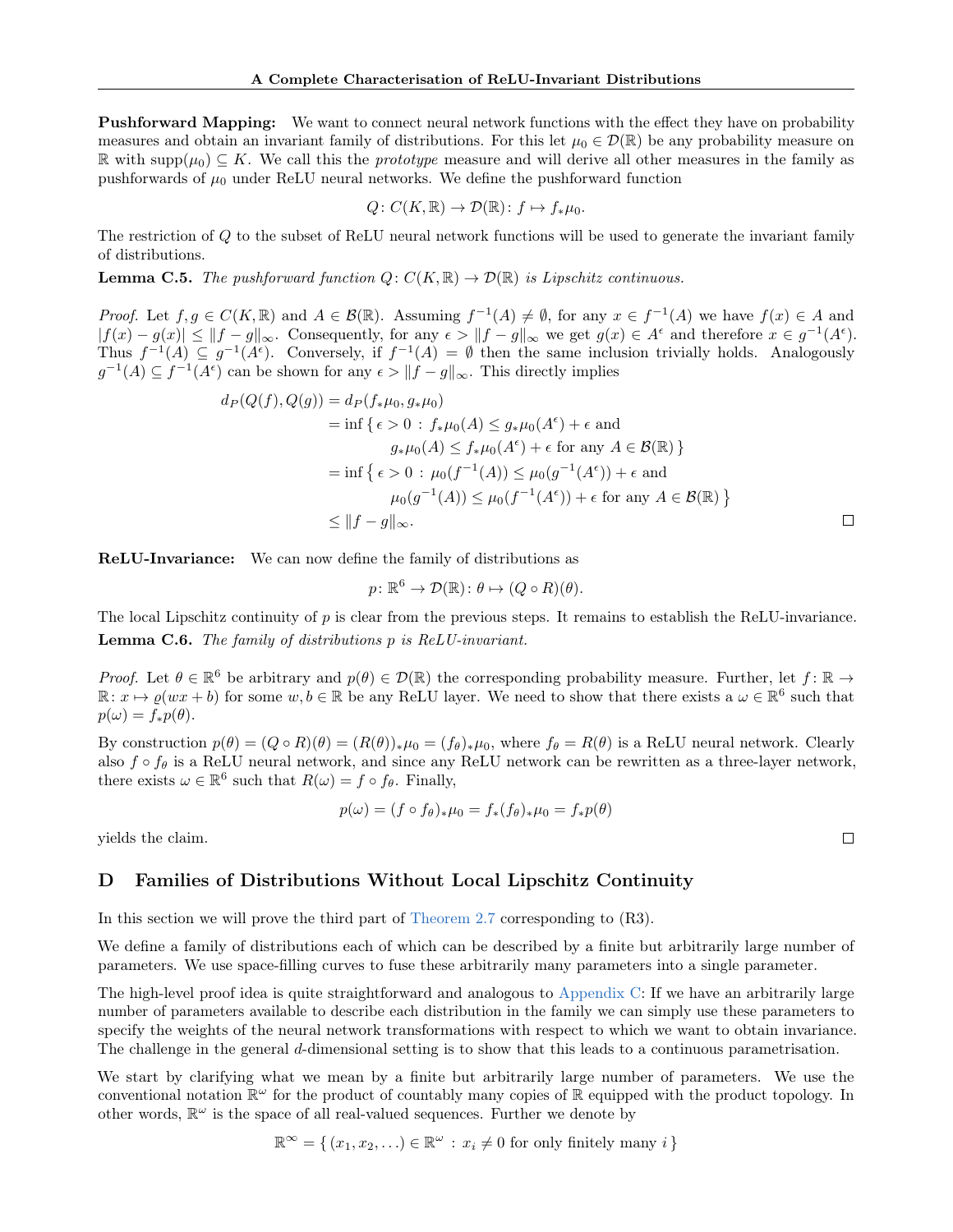the subset of sequences that are eventually zero. The space  $\mathbb{R}^{\infty}$  will serve as the parameter space. Each element in R<sup>∞</sup> effectively uses only a finite number of parameters (since all the remaining ones are zero), however this number can be arbitrarily large.

We proceed in three steps. We first introduce a one-parameter description  $\Gamma: \mathbb{R} \to \mathbb{R}^{\infty}$  of the finitely-butarbitrarily-many parameter set  $\mathbb{R}^{\infty}$ . We then use a subset  $\Omega_{\infty} \subseteq \mathbb{R}^{\infty}$  to parametrise ReLU neural networks as functions in  $C(K, \mathbb{R}^d)$  using a realisation map  $R: \Omega_\infty \to C(K, \mathbb{R}^d)$ . Finally, we use a pushforward map  $Q: C(K, \mathbb{R}^d) \to \mathcal{D}(\mathbb{R}^d)$  mapping neural network functions  $f \in C(K, \mathbb{R}^d)$  to the pushforward of a fixed prototype measure  $\mu_0 \in \mathcal{D}(\mathbb{R}^d)$  under f to generate the family of probability distribution. As before the prototype measure is assumed to be supported within the domain K. The one-parameter family  $p: \Omega \to \mathcal{D}(\mathbb{R}^d)$  is then given as  $p = Q \circ R \circ \Gamma$  for some suitable domain  $\Omega$ . We will now discuss each of the steps in more detail.

**Space-Filling Curves:** We want to continuously describe  $\mathbb{R}^{\infty}$  with a single parameter. This can be achieved by gluing together continuous space-filling curves from the unit interval to cubes of arbitrary dimension. The existence of such maps is guaranteed by the Hahn-Mazurkiewicz theorem, see for example [\(Sagan,](#page-9-16) [1994,](#page-9-16) Chapter 6.8).

<span id="page-22-0"></span>**Lemma D.1.** There exists a continuous and surjective function  $\Gamma: \mathbb{R} \to \mathbb{R}^{\infty}$ .

The construction of  $\Gamma$  is deferred to [Appendix F.](#page-24-1)

Neural Network Parametrisation: We need to extend the realisation map from [Appendix C](#page-19-0) to arbitrary dimensions and arbitrary numbers of layers. Further we will show that the results of [Petersen et al.](#page-9-18) [\(2018\)](#page-9-18) concerning continuous network parametrisations can be extended to networks of arbitrary depth.

A ReLU neural network in d dimensions is characterised by the number of its layers as well as  $d^2 + d$  parameters for the weights and biases for each of the layers. Using the first component in  $\mathbb{R}^{\infty}$  to encode the number of layers we can parametrise all such neural networks with the set

$$
\Omega_{\infty} = \left\{ (L, x_1, x_2, \ldots) \in \mathbb{R}^{\infty} : L \in \mathbb{N} \text{ and } x_i = 0 \text{ for all } i > L(d^2 + d) \right\} \subseteq \mathbb{R}^{\infty}.
$$

It will be convenient to introduce notations for the subsets of parameters with a fixed number of layers. For  $L \in \mathbb{N}$  we write  $\Omega_L = \{L\} \times \mathbb{R}^{L(d^2+d)} \times \{0\}^{\infty} \subseteq \Omega_{\infty}$  and observe that

$$
\Omega_\infty = \bigcup_{L\in\mathbb{N}} \Omega_L.
$$

In fact this is the partition of  $\Omega_{\infty}$  into its connected components.

For any  $\theta = (L, x_1, x_2, \dots) \in \Omega_\infty$  we can regroup its leading non-zero components into alternating blocks of size  $d^2$  and d and write

 $\theta = (L, \mathbf{W}_1, \mathbf{b}_1, \mathbf{W}_2, \mathbf{b}_2, \dots, \mathbf{W}_L, \mathbf{b}_L, 0, \dots)$ 

with  $\mathbf{W}_i \in \mathbb{R}^{d \times d}$  and  $\mathbf{b}_i \in \mathbb{R}^d$ . As before let  $K \subseteq \mathbb{R}^d$  be any non-empty compact domain and denote the function that is the ReLU neural network realisation of the weights  $\{ \mathbf{W}_1, \ldots, \mathbf{W}_d \}$  and biases  $\{ \mathbf{b}_1, \ldots, \mathbf{b}_d \}$  as  $f_\theta \colon K \to \mathbb{R}^d$ . Then we can define the extended realisation map

$$
R \colon \Omega_{\infty} \to C(K, \mathbb{R}^d) \colon \theta \mapsto f_{\theta}.
$$

**Lemma D.2.** The extended realisation map  $R: \Omega_{\infty} \to C(K, \mathbb{R}^d)$  is continuous.

*Proof.* To show the continuity of  $R: \Omega_{\infty} \to C(K, \mathbb{R}^d)$  it suffices to show the continuity on all connected components  $\Omega_L$  of the domain. But for each fixed  $L \in \mathbb{N}$  we know from the results of [Petersen et al.](#page-9-18) [\(2018,](#page-9-18) Proposition 5.1) that the realisation map is continuous from  $\Omega_L$  to  $C(K, \mathbb{R}^d)$ . This already proves the overall continuity of R.

Pushforward Mapping: We need to extend our pushforward map from [Appendix C](#page-19-0) to arbitrary dimension. As before let  $\mu_0 \in \mathcal{D}(\mathbb{R}^d)$  be any probability measure on  $\mathbb{R}^d$  with  $\text{supp}(\mu_0) \subseteq K$ . We define the pushforward function analogous to before as

$$
Q\colon C(K,\mathbb{R}^d)\to \mathcal{D}(\mathbb{R}^d)\colon f\mapsto f_*\mu_0.
$$

The restriction of Q to the subset of ReLU neural network functions will be used to generate the invariant family of distributions.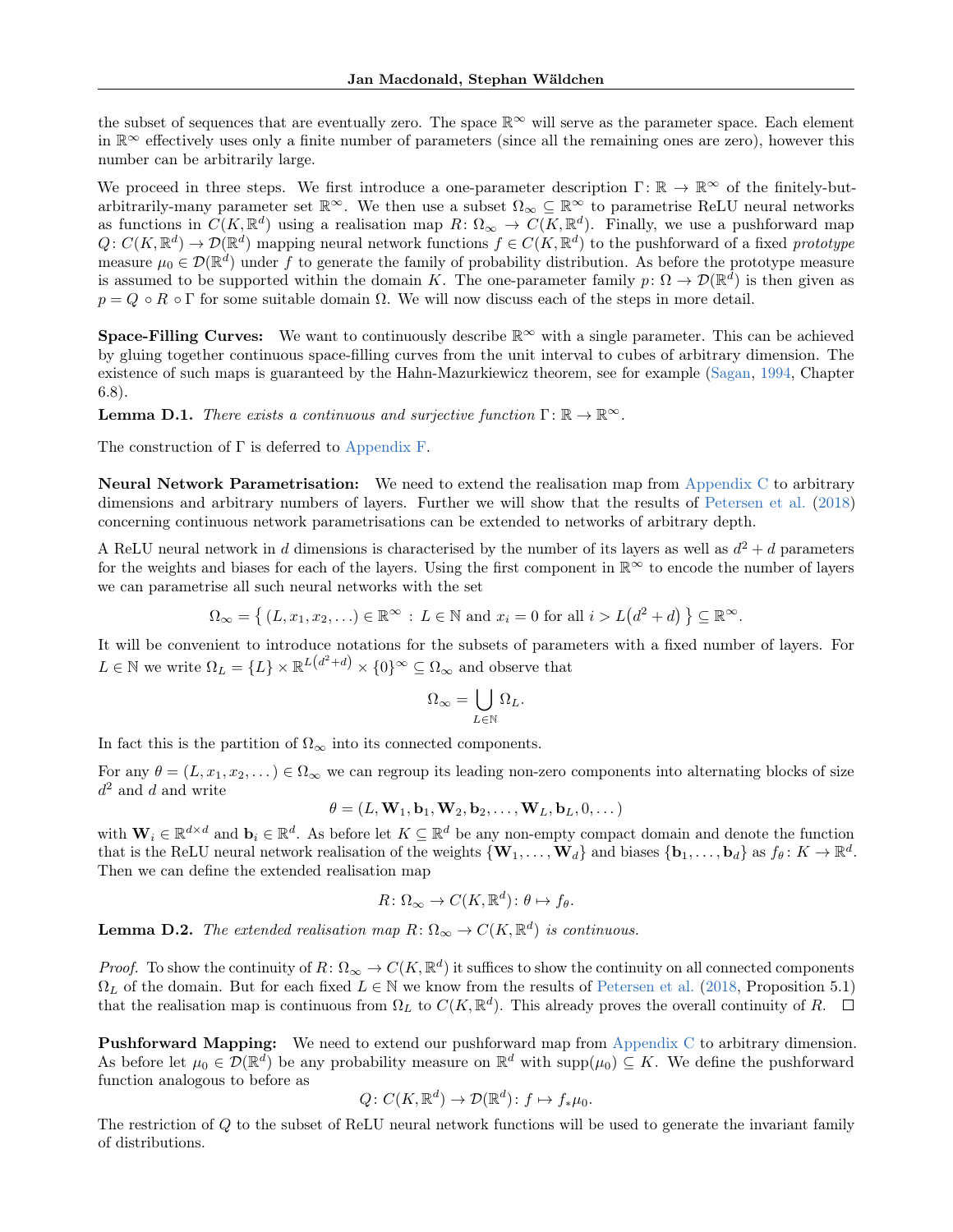**Lemma D.3.** The pushforward function  $Q: C(K, \mathbb{R}^d) \to \mathcal{D}(\mathbb{R}^d)$  is continuous.

The proof works exactly as in the one-dimensional case in [Appendix C.](#page-19-0)

ReLU-Invariance: We can now define the one-parameter family of distributions as

 $p \colon \Omega \to \mathcal{D}(\mathbb{R}^d) \colon \theta \mapsto (Q \circ R \circ \Gamma)(\theta)$ 

with the domain  $\Omega = \Gamma^{-1}(\Omega_{\infty})$  chosen so that  $\Gamma$  maps it exactly to the feasible neural network parameters  $\Omega_{\infty}$ and thus  $R \circ \Gamma$  maps it to all ReLU neural networks in d dimensions. The continuity of p is clear from the three previous steps. It remains to establish the ReLU-invariance.

Lemma D.4. The one-parameter family of distributions p is ReLU-invariant.

Proof. Let  $\theta \in \Omega$  be arbitrary and  $p(\theta) \in \mathcal{D}(\mathbb{R}^d)$  the corresponding probability measure. Further, let  $f: \mathbb{R}^d \to$  $\mathbb{R}^d$ :  $\mathbf{x} \mapsto \varrho(\mathbf{W}\mathbf{x} + \mathbf{b})$  for some  $\mathbf{W} \in \mathbb{R}^{d \times d}$  and  $\mathbf{b} \in \mathbb{R}^d$  be any ReLU layer. We need to show that there exists a  $\omega \in \Omega$  such that  $p(\omega) = f_* p(\theta)$ .

By construction we have  $p(\theta) = (Q \circ R \circ \Gamma)(\theta) = (R(\Gamma(\theta)))_* \mu_0 = \tilde{f}_* \mu_0$ , where  $\tilde{f} = R(\Gamma(\theta))$  is a ReLU neural network. Clearly also  $f \circ f$  is a ReLU neural network, so there exists  $\omega \in \Omega$  such that  $R(\Gamma(\omega)) = f \circ f$ . Finally,

$$
p(\omega) = (f \circ f)_*\mu_0 = f_*\tilde{f}_*\mu_0 = f_*p(\theta)
$$

 $\Box$ 

yields the claim.

### <span id="page-23-0"></span>E Metric Spaces and Hausdorff Dimension

In this section we will proof [Lemma 3.8.](#page-5-4) For this we will first review some concepts and results regarding general metric spaces and their Hausdorff dimension, which we denote by  $\dim_H$ . Applying these to Euclidean  $\mathbb{R}^n$  or subspaces thereof will yield the desired result.

A topological space is called a Lindelöf space if every open cover of it has a countable subcover. This is weaker than compactness, where the existence of finite subcovers is required. For metric spaces the notions Lindelöf, separable, and second-countable are all equivalent. It is easy to see that any  $\sigma$ -compact space is Lindelöf. Subspaces of separable metric spaces are again separable. We start with a collection of useful properties of the Hausdorff dimension, see for example [\(Edgar,](#page-8-19) [2008,](#page-8-19) Chapter 6).

<span id="page-23-1"></span>**Lemma E.1.** Let  $(X, d_X)$  and  $(Y, d_Y)$  be metric spaces,  $A, B \subseteq X$  Borel sets,  $(A_i)_{i \in \mathbb{N}}$  a countable collection of Borel sets  $A_i \subseteq X$ , and  $f: X \to Y$  (globally) Lipschitz continuous. Then

- (i)  $A \subseteq B \Rightarrow \dim_H(A) \leq \dim_H(B)$ ,
- (ii) dim<sub>H</sub>( $A \cup B$ ) = max{dim<sub>H</sub>( $A$ ), dim<sub>H</sub>( $B$ )},
- (iii)  $\dim_H(\bigcup_{i\in\mathbb{N}} A_i) = \sup_{i\in\mathbb{N}} \{\dim_H(A_i)\},\$
- (iv) dim<sub>H</sub>(f(X))  $\leq$  dim<sub>H</sub>(X).

<span id="page-23-2"></span>If  $(X, d_X)$  is a separable space, then the last part can be generalised to locally Lipschitz continuous maps. **Lemma E.2.** Let  $(X, d_X)$  and  $(Y, d_Y)$  be metric spaces,  $f: X \to Y$  locally Lipschitz continuous, and X separable. Then

$$
\dim_H(f(X)) \le \dim_H(X).
$$

*Proof.* For every  $x \in X$  there exists an open neighbourhood  $U_x$  of x such that f restricted to  $U_x$  is Lipschitz continuous. Also  $(U_x)_{x\in X}$  is an open cover of X. As X is separable and thus Lindelöf there exists a countable subcover  $(U_{x_i})_{i\in\mathbb{N}}$ . From [Lemma E.1](#page-23-1) we conclude

$$
\dim_H(f(U_{x_i})) \le \dim_H(U_{x_i}) \le \dim_H(X)
$$

for all  $i \in \mathbb{N}$ . Since  $f(X) = f(\bigcup_{i \in \mathbb{N}} U_{x_i}) = \bigcup_{i \in \mathbb{N}} f(U_{x_i})$ , we can again use [Lemma E.1](#page-23-1) to conclude

$$
\dim_H(f(X)) = \dim_H(\bigcup_{i \in \mathbb{N}} f(U_{x_i})) \le \sup_{i \in \mathbb{N}} \dim_H(f(U_{x_i})) \le \dim_H(X).
$$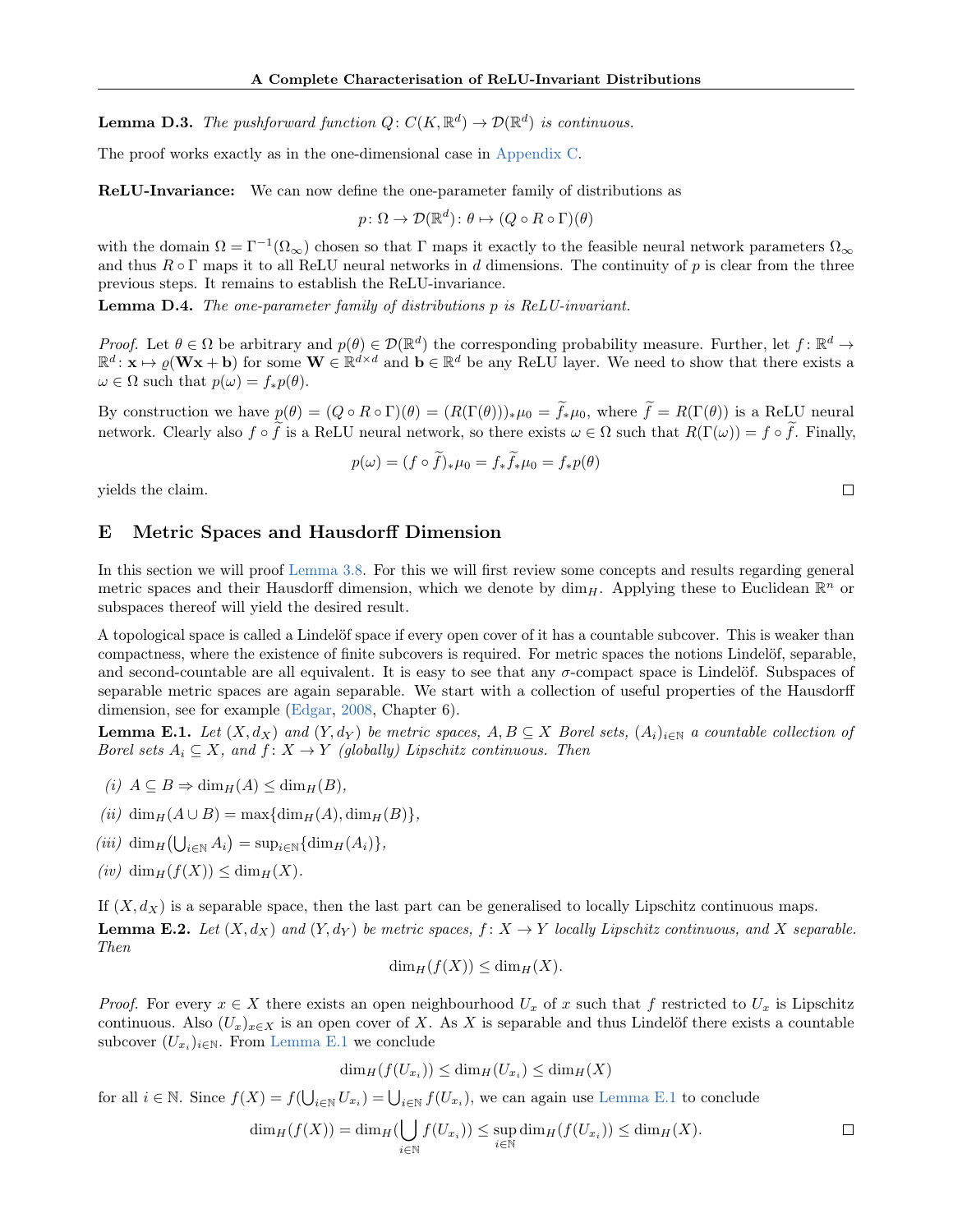We now come to the special case of the Euclidean space  $\mathbb{R}^n$ . Every Borel subset of  $\mathbb{R}^n$  with non-empty interior has Hausdorff dimension n, again see for example [\(Edgar,](#page-8-19) [2008,](#page-8-19) Chapter 6). A direct consequence of this is the following result.

<span id="page-24-2"></span>**Lemma E.3.** We have  $\dim_H(\mathbb{R}^n) = n$  and  $\dim_H(\mathbb{R}^n_+) = n$ .

We are now ready to prove [Lemma 3.8.](#page-5-4)

*Proof of [Lemma 3.8.](#page-5-4)* Since  $B \subseteq \mathbb{R}^n$  is a separable metric space, f is locally Lipschitz continuous, and  $f(B) \subseteq \mathbb{R}^m$ has non-empty interior, we can use [Lemmas E.2](#page-23-2) and [E.3](#page-24-2) to obtain

$$
m = \dim_H(f(B)) \le \dim_H(B) \le \dim_H(\mathbb{R}^n) = n.
$$

### <span id="page-24-1"></span>F Space-Filling Curves in Arbitrary Dimensions

In this section we describe the construction of the continuous and surjective function  $\Gamma: \mathbb{R} \to \mathbb{R}^{\infty}$  and thus prove [Lemma D.1.](#page-22-0)

We start with constructing a map from the unit interval to the *n*-dimensional cube for any  $n \in \mathbb{N}$ . We can then glue these maps together to obtain Γ.

Let  $g: [0,1] \rightarrow [0,1]^2$  be any continuous and surjective space-filling curve. Examples for such curves are the Sierpiński curve, the Hilbert curve, or the Peano curve, see [\(Sagan,](#page-9-16) [1994\)](#page-9-16) for an overview of various space-filling curves. We extend this to higher-dimensional cubes by iteratively defining curves  $g_n : [0,1] \to [0,1]^n$  for  $n \geq 2$  as

$$
g_2 = g
$$
  
 
$$
g_n = (\mathrm{id}_{n-2} \times g) \circ g_{n-1}, \qquad n \ge 3,
$$

which are again continuous and surjective. We obtain continuous and surjective curves  $h_n: [0,1] \to [-n,n]^n$  from the unit interval to the scaled symmetric n-dimensional cubes by scaling and translating. Since we ultimately want glue all these  $h_n$  together we also want to assure  $h_n(0) = h_n(1) = 0$  for all  $n \geq 2$ . Thus we define

$$
h_n(t) = \begin{cases} 4nt(2g_n(0) - 1), & t \in [0, \frac{1}{4}], \\ n(2g_n(2t - \frac{1}{2}) - 1), & t \in [\frac{1}{4}, \frac{3}{4}], \\ 4n(1-t)(2g_n(1) - 1), & t \in [\frac{3}{4}, 1]. \end{cases}
$$

Finally, we glue the pieces together to get a continuous map from one real parameter to any arbitrary finite number of parameters. We define the map  $\Gamma: \mathbb{R} \to \mathbb{R}^{\omega}$  that maps the interval  $[n, n+1]$  surjectively to the  $[-n, n]^n$ cube on the first n coordinates of  $\mathbb{R}^{\omega}$ , that is

$$
\Gamma(t) = \begin{cases} h_{\lfloor t \rfloor}(t - \lfloor t \rfloor) \times \{0\}^{\infty}, & t \ge 2, \\ \{0\}^{\infty} & , t < 2. \end{cases}
$$

The only critical points regarding the continuity of Γ are the integers where we transition from one interval to the next and thus  $\lfloor t \rfloor$  changes. But by assuring  $h_n(0) = h_n(1) = 0$  for all  $n \geq 2$  we achieve a continuous gluing at the interval transitions. Thus Γ is continuous restricted to each of the intervals  $(-\infty, 2]$ ,  $[2, 3]$ ,  $[3, 4]$ , ... respectively. These form a locally finite cover of R by closed sets, hence we can use the pasting Lemma, see for example [\(Dugundji,](#page-8-20) [1966,](#page-8-20) Chapter III.9), to conclude the continuity of  $\Gamma$  on all of  $\mathbb R$ . The map is not surjective onto  $\mathbb{R}^{\omega}$ . However for our purpose we only require surjectivity onto  $\mathbb{R}^{\infty}$  and this is clearly satisfied, since

$$
\mathbb{R}^{\infty} = \bigcup_{n \geq 2} [-n, n]^n \times \{0\}^{\infty} = \bigcup_{n \geq 2} \Gamma([n, n+1]).
$$

## <span id="page-24-0"></span>G Restricting the Set of Weight Matrices

In this section we briefly discuss some variations of characterisations of  $\mathcal{F}\text{-invariant families}$  of distributions, where  $\mathcal F$  is not the entire set of all ReLU layers. If the considered collection  $\mathcal F$  of functions is much more restricted, it might be possible to obtain invariant families of distributions.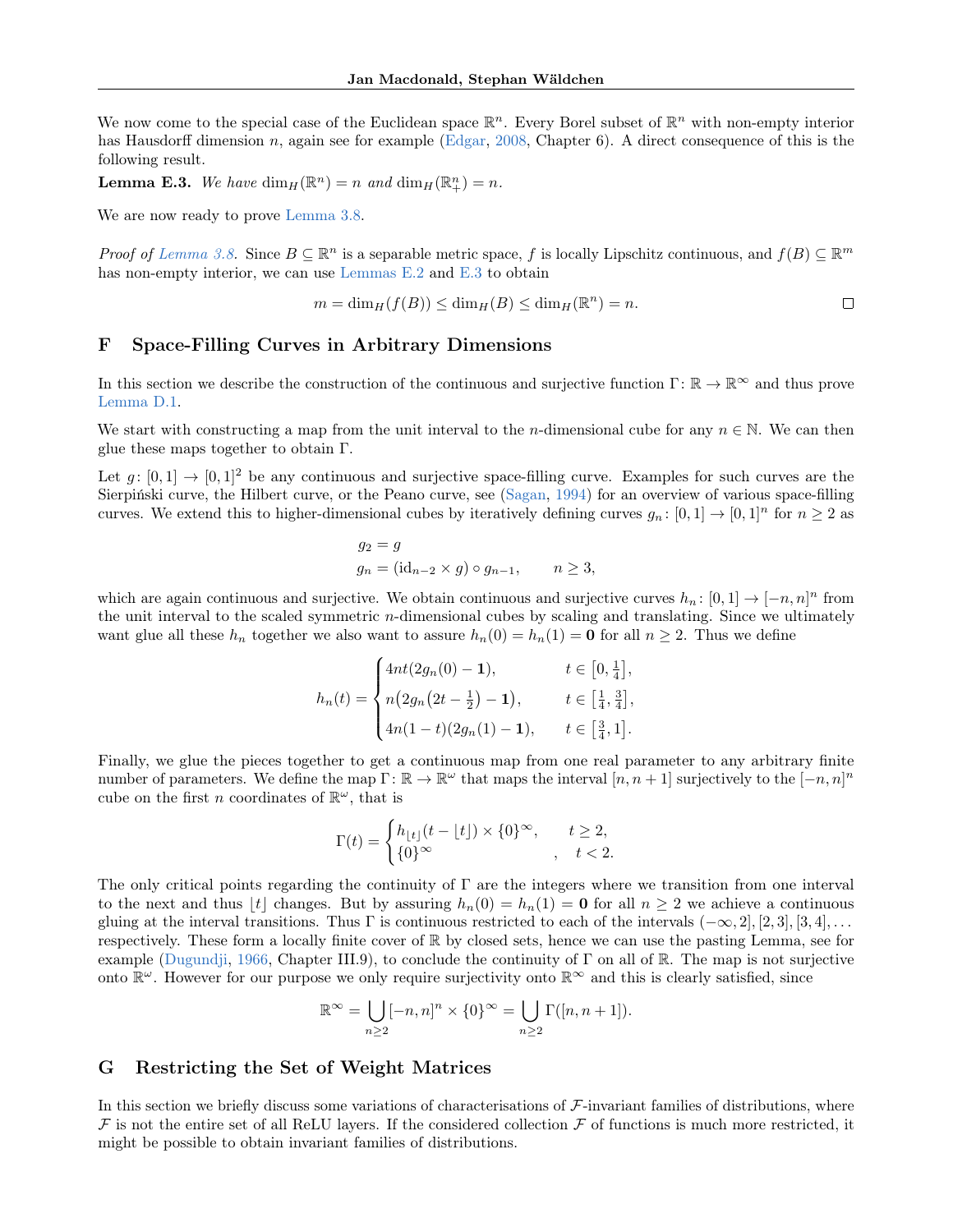#### G.1 General Restrictions of the Weight Matrices

The setting we considered so far has no restrictions on the weight matrices. We make use of that in our constructive proof by repeatedly relying on rotation and projection matrices. Putting restrictions on the matrices, such as non-negativity, symmetry, positive-definiteness, or allowing only diagonal matrices, would prohibit our proof strategy. Using only diagonal matrices renders the functions in  $\mathcal F$  separable in their input components and thus effectively reduces to the one-dimensional case. For this we have already discussed the invariant distributions in [Section 4.1.](#page-5-5) For all other matrix restrictions it remains to be investigated whether our approach can be adapted.

#### G.2 Restrictions on the Number of Weight Matrices and Bias Vectors

Another practical concern can be the number of different possible weight matrices. So far we considered a continuum of matrices and biases. One possible restriction is to consider a finite collections  $\mathcal F$  instead.

We begin with the extreme case, in which the collection contains only one measurable function  $\mathcal{F} = \{f : \mathbb{R}^d \to \mathbb{R}^d\}$ , for example a ReLU layer  $f(\mathbf{x}) = \rho(\mathbf{W}\mathbf{x} + \mathbf{b})$  with a fixed weight matrix **W** and bias vector **b**. As in [Sections 4.1](#page-5-5) and [4.3](#page-6-1) we can construct an invariant family of distributions starting with a prototype distribution  $\mu_0 \in \mathcal{D}(\mathbb{R}^d)$ . Next, we iteratively define

$$
\mu_n = f_* \mu_{n-1}, \quad n \in \mathbb{N},
$$

and using  $\eta(t) = t - \lfloor t \rfloor$  also the intermediate interpolations

<span id="page-25-0"></span>
$$
\mu_t = (1 - \eta(t))\mu_{|t|} + \eta(t)\mu_{|t|+1}, \quad t \ge 0.
$$
\n(10)

We quickly show the Lipschitz continuity of  $t \mapsto \mu_t$ . Let  $0 \le t_1 < t_2 < \infty$ . Without loss of generality, we can assume  $t_2 \leq t_1 + 1$ , since the Prokhorov metric of two probability distributions is always bounded by 1. First, we consider the case  $\lfloor t_2 \rfloor = \lfloor t_1 \rfloor = m$ . Then

$$
d_P(\mu_{t_2}, \mu_{t_1}) \leq \|\mu_{t_2} - \mu_{t_1}\|_{TV}
$$
  
\n
$$
\leq \|(\eta(t_2) - \eta(t_1))(\mu_{m+1} - \mu_m)\|_{TV}
$$
  
\n
$$
\leq |\eta(t_2) - \eta(t_1)| \|\mu_{m+1} - \mu_m\|_{TV}
$$
  
\n
$$
\leq |t_2 - t_1| (\|\mu_{m+1}\|_{TV} + \|\mu_m\|_{TV})
$$
  
\n
$$
= 2|t_2 - t_1|,
$$

where  $\lVert \cdot \rVert_{TV}$  is the total variation norm.

Second, we consider the case  $|t_2| = |t_1| + 1 = m$ . Then

$$
\mu_{t_2} - \mu_{t_1} = (1 - \eta(t_2) - \eta(t_1))\mu_m + \eta(t_2)\mu_{m+1} - (1 - \eta(t_1))\mu_{m-1}
$$

and since

$$
|1 - \eta(t_2) - \eta(t_1)| \le |1 - \eta(t_1)| + |\eta(t_2)| = t_2 - t_1
$$

we obtain

$$
d_P(\mu_{t_2}, \mu_{t_1}) \leq \|\mu_{t_2} - \mu_{t_1}\|_{TV}
$$
  
\n
$$
\leq |1 - \eta(t_2) - \eta(t_1)| + |\eta(t_2)| + |1 - \eta(t_1)|
$$
  
\n
$$
\leq 2|t_2 - t_1|.
$$

Thus, the one-parameter mapping  $t \mapsto \mu_t$  is Lipschitz continuous. It also satisfies  $f_*\mu_t = \mu_{t+1}$  for any  $t \geq 0$ , which means that it is  $f$ -invariant (hence  $\mathcal{F}$ -invariant).

This idea can also be extended to finite (or even countable) collections  $F$ . For brevity we only illustrate the concept for a collection  $\mathcal{F} = \{f_0, f_1\}$  of two functions. Again, we start by choosing an arbitrary prototype measure, which we will simply denote  $\mu$  in this case. For any binary string  $\mathbf{z} \in \{0,1\}^*$ , where  $\varepsilon$  refers to the empty string, we define

$$
\mu_{\varepsilon} = \mu,
$$
  

$$
\mu_{\mathbf{z}} = (f_{z_n} \circ \cdots \circ f_{z_1})_* \mu.
$$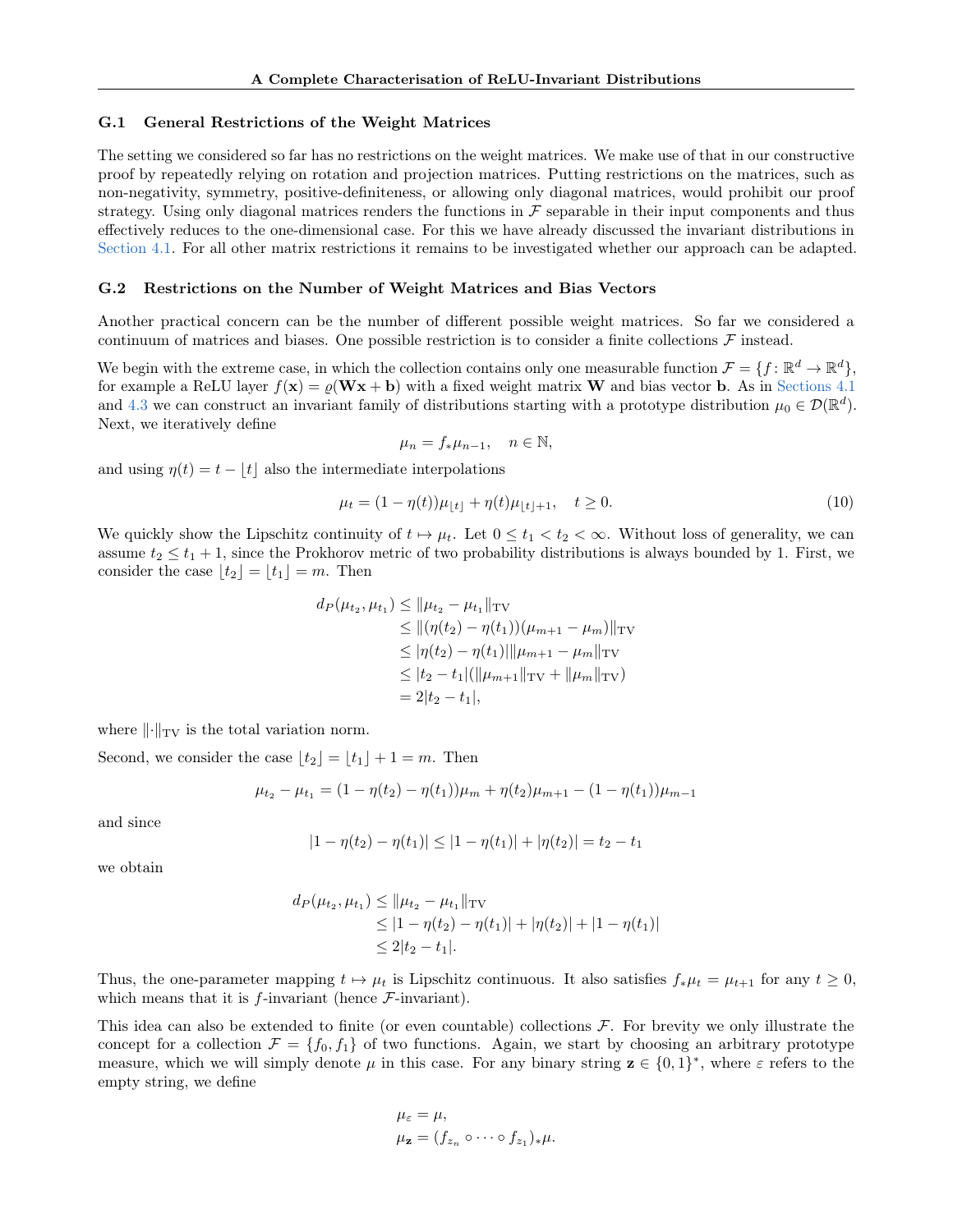

<span id="page-26-0"></span>Figure 9: (a) Consecutively applying either  $f_0$  or  $f_1$  to a prototype measure  $\mu$  results in an infinite tree structure (only the first three levels are shown). Transforming an intermediate (interpolated) point by  $f_0$  or  $f_1$  (dashed) results in a point outside the tree structure. (b) Adding additional edges to represent also the transformations of all interpolated points results in a multipartite graph in which all vertices of consecutive levels are connected. The subgraphs  $S_i$  induced by two consecutive levels of vertices are complete bipartite graphs.